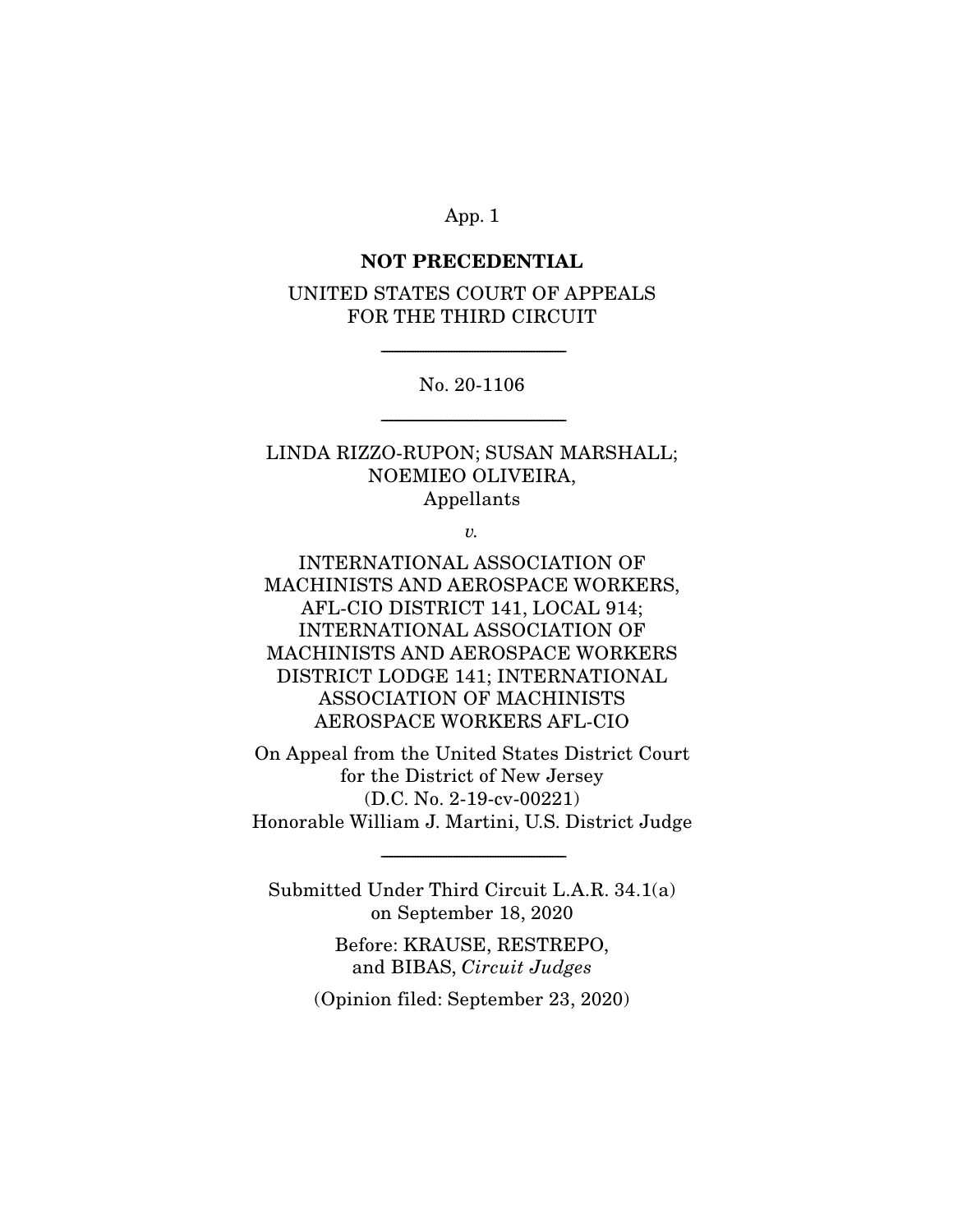### OPINION\*

-----------------------------------------------------------------------

-----------------------------------------------------------------------

KRAUSE, Circuit Judge.

 Under the Railway Labor Act's agency-fee provision, private-sector employers and unions may enter agreements requiring non-union employees to finance union activities. See 45 U.S.C. § 152, Eleventh(b). In keeping with that provision, United Airlines authorizes Appellees International Association of Machinists & Aerospace Workers, AFL-CIO, IAM District Lodge 141, and IAM Local 914 to collect fees from United's non-union employees. Appellants, who pay fees under that agreement, argue that the Act amounts to a facial violation of the First Amendment. Because the District Court correctly recognized that controlling precedent precludes Appellants' claim, we will affirm.

## **A. Discussion**<sup>1</sup>

We begin with a premise that Appellants do not dispute: If Railway Employes' Department v. Hanson, 351 U.S. 225 (1956), remains good law, it bars

 <sup>\*</sup> This disposition is not an opinion of the full Court and pursuant to I.O.P. 5.7 does not constitute binding precedent.

<sup>&</sup>lt;sup>1</sup> The District Court had jurisdiction under 28 U.S.C. § 1331, and we have jurisdiction under 28 U.S.C. § 1291. We review de novo a district court's dismissal under Rule 12(b)(6) for failure to state a claim. See Mid-Am. Salt, LLC v. Morris Cty. Coop. Pricing Council, 964 F.3d 218, 226 (3d Cir. 2020).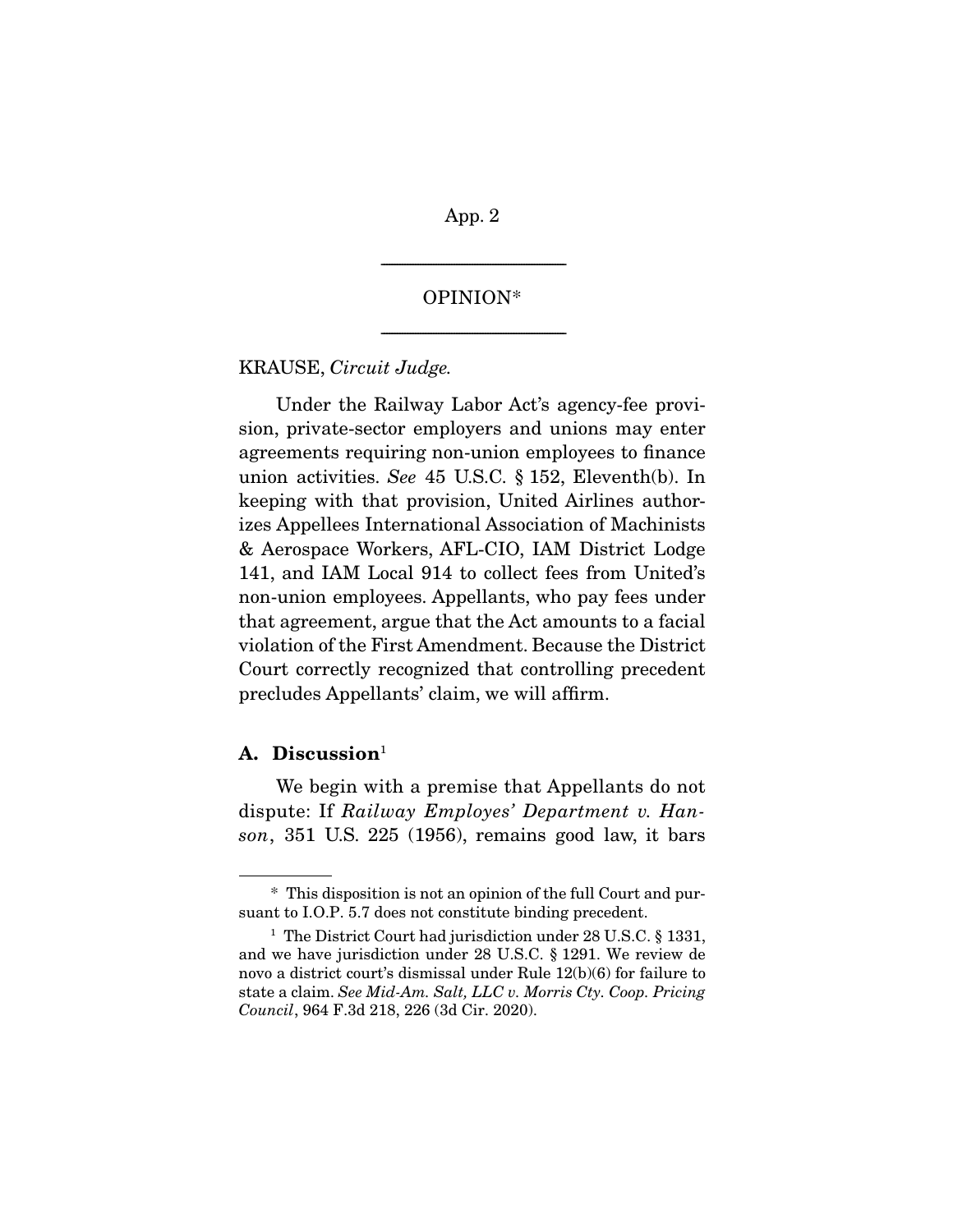Appellants' First Amendment challenge. In Hanson, the Supreme Court held that the Railway Labor Act's "requirement for financial support of the collectivebargaining agency by all who receive the benefits of its work . . . does not violate [ ] the First [Amendment]." Id. at 238. And as the Court has since clarified, while Hanson did not preclude as-applied challenges to the Act, see Ellis v. Brotherhood of Ry., Airline & S.S. Clerks, Freight Handlers, Express & Station Emps., 466 U.S. 435, 456 (1984); Intl Ass'n of Machinists v. Street, 367 U.S. 740, 748-49 (1961), it did foreclose claims, like Appellants', that attack only "the constitutional validity of [the Act] on its face," Street, 367 U.S. at 748 (citing Hanson, 351 U.S. at 238); see Bolden v. Se. Pa. Transp. Auth., 953 F.2d 807, 827 (3d Cir. 1991) (en banc).

 Recognizing as much, Appellants contend instead, based on a trio of recent Supreme Court opinions, that Hanson has been overruled. A review of those cases, however, makes apparent that it has not—at least not yet.

 Appellants rely primarily on Janus v. American Federation of State, County, and Municipal Employees, Council 31, 138 S. Ct. 2448 (2018), where the Supreme Court invalidated longstanding precedent permitting public-sector unions to force non-members to pay agency fees. Id. at 2478 (overruling Abood v. Detroit Bd. of Educ., 431 U.S. 209 (1977)). But Janus took pains to distinguish *Hanson*, emphasizing that the "*private*sector union shops" analyzed in Hanson presented "a very different First Amendment question" than the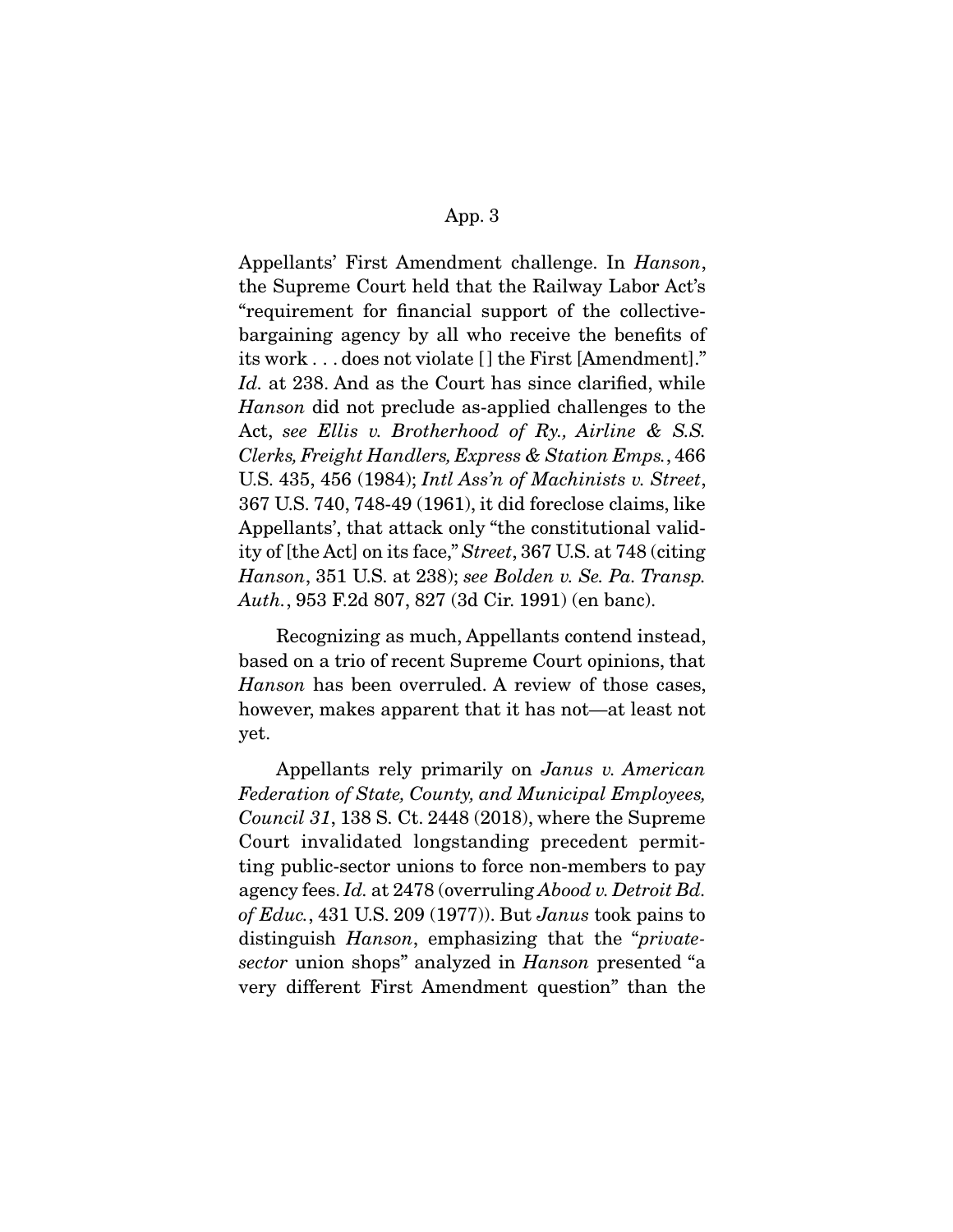public-sector unions at issue in Janus. Id. at 2479 (emphasis retained).

 Nor does Knox v. Service Employees International Union, Local 1000, 567 U.S. 298 (2012), support Appellants' position. In that case, the Court considered "whether the First Amendment allows a public-sector union to require objecting nonmembers to pay a special fee for the purpose of financing the union's political and ideological activities." *Id.* at 302 (emphasis added). Consistent with its focus on public-sector unions, *Knox* never even cited Hanson, let alone overruled it.

That leaves *Harris v. Quinn*, 573 U.S. 616  $(2014)$ , the third and final case Appellants read as invalidating Hanson. But Harris says nothing of the kind. Like its predecessors, Harris reaffirmed Hanson's determination that the Act "was constitutional in its bare authorization of union-shop contracts requiring workers to give financial support to unions." Id. at 636 (internal quotation marks and citation omitted). In other words, the Court understood Hanson as holding that the Act does not violate the First Amendment on its face, but may be susceptible to as-applied challenges.

 As a fallback position, Appellants maintain that even if *Janus, Knox*, and *Harris* do not explicitly overrule Hanson, they undermine its reasoning. Whatever the merits of this argument, however, the Supreme Court alone retains "the prerogative of overruling its own decisions." Rodriguez de Quijas v. Shearson/Am.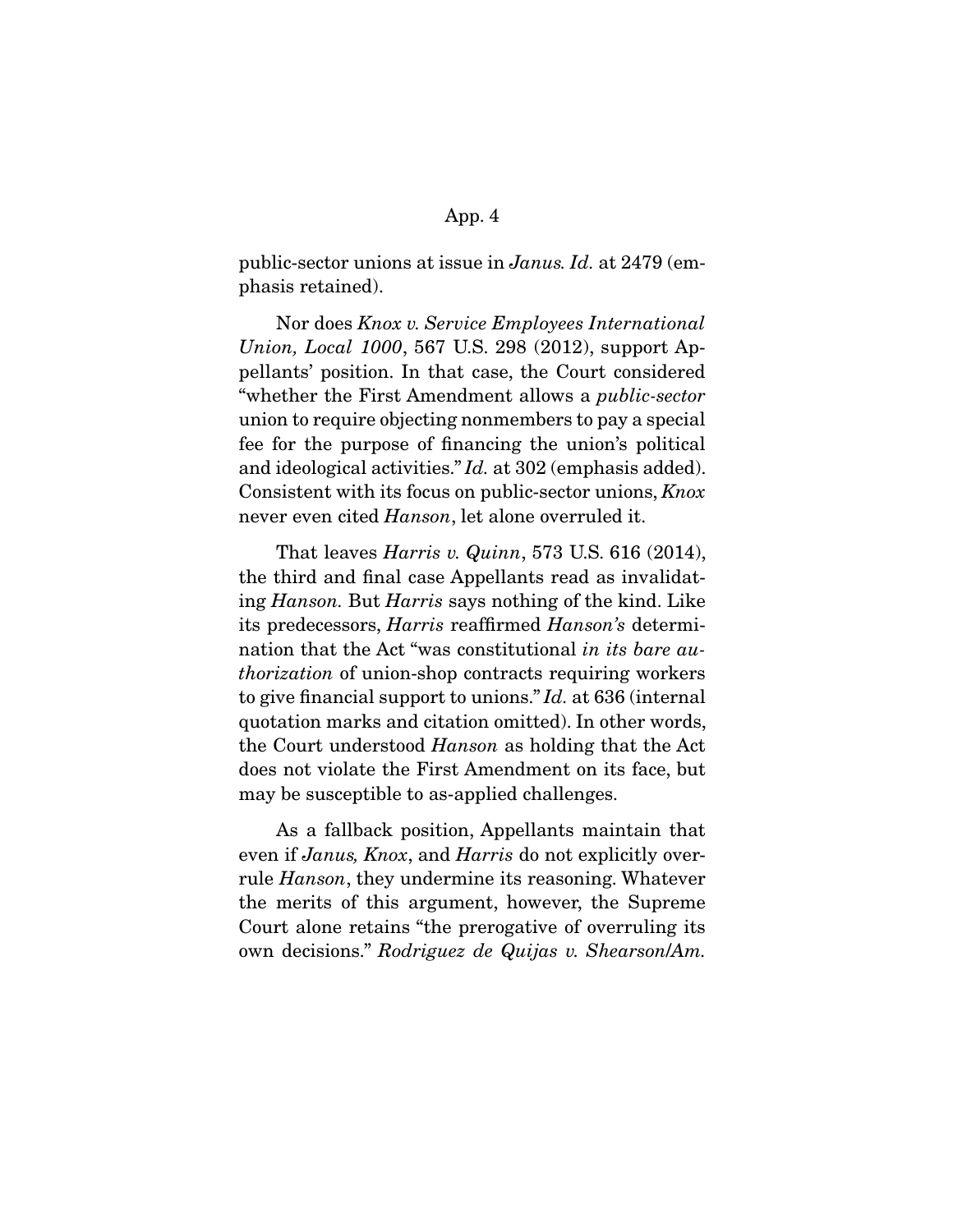Express Inc., 490 U.S. 477, 484 (1989). Unless and until that happens, *Hanson* remains binding precedent.<sup>2</sup>

## **B. Conclusion**

For the foregoing reasons, we will affirm the District Court's order of dismissal.

<sup>&</sup>lt;sup>2</sup> The District Court dismissed the complaint on two alternative grounds: first, that Appellees are not state actors, and second, that Hanson forecloses facial First Amendment challenges to the Act. Having determined that Hanson resolves this appeal, we see no need to reach the state actor issue. In addition, because Plaintiffs have not contested the dismissal of their Fifth Amendment claim, we deem that claim abandoned and need not discuss it here. See Free Speech Coal., Inc. v. Ate y Gen., 677 F.3d 519, 545 (3d Cir. 2012).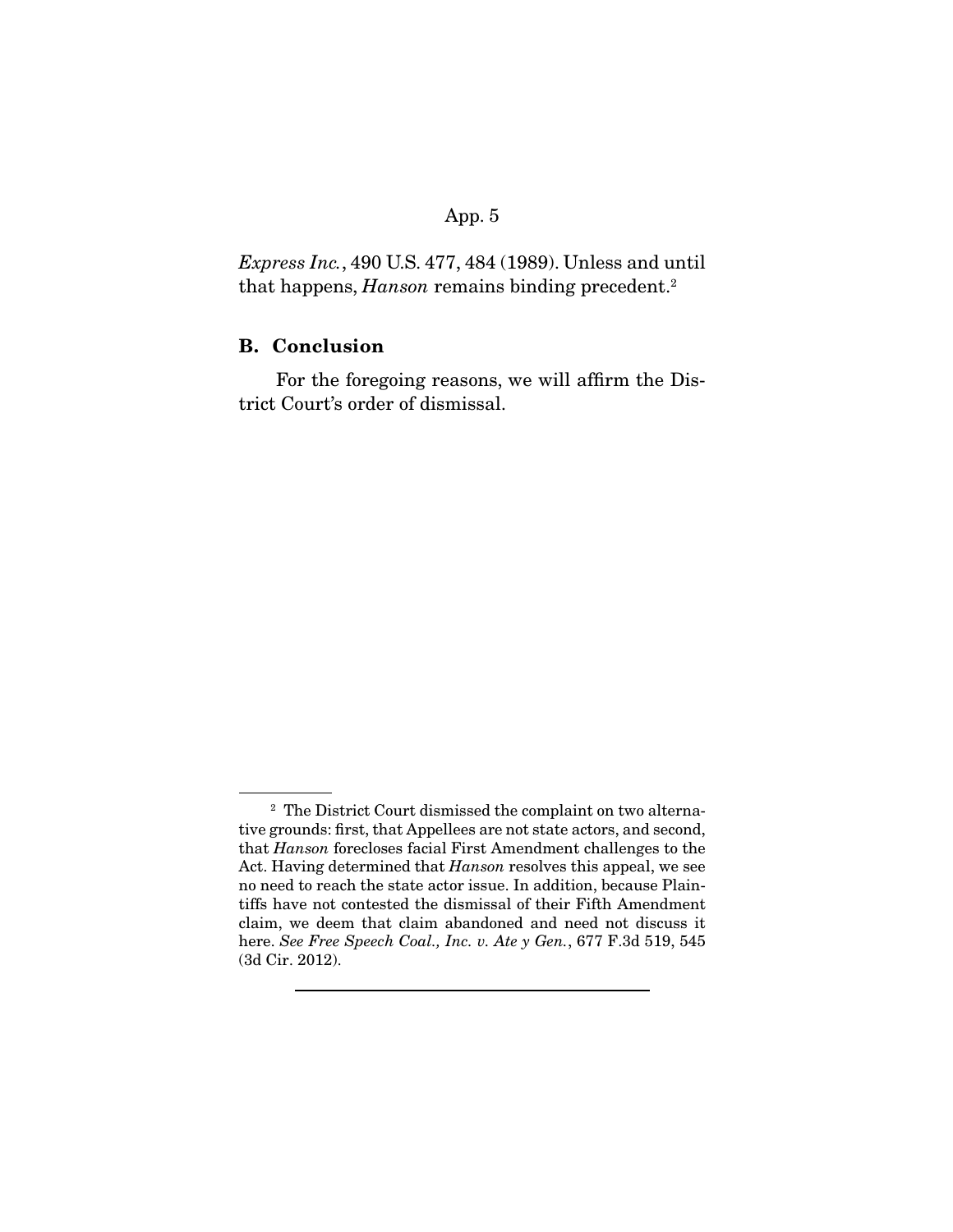# **UNITED STATES DISTRICT COURT FOR THE DISTRICT OF NEW JERSEY**

**LINDA RIZZO-RUPON,**  *et al.,*

 **Plaintiffs,** 

Civ. No.: 2:19-cv-00221 **OPINION** 

(Filed Dec. 16, 2019)

 **v.** 

**INTERNATIONAL ASSOCIATION OF MACHINISTS AND AEROSPACE WORKERS, AFL-CIO,** *et al.***,** 

 **Defendants.** 

## **WILLIAM J. MARTINI, U.S.D.J.:**

 In this action, Plaintiffs ask the Court to hold that Section 2 Eleventh of the Railway Labor Act ("RLA"), 45 U.S.C. § 152 Eleventh, which preempts state law prohibiting covered unions from entering into agreements providing for agency fees, is unconstitutional under the First and Fifth Amendments. For the reasons set forth below, the Court declines to do so. Consequently, Plaintiffs fail to state a claim upon which relief can be granted. Defendants' Motion to Dismiss, ECF No. 9, is **GRANTED**.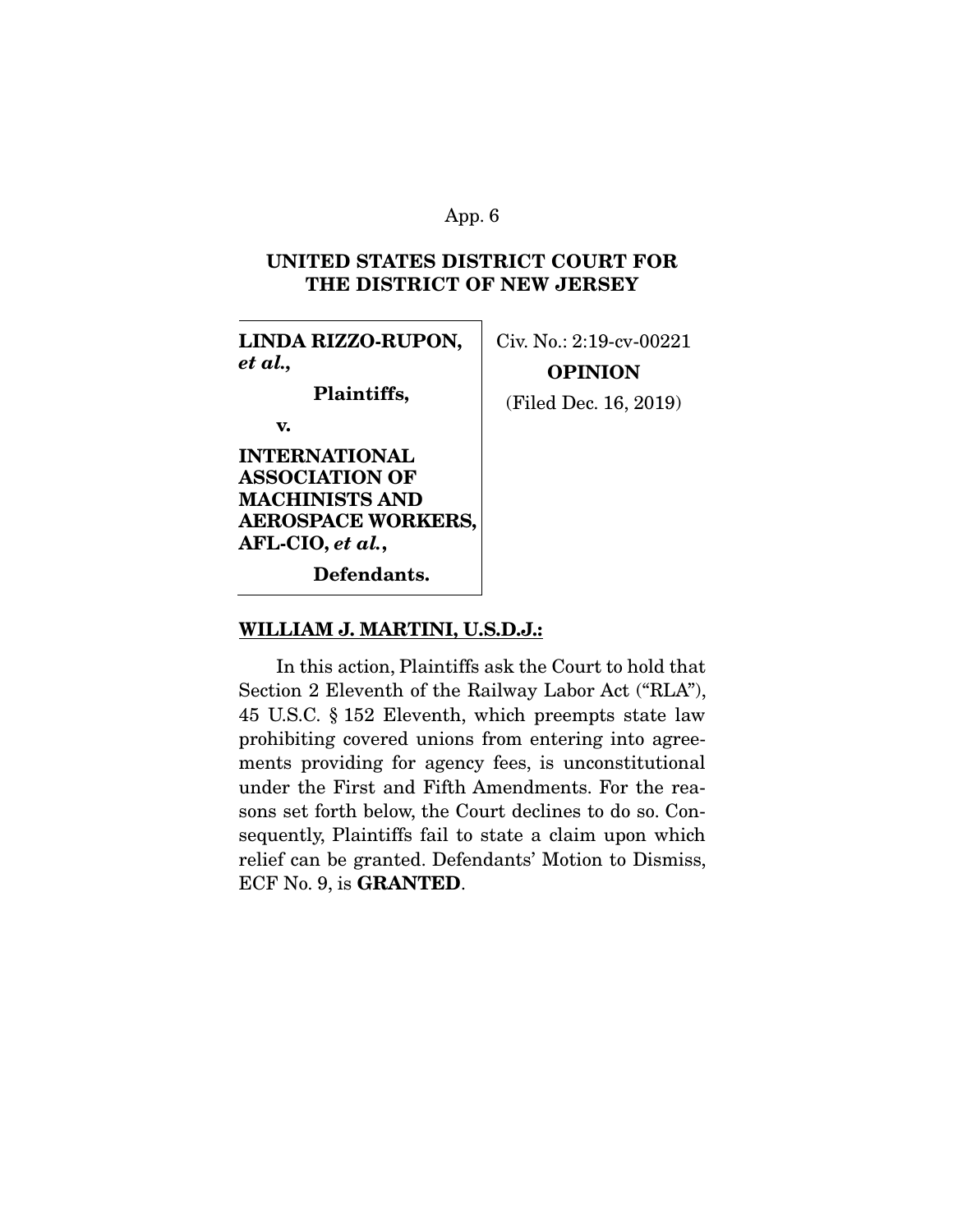## **I. BACKGROUND AND PROCEDURAL HIS-TORY**

Plaintiffs Linda Rizzo-Rupon, Susan Marshall, and Noemieo Oliveira work as passenger service employees for United Airlines at Newark Liberty International Airport. Compl., ECF. No. 1 ¶¶ 1, 8-10. Defendants are the International Association of Machinists and Aerospace Workers, AFL CIO, IAM District Lodge 141, and IAM Local Lodge 914 ("the Union Defendants"). Id. at ¶¶ 11-13. Although not members of the Union Defendants, Plaintiffs are covered by the collective bargaining agreement between United Airlines and IAM Local Lodge 914 entitled Passenger Service Employees 2016- 2021 ("the Agreement"). Id. at ¶¶ 8-10, 20, Compl. Exs. 2, 3, 5. The collective bargaining relationship between United and the Union Defendant is governed by the Railway Labor Act, 45 U.S.C. § 151, et. Seq. Compl. ¶ 11.

 Pursuant to Article 8(B)(1) of the Agreement, employees are not required to become members of the Union, but they are required to pay "service fees," also know as agency fees, to the Union equal to monthly membership dues. See Compl. Exs. 3, 5. Additionally, nonmember agency fee payers may become "dues objectors" and pay a reduced fee rate for expenses only directly related to collective bargaining matters. Compl. Ex. 5, pp. 3, 5. The parties agree that New Jersey has not enacted a "right-to-work" law—that is, a prohibition on unions from negotiating contracts with employers that require all members who benefit from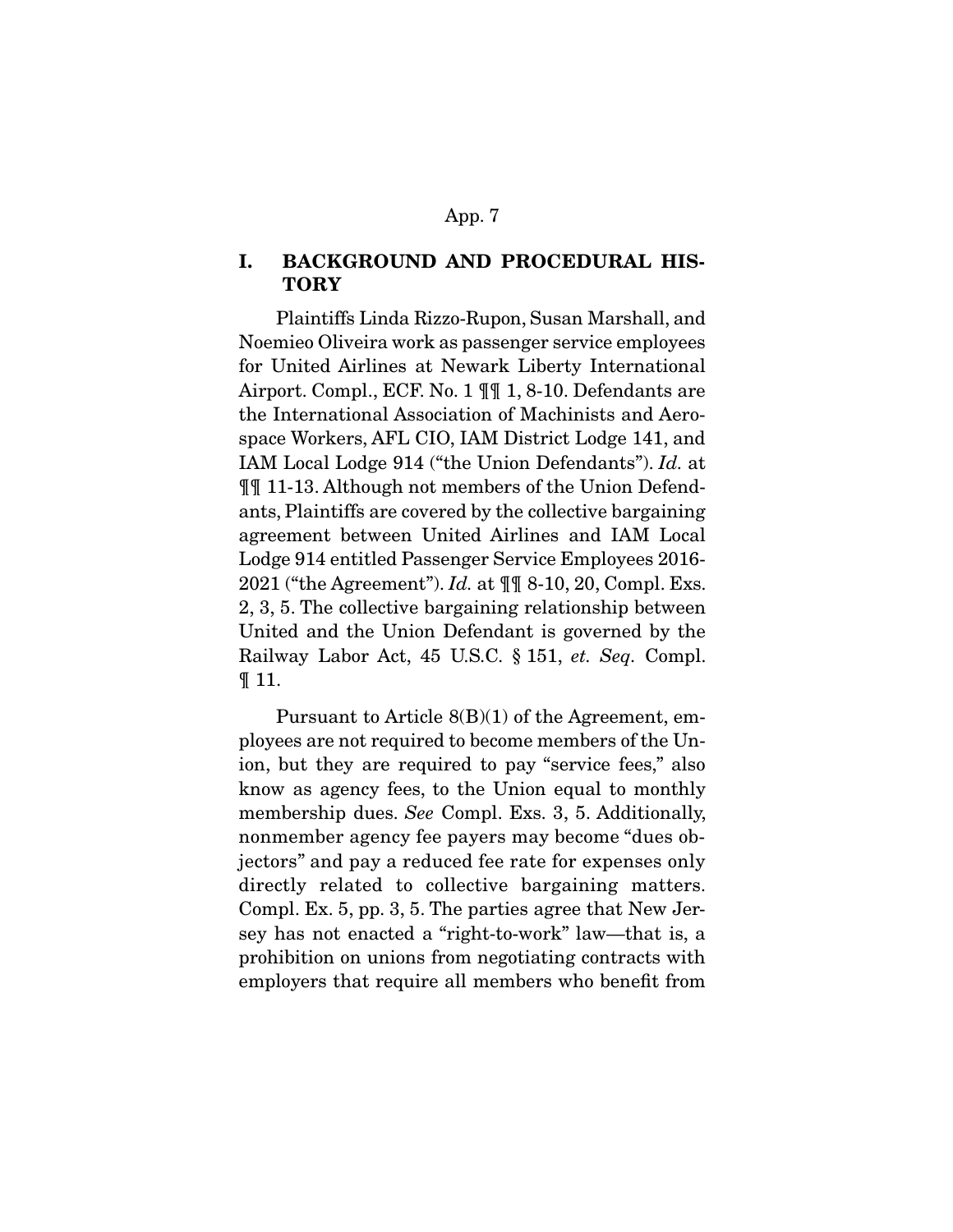the union contract to contribute to the costs of union representation. See Def.'s Mot. 7; Pls'. Resp. 2.

 Plaintiffs filed suit on January 8, 2019. ECF No. 1. Defendants filed their Motion to Dismiss on June 3, 2019. ECF No. 9. Plaintiffs' response deadline was delayed to allow the United States Attorney General to intervene if he chose to do so. ECF No. 16. The Attorney General did not do so. ECF No. 17. Plaintiffs filed their opposition on September 24, 2019. ECF No. 26. Defendants filed their reply on October 8, 2019. ECF No. 28.

### **II. STANDARD OF REVIEW**

Federal Rule of Civil Procedure 12(b)(6) provides for the dismissal of a complaint, in whole or in part, if the plaintiff fails to state a claim upon which relief can be granted. The moving party bears the burden of showing that no claim has been stated. Hedges  $v$ . United States, 404 F.3d 744, 750 (3d Cir. 2005). In deciding a motion to dismiss under Rule 12(b)(6), a court must take all allegations in the complaint as true and view them in the light most favorable to the plaintiff. See Warth v. Seldin, 422 U.S. 490, 501 (1975). "A Rule 12(b)(6) dismissal is appropriate if, as a matter of law, it is clear that no relief could be granted under any set of facts that could be proved consistent with the allegations." Wilson v. Rackmill, 878 F.2d 772, 774 (3d Cir. 1989).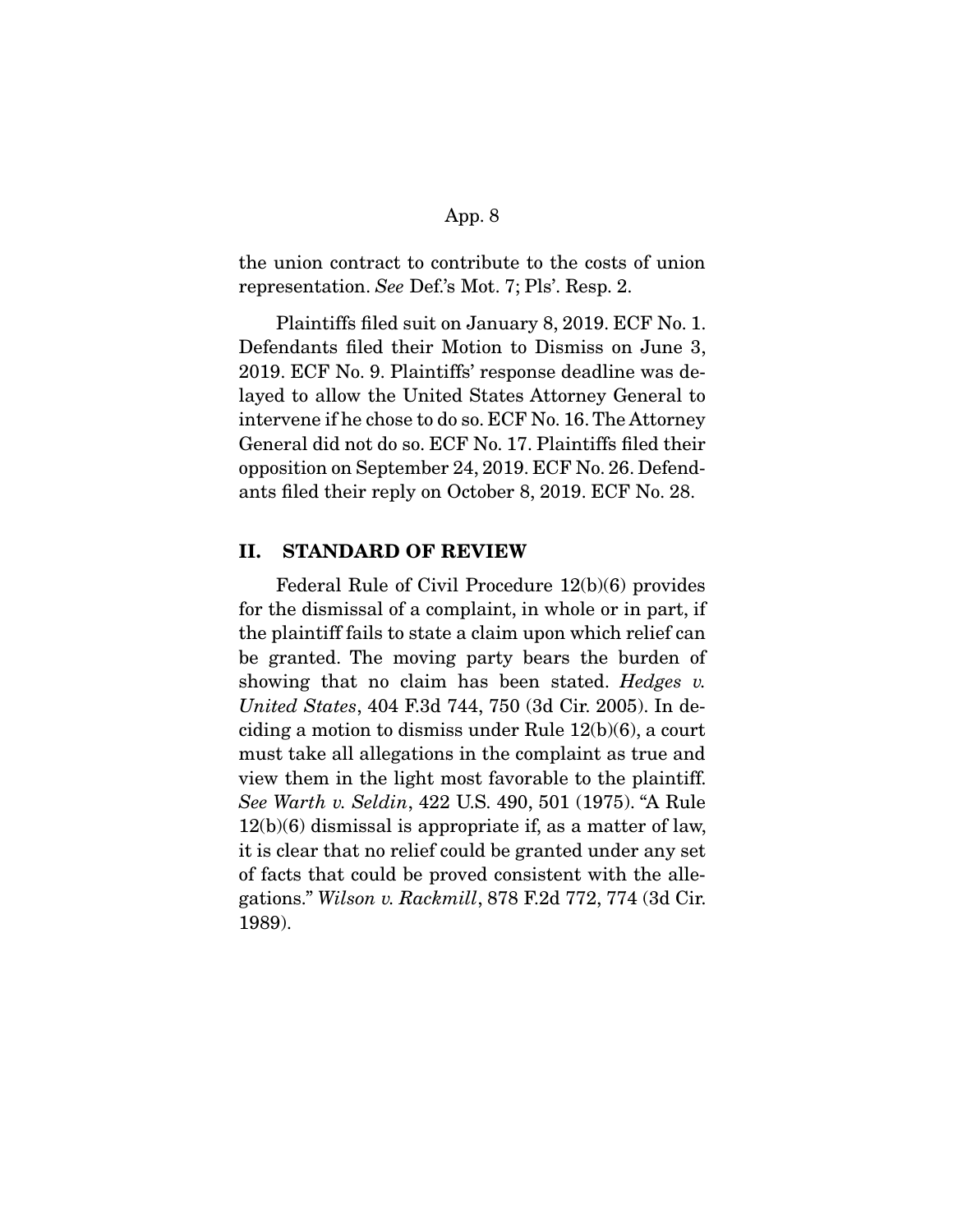#### **III. DISCUSSION**

Defendants move to dismiss under Rule 12(b)(6) for failure to state a claim. Plaintiffs bring a First Amendment free speech challenge to the agency-fee provisions of the Railway Labor Act, 45 U.S.C. § 152 Eleventh, and argue that the Supreme Court's decision in Janus v. AFSCME, 138 S. Ct. 2448 (2018) requires that this Court find agency fees are unconstitutional as to employs covered by the Railway Labor Act. Plaintiffs ask for an injunction restraining the Union Defendants from forcing Plaintiffs to financially support the Union Defendants as a condition of employment and to award damages. Compl. 8-9. Defendants argue, in essence, that (1) Plaintiffs' First Amendment claims must fail because Defendants are not state actors and (2) even if Defendants were state actors, the Supreme Court's decision in Railway Employees' Dept. v. Hanson, 351 U.S. 225 (1956), upholding Section 2 Eleventh against an identical constitutional challenge, is binding on this Court. The Court addresses each argument.

### A. **State Action Doctrine**

 The first issue is whether the Union Defendants, by entering into the Agreement providing for agency fees under Section 2 Eleventh of the RLA, have engaged in state action sufficient to raise a free speech claim. The First Amendment provides, in relevant part, that "Congress shall make no law . . . abridging freedom of speech." U.S. Const. amend. I. The Free Speech Clause prohibits only governmental abridgement of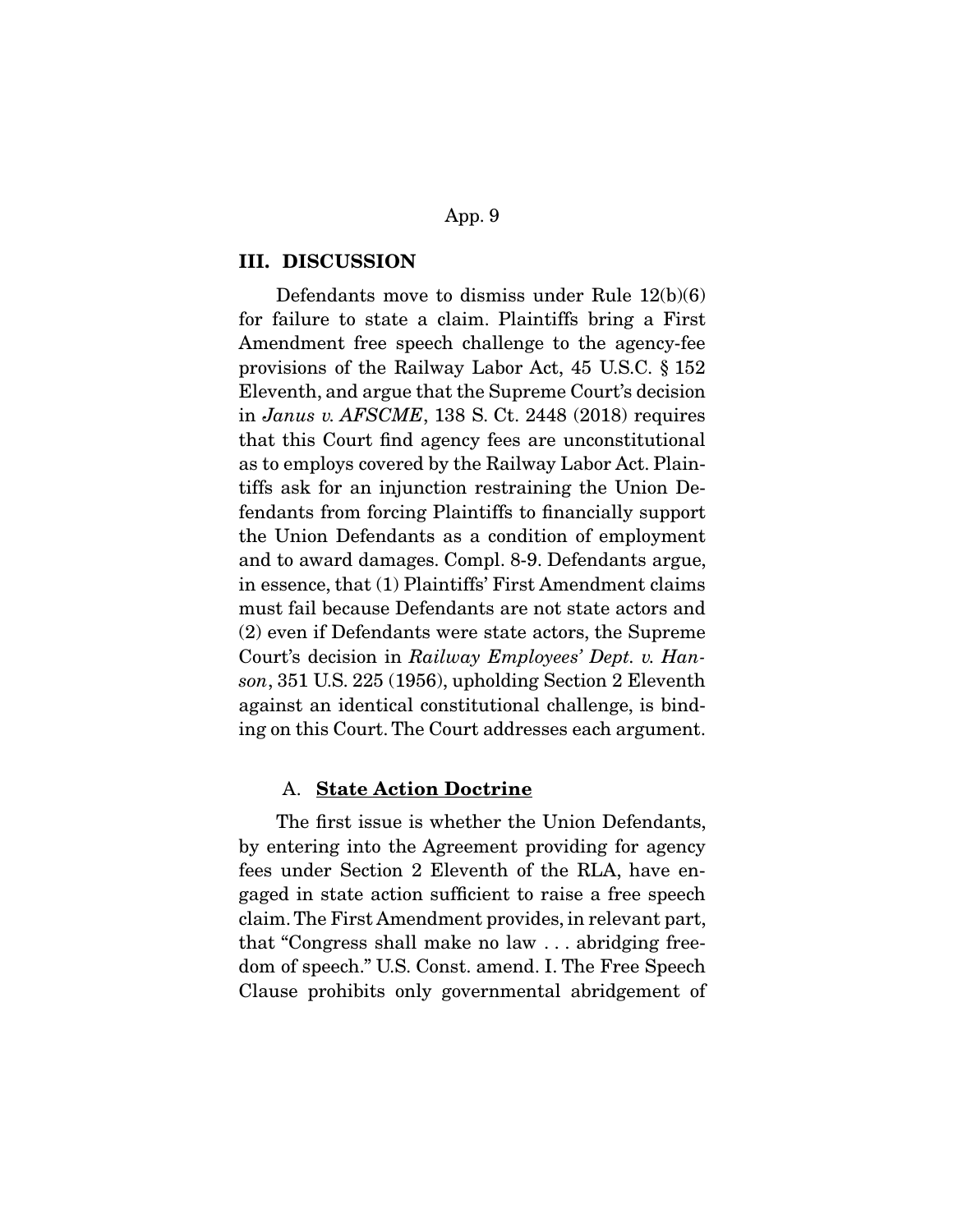speech, not private abridgment of speech. See Manhattan Community Access Corp. v. Halleck, 139 S. Ct. 1921, 1928 (2019) ("By enforcing [the] constitutional boundary between the governmental and the private, the state-action doctrine protects a robust sphere of individual liberty."). "[A] private entity can qualify as a state actor in a few limited circumstances—including, for example, (i) when the private entity performs a traditional, exclusive public function . . . (ii) when the government compels the private entity to take a particular action . . . or (iii) when the government acts jointly with the private entity." Id. (internal citations omitted).

 Plaintiffs do not contend that the Union Defendants fall into any of these categories. Rather, they argue that the Supreme Court's conclusion in Hanson that state action was present sufficient to reach the merits of employee-plaintiffs' free speech challenge to Section 2 Eleventh of the RLA, also follows from the facts of this case. The Supreme Court in Hanson found that state action was present because, although Section 2 Eleventh did not require private sector unions and employers to enter agreements providing for agency fees, it preempted Nebraska's right-to-work law. See 351 U.S. at 231-32. The Hanson Court explained that "[i]f private rights are being invaded, it is by force of an agreement made pursuant to federal law which expressly declares that state law is superseded." Id. at 233. This was sufficient for state action.

 The parties agree that New Jersey has no right-towork law. Consequently, because no New Jersey law is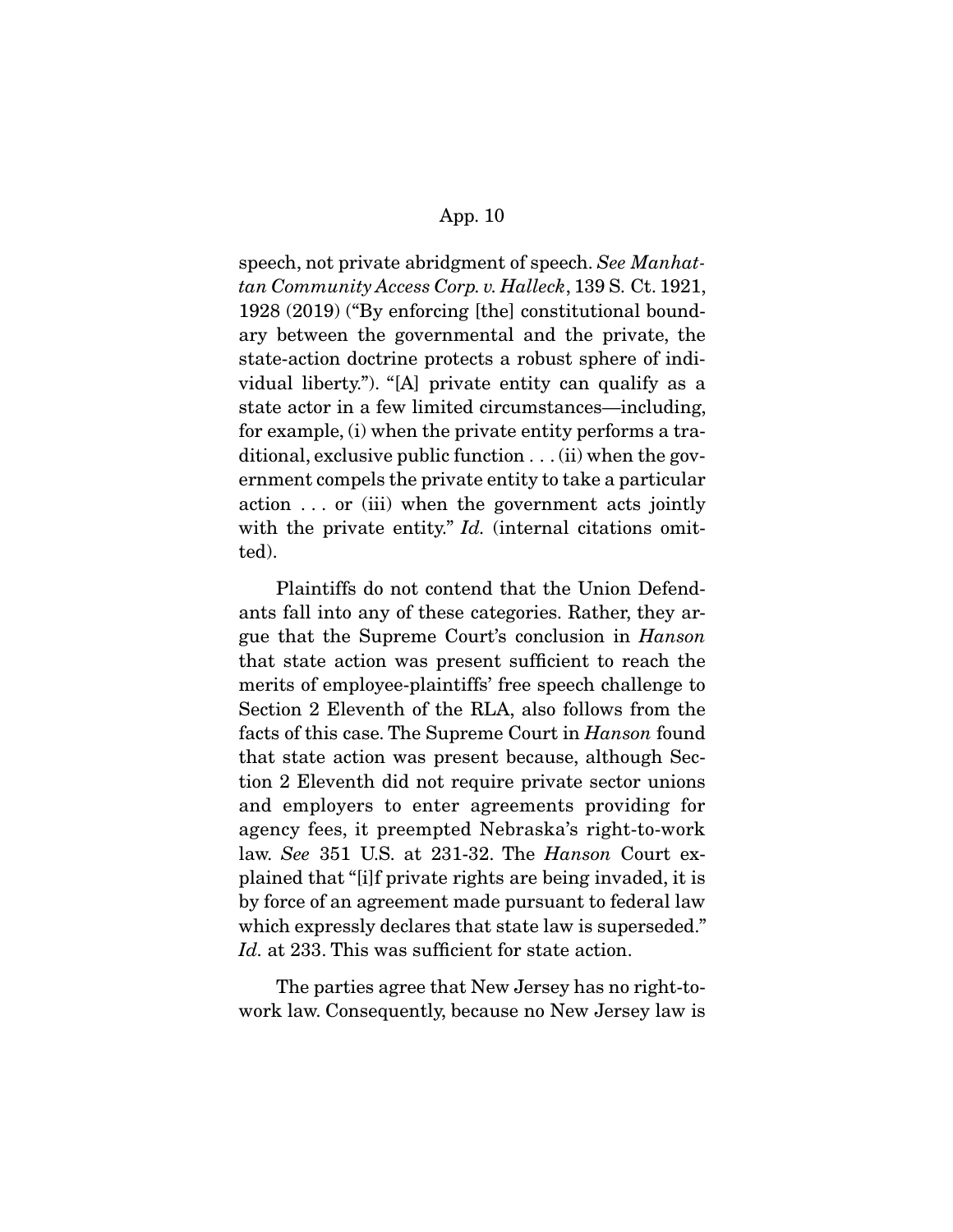preempted by Section 2 Eleventh of the RLA, Plaintiffs possess no private rights implicated by the RLA. Id. at 232. The Third Circuit in White v. Communication Workers of America recognized that preemption of a contrary state law by federal law was central to the Hanson Court's finding of state action in the RLA context. 370 F.3d 346, 353 (2004). The Supreme Court's decision in Janus concerned only public sector unions and did not alter this logic. 138 S. Ct. 2448, 2479 (noting that "Abood [v. Detroit Board of Education, 431 U.S. 209 (1977)] failed to appreciate that a very different First Amendment question arises when a State requires its employees to pay agency fees."). Plaintiffs appear to argue that state action arises because the RLA preempts other states' right-to-work laws. Pls' Resp. 14. This argument is without merit. Plaintiffs in this matter, unlike in *Hanson*, do not argue that they possess a right-to-work consistent with any states' law, let alone the one wherein they are employed.

 The agency fee provision at issue in this case is solely the result of a negotiated agreement between private parties—the Union Defendants and United Airlines. Section 2 Eleventh of the RLA permits, but does not compel, private parties to engage in negotiation for contracts that include an agency fee provision. New Jersey does not prohibit such negotiations. There is no state action upon which to premise a First Amendment free speech claim.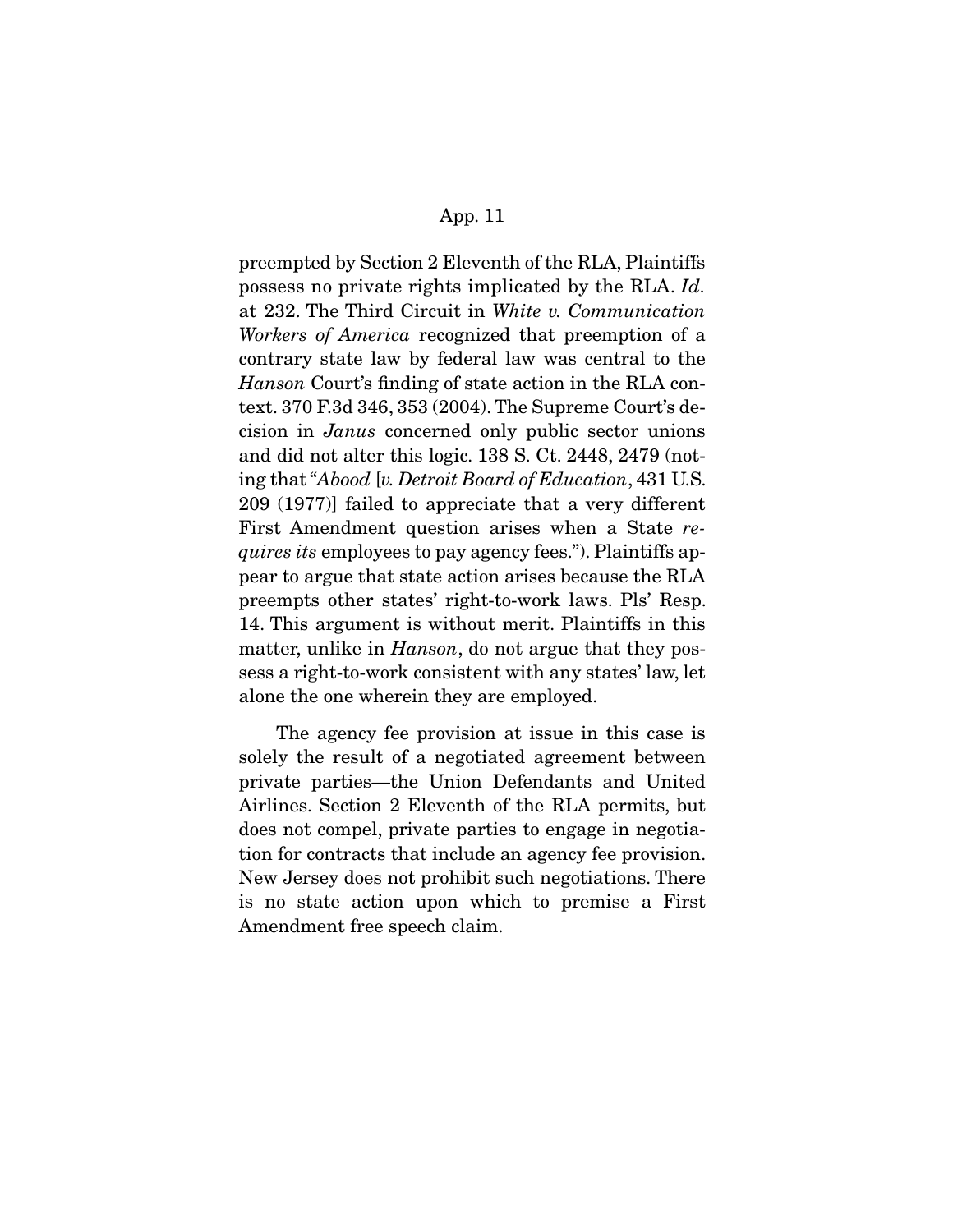## B. *Railway Employees' Department v. Hanson* **is Binding on This Court**

The Supreme Court in Hanson upheld the constitutionality of Section 2 Eleventh of the RLA, stating explicitly "that the requirement for financial support of the collective-bargaining agency by all who receive the benefits of its work is within the power of Congress under the Commerce Clause and does not violate either the First or the Fifth Amendments." 351 U.S. at 238. Plaintiffs claim that the Supreme Court's decision in Janus overruled the Court's holding in Hanson and requires a finding that "agency fees are unconstitutional in the Railway Labor Act context." Compl. ¶ 32.

Janus did not overrule Hanson. Janus applies to public sector employees, not private sector employees. See Janus, 138 S. Ct. at 2476, 2473 (public-sector fees involve "the government . . . compel[ling] a person to pay for another party's speech," on matters involving "the budget of the government" and "the performance of government services"). The Court in Janus specifically differentiated between Hanson, which "involved Congress's 'bare authorization' of private-sector union shops under the Railway Labor Act," and Abood, "which failed to appreciate that a very different First Amendment question arises when a State requires its employees to pay agency fees." Id. at 2479. With respect to a non-consenting employee, the Court held, "this arrangement [in the public sector] violates the free speech rights of nonmembers by compelling them to subsidize private speech on matters of substantial public concern." Id. at 2460. In short, Janus stands for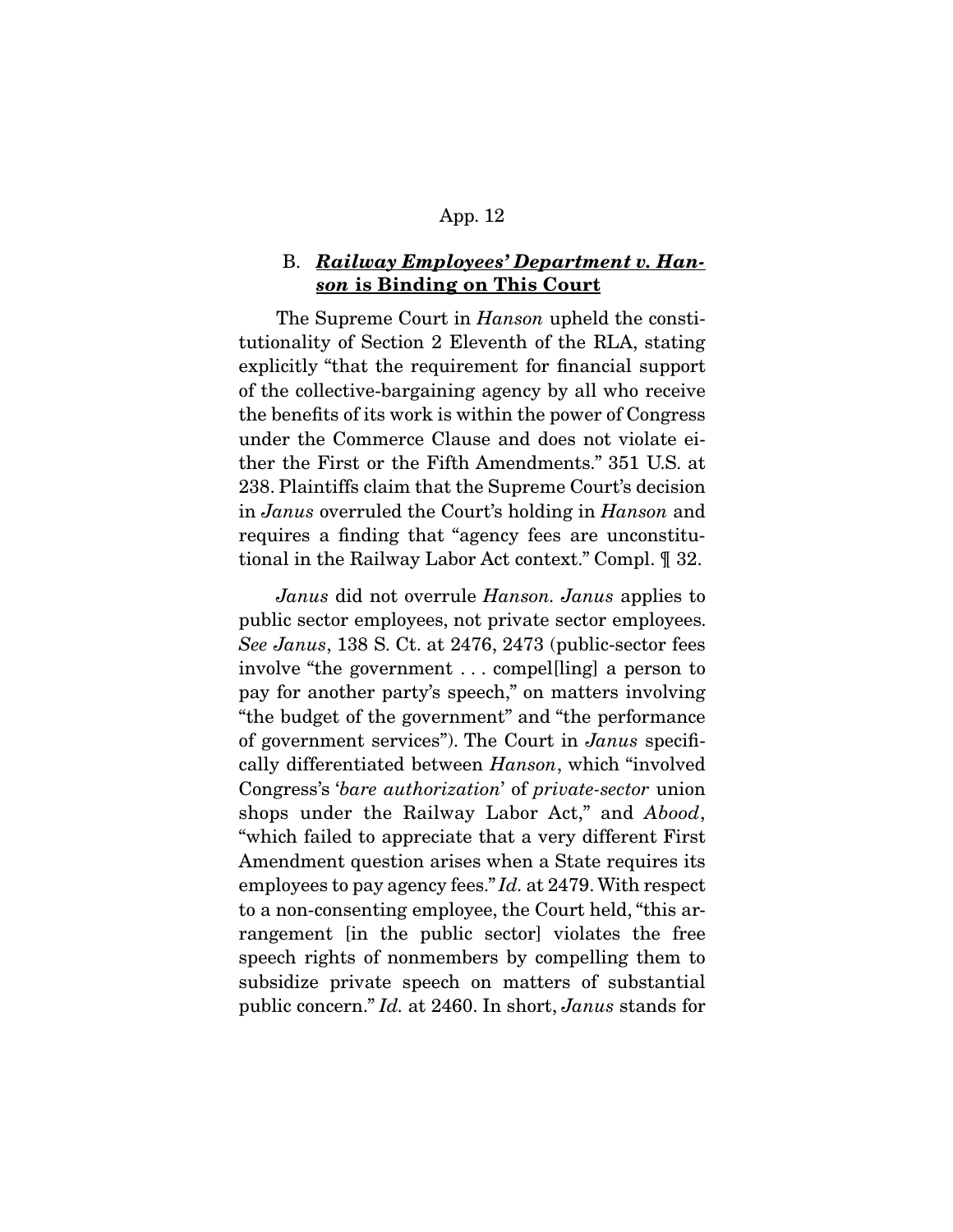the limited proposition that when a government entity and labor organization agree to require government employees to pay agency fees, the First Amendment is implicated in ways dramatically distinct from when agency fees are agreed to in the private sector. Because Plaintiffs here all work for a private company—United Airlines—Janus has no application.

Even if it could be argued that the legal reasoning behind binding precedent has been called into doubt by another line of cases, dismissal is still required. See Rodriguez de Quijas v. Shearson/American Express Inc., 490 U.S. 477, 484 (1989) ("If a precedent of this Court has direct application in a case, yet appears to rest on reasons rejected in some other line of decisions, the Court of Appeals should follow the case which directly controls, leaving to this Court the prerogative of overruling its own decisions."). The parties agree that "it may be . . . that the Supreme Court will eventually overturn its prior holding . . . but the Supreme Court is the only body that can make that determination." Pls.' Resp. 15; Defs.' Reply 10. Because this Court is bound by the Supreme Court's decision in Hanson and its recent decision in Janus did not overrule Hanson, this Court declines to hold that Section 2 Eleventh of the Railway Labor Act ("RLA"), 45 U.S.C. § 152 Eleventh, is unconstitutional under the First and Fifth Amendments.<sup>1</sup>

<sup>&</sup>lt;sup>1</sup> Plaintiffs' failure to mention their Fifth Amendment claim in their Response to Defendants' Motion to Dismiss constitutes abandonment and provides an alternative ground for dismissal of that claim. See Reynolds v. Wagner, 128 F.3d 166, 178 (3d Cir.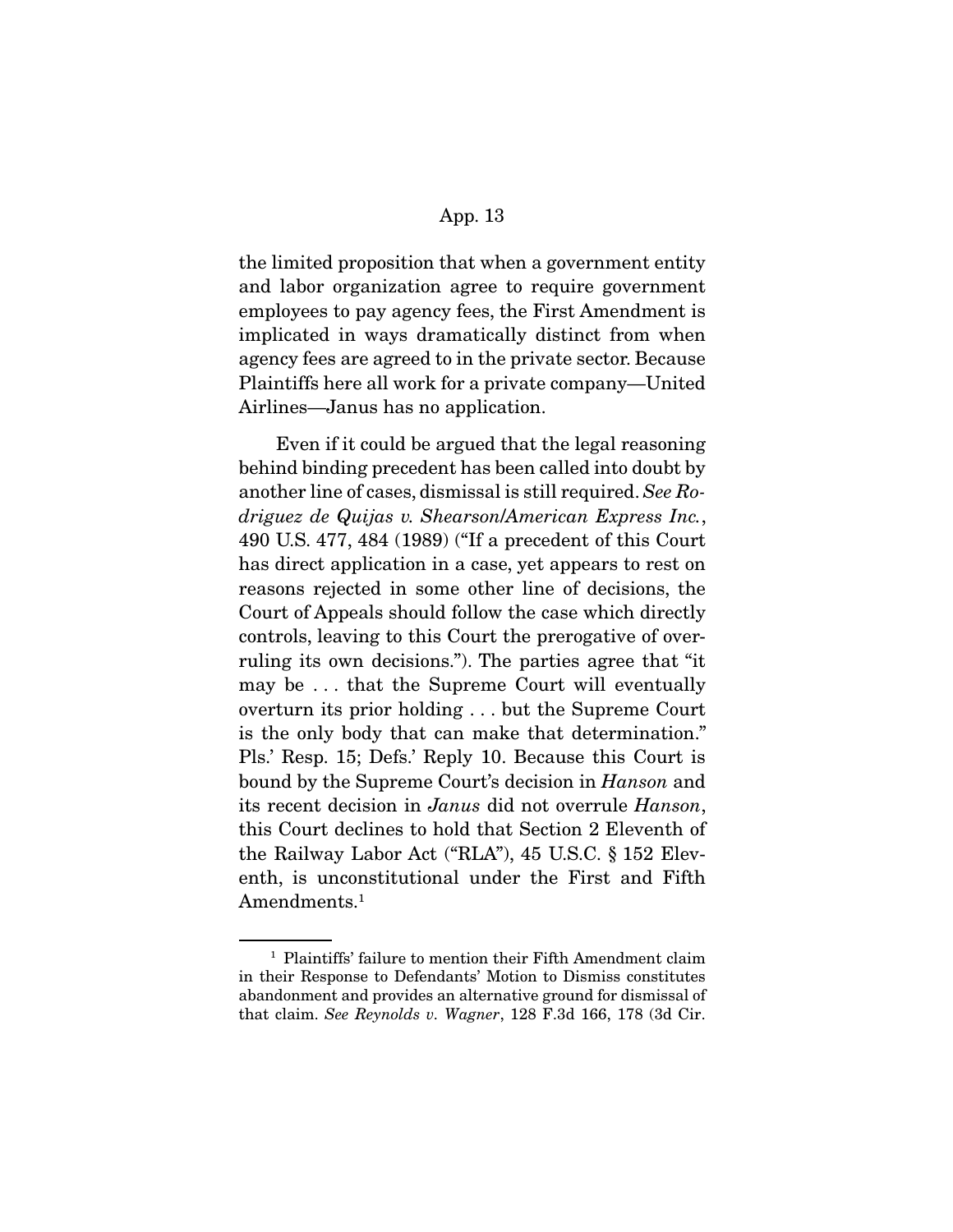### **IV. CONCLUSION**

Because Plaintiffs' First Amendment claims fail as a matter of law, they fail to state a claim upon which relief can be granted under Rule 12(b)(6). Defendants' Motion to Dismiss is **GRANTED**. Plaintiffs' Cross-Motion for Declaratory Judgment, ECF No. 26, is **DE-NIED**. Plaintiffs' Complaint is **DISMISSED WITH PREJUDICE**.

### **Dated: December 16, 2019**

/s/ William J. Martini **WILLIAM J. MARTINI, U.S.D.J.** 

<sup>1997) (</sup>holding that a single conclusory statement in a brief without more results in waiver of the argument); see also Batchelor v. Procter & Gamble Co., No. 14-2424, 2014 WL 6065823, at \*6 **(**D.N.J. Nov. 13, 2014) (Court dismissed an ambiguous claim for breach on express warranty where plaintiff failed to address the "ambiguity in their Opposition Brief, despite Defendant's contention in support of the motion").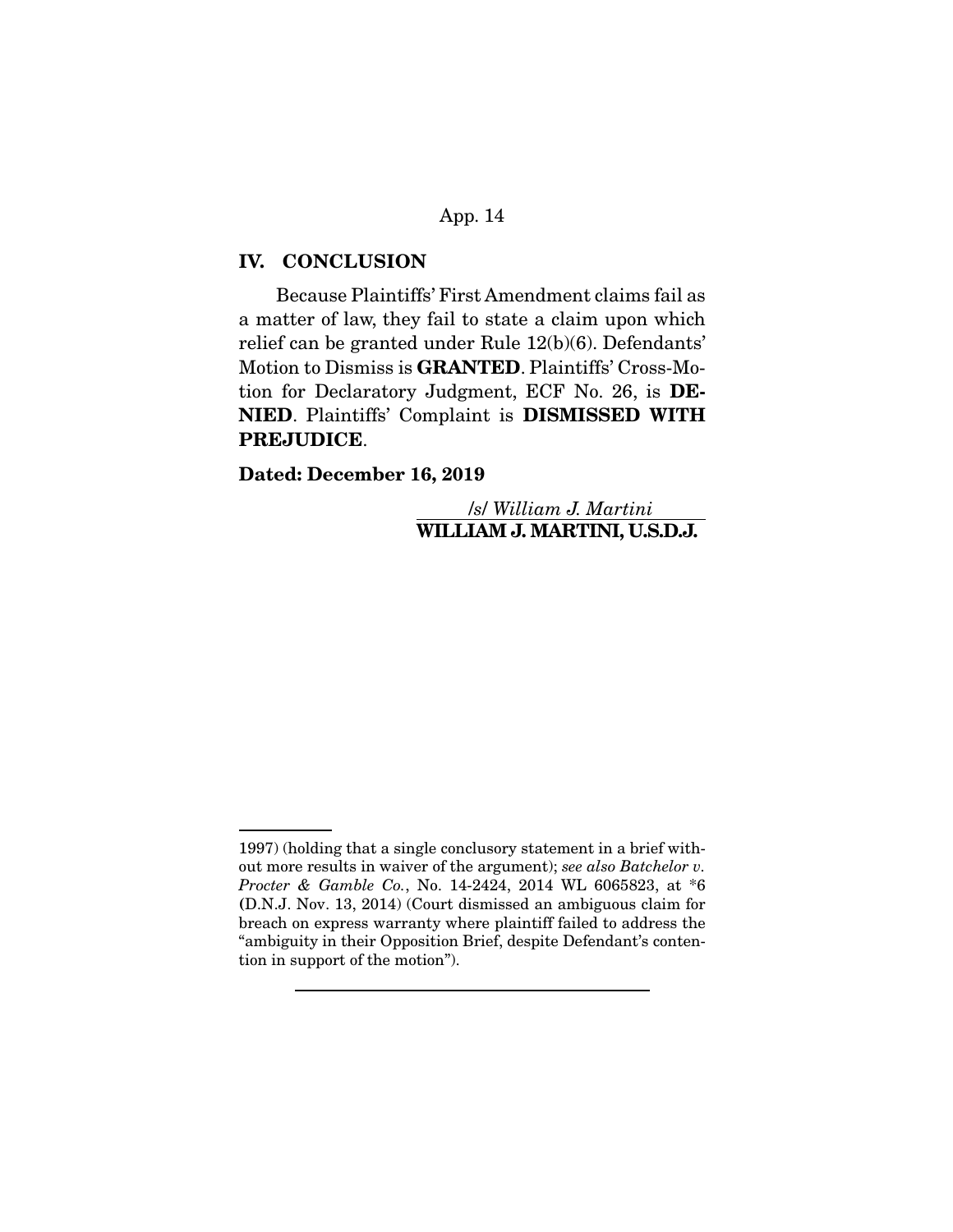## UNITED STATES COURT OF APPEALS FOR THE THIRD CIRCUIT

No. 20-1106

-----------------------------------------------------------------------

-----------------------------------------------------------------------

LINDA RIZZO-RUPON; SUSAN MARSHALL; NOEMIEO OLIVEIRA, Appellants

v.

INTERNATIONAL ASSOCIATION OF MACHINISTS AND AEROSPACE WORKERS, AFL-CIO DISTRICT 141, LOCAL 914; INTERNATIONAL ASSOCIATION OF MACHINISTS AND AEROSPACE WORKERS DISTRICT LODGE 141; INTERNATIONAL ASSOCIATION OF MACHINISTS AEROSPACE WORKERS AFL-CIO

On Appeal from the United States District Court for the District of New Jersey (D.C. No. 2-19-cv-00221) District Judge: Hon. William J. Martini

-----------------------------------------------------------------------

SUR PETITION FOR REHEARING

-----------------------------------------------------------------------

-----------------------------------------------------------------------

(Filed Oct. 30, 2020)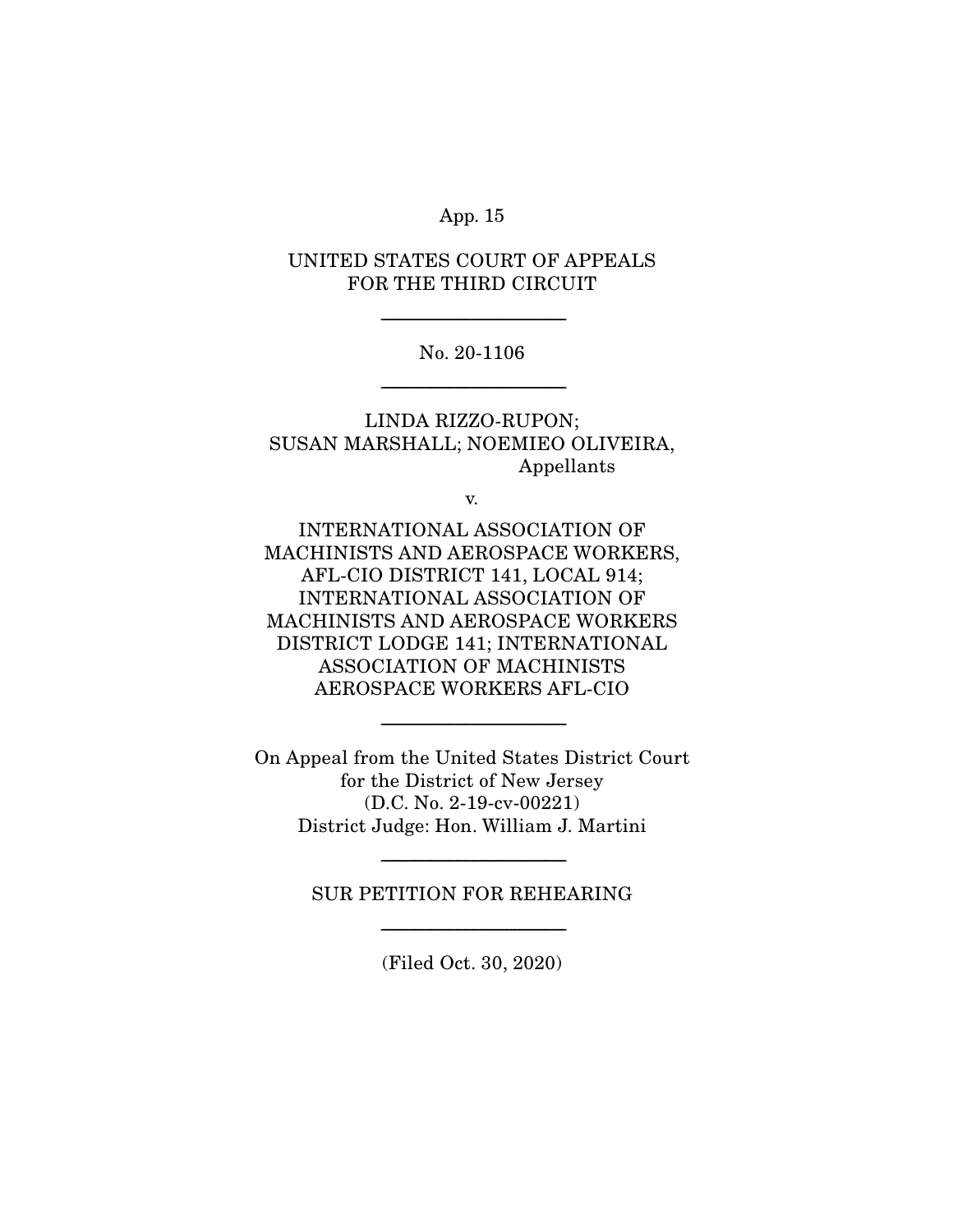Present: SMITH, Chief Judge, McKEE, AMBRO, CHA-GARES, JORDAN, HARDIMAN, GREENAWAY, JR., SHWARTZ, KRAUSE, RESTREPO, BIBAS, PORTER, MATEY, and PHIPPS, Circuit Judges

 The petition for rehearing filed by Appellants in the above-entitled case having been submitted to the judges who participated in the decision of this Court and to all the other available circuit judges of the circuit in regular active service, and no judge who concurred in the decision having asked for rehearing, and a majority of the judges of the circuit in regular service not having voted for rehearing, the petition for rehearing by the panel and the Court en banc, is denied.

## BY THE COURT,

 s/ Cheryl Ann Krause Circuit Judge

Dated: October 30, 2020 Tmm/cc: Matthew C. Moench, Esq. Patrick J. Wright, Esq. John J. Grunert, Jr., Esq. Elizabeth A. Roma, Esq.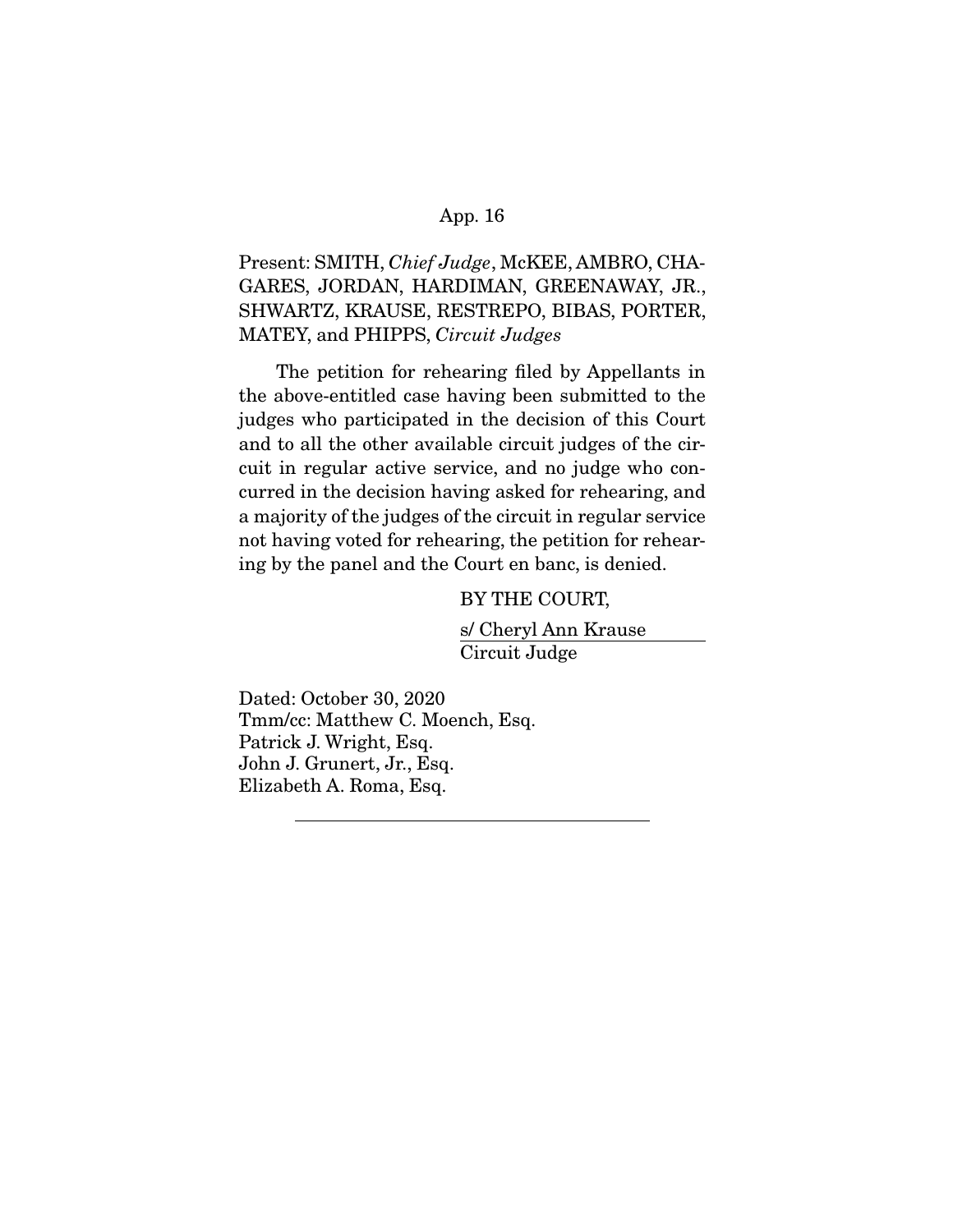## U.S. Const. amend. I

Congress shall make no law respecting an establishment of religion, or prohibiting the free exercise thereof; or abridging the freedom of speech, or of the press; or the right of the people peaceably to assemble, and to petition the Government for a redress of grievances.

### **45 U.S.C. § 152**

## **First. Duty of carriers and employees to settle disputes**

It shall be the duty of all carriers, their officers, agents, and employees to exert every reasonable effort to make and maintain agreements concerning rates of pay, rules, and working conditions, and to settle all disputes, whether arising out of the application of such agreements or otherwise, in order to avoid any interruption to commerce or to the operation of any carrier growing out of any dispute between the carrier and the employees thereof.

# **Second. Consideration of disputes by representatives**

All disputes between a carrier or carriers and its or their employees shall be considered, and, if possible, decided, with all expedition, in conference between representatives designated and authorized so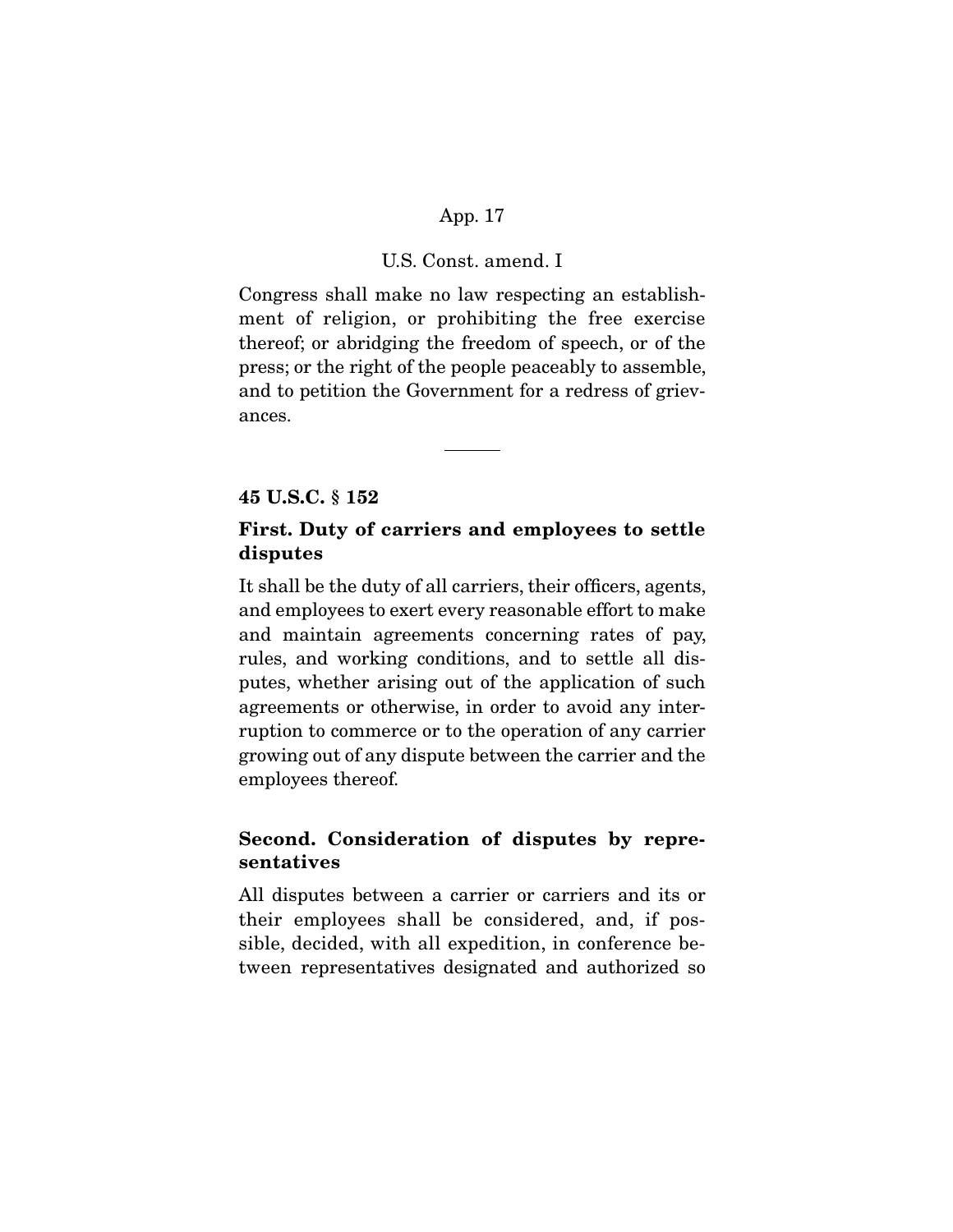to confer, respectively, by the carrier or carriers and by the employees thereof interested in the dispute.

### **Third. Designation of representatives**

Representatives, for the purposes of this chapter, shall be designated by the respective parties without interference, influence, or coercion by either party over the designation of representatives by the other; and neither party shall in any way interfere with, influence, or coerce the other in its choice of representatives. Representatives of employees for the purposes of this chapter need not be persons in the employ of the carrier, and no carrier shall, by interference, influence, or coercion seek in any manner to prevent the designation by its employees as their representatives of those who or which are not employees of the carrier.

# **Fourth. Organization and collective bargaining; freedom from interference by carrier; assistance in organizing or maintaining organization by carrier forbidden; deduction of dues from wages forbidden**

Employees shall have the right to organize and bargain collectively through representatives of their own choosing. The majority of any craft or class of employees shall have the right to determine who shall be the representative of the craft or class for the purposes of this chapter. No carrier, its officers, or agents shall deny or in any way question the right of its employees to join, organize, or assist in organizing the labor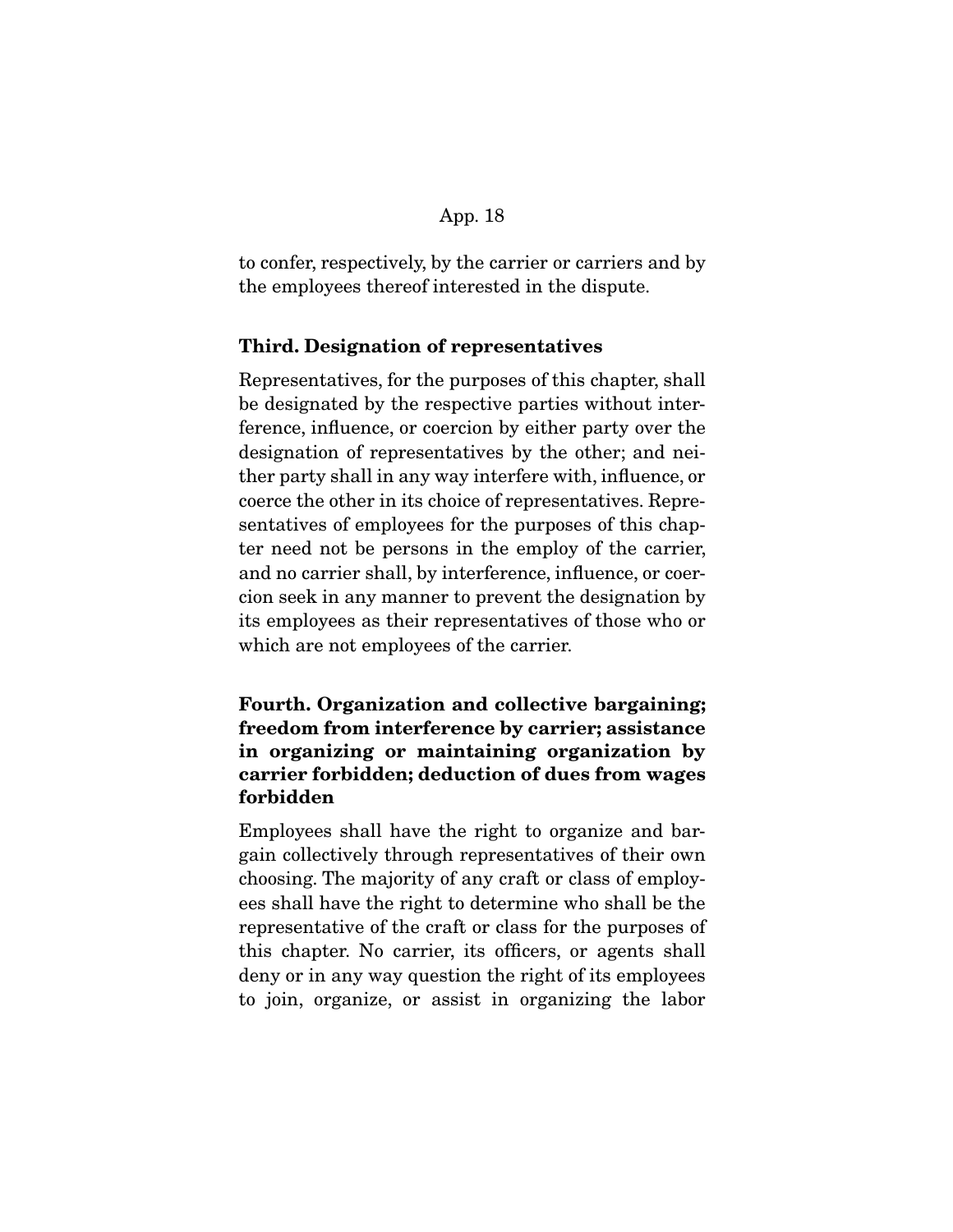organization of their choice, and it shall be unlawful for any carrier to interfere in any way with the organization of its employees, or to use the funds of the carrier in maintaining or assisting or contributing to any labor organization, labor representative, or other agency of collective bargaining, or in performing any work therefor, or to influence or coerce employees in an effort to induce them to join or remain or not to join or remain members of any labor organization, or to deduct from the wages of employees any dues, fees, assessments, or other contributions payable to labor organizations, or to collect or to assist in the collection of any such dues, fees, assessments, or other contributions: Provided, That nothing in this chapter shall be construed to prohibit a carrier from permitting an employee, individually, or local representatives of employees from conferring with management during working hours without loss of time, or to prohibit a carrier from furnishing free transportation to its employees while engaged in the business of a labor organization.

## **Fifth. Agreements to join or not to join labor organizations forbidden**

No carrier, its officers, or agents shall require any person seeking employment to sign any contract or agreement promising to join or not to join a labor organization; and if any such contract has been enforced prior to the effective date of this chapter, then such carrier shall notify the employees by an appropriate order that such contract has been discarded and is no longer binding on them in any way.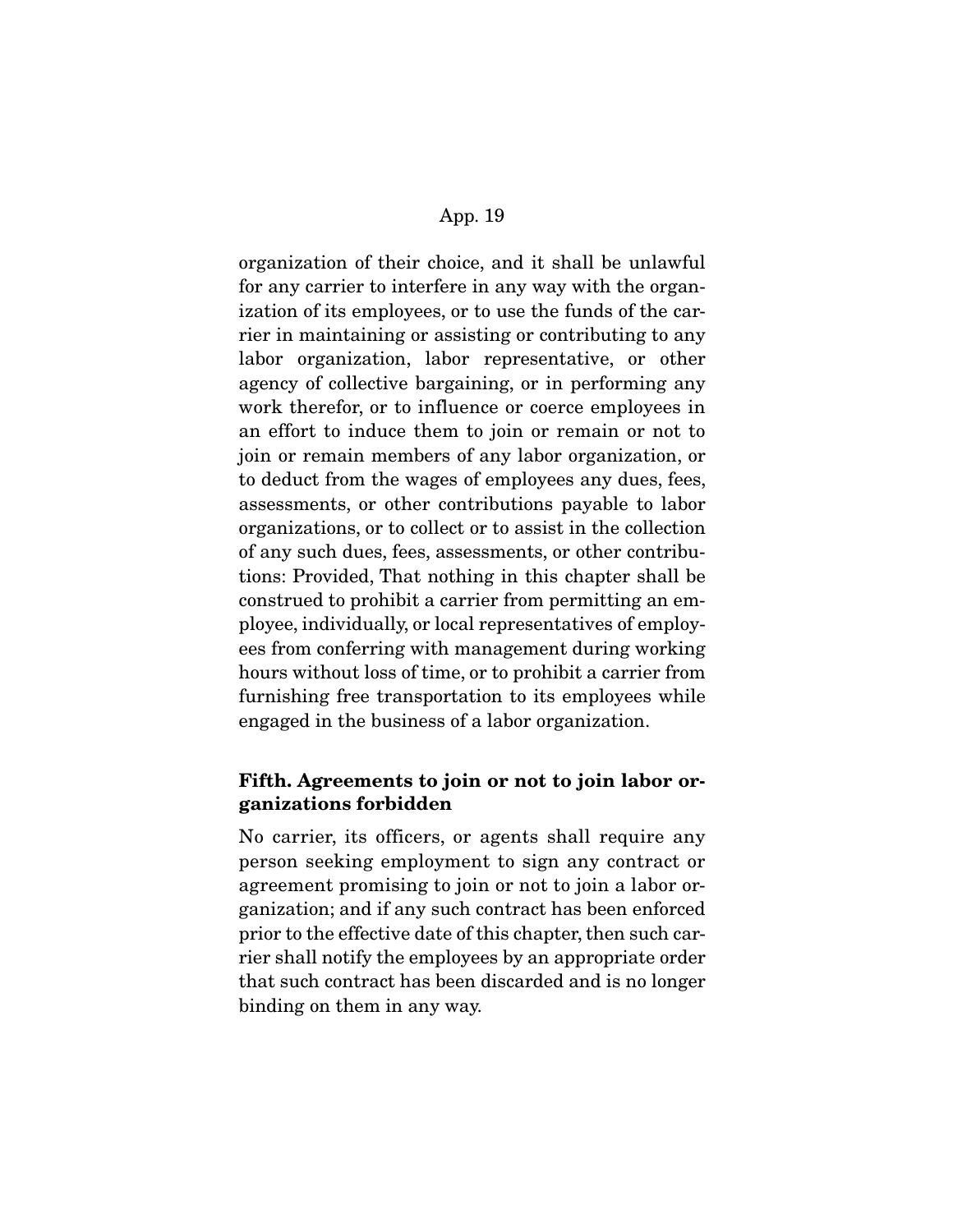# **Sixth. Conference of representatives; time; place; private agreements**

In case of a dispute between a carrier or carriers and its or their employees, arising out of grievances or out of the interpretation or application of agreements concerning rates of pay, rules, or working conditions, it shall be the duty of the designated representative or representatives of such carrier or carriers and of such employees, within ten days after the receipt of notice of a desire on the part of either party to confer in respect to such dispute, to specify a time and place at which such conference shall be held: Provided, (1) That the place so specified shall be situated upon the line of the carrier involved or as otherwise mutually agreed upon; and (2) that the time so specified shall allow the designated conferees reasonable opportunity to reach such place of conference, but shall not exceed twenty days from the receipt of such notice: And provided further, That nothing in this chapter shall be construed to supersede the provisions of any agreement (as to conferences) then in effect between the parties.

# **Seventh. Change in pay, rules, or working conditions contrary to agreement or to section 156 forbidden**

No carrier, its officers, or agents shall change the rates of pay, rules, or working conditions of its employees, as a class, as embodied in agreements except in the manner prescribed in such agreements or in section 156 of this title.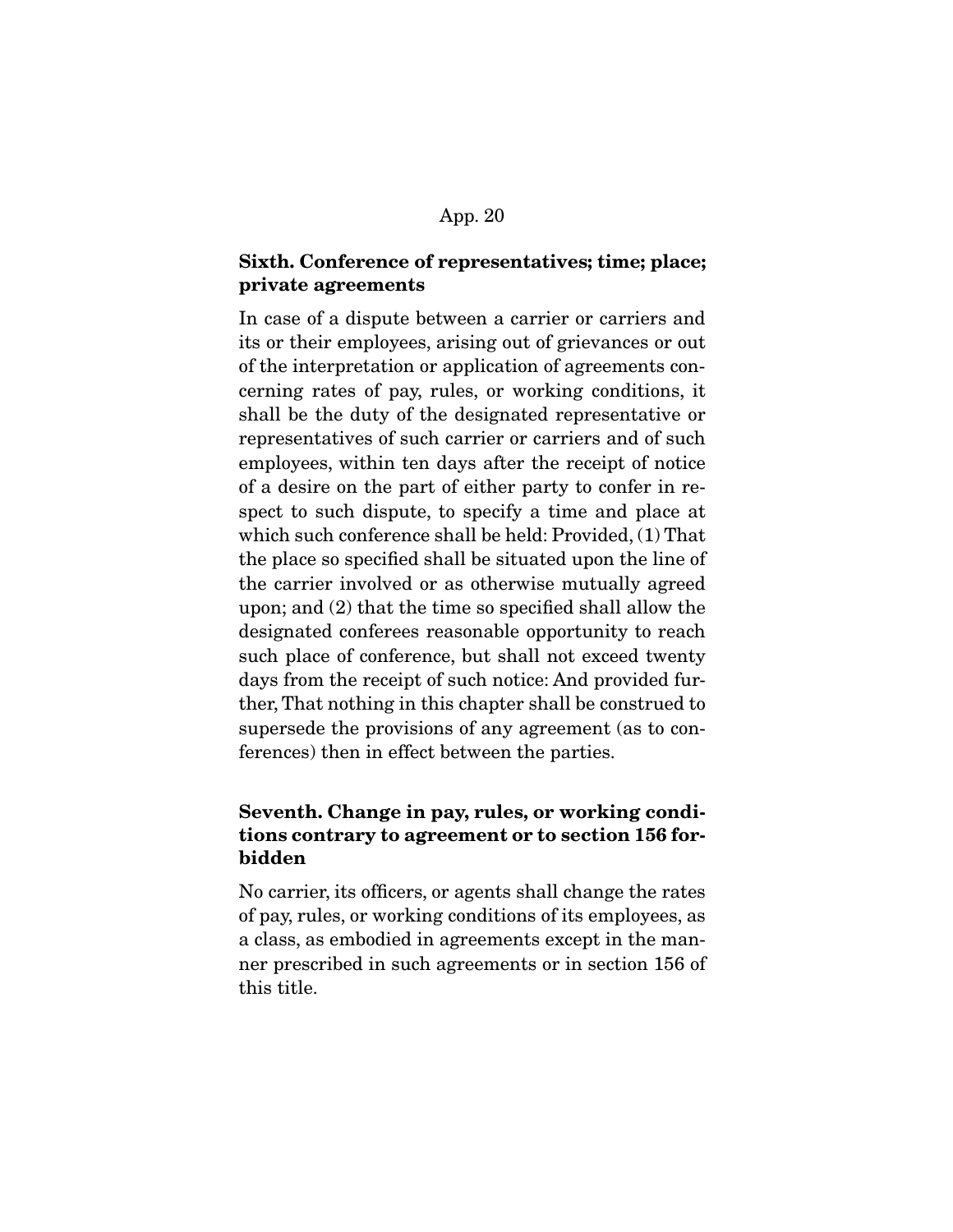# **Eighth. Notices of manner of settlement of disputes; posting**

Every carrier shall notify its employees by printed notices in such form and posted at such times and places as shall be specified by the Mediation Board that all disputes between the carrier and its employees will be handled in accordance with the requirements of this chapter, and in such notices there shall be printed verbatim, in large type, the third, fourth, and fifth paragraphs of this section. The provisions of said paragraphs are made a part of the contract of employment between the carrier and each employee, and shall be held binding upon the parties, regardless of any other express or implied agreements between them.

# **Ninth. Disputes as to identity of representatives; designation by Mediation Board; secret elections**

If any dispute shall arise among a carrier's employees as to who are the representatives of such employees designated and authorized in accordance with the requirements of this chapter, it shall be the duty of the Mediation Board, upon request of either party to the dispute, to investigate such dispute and to certify to both parties, in writing, within thirty days after the receipt of the invocation of its services, the name or names of the individuals or organizations that have been designated and authorized to represent the employees involved in the dispute, and certify the same to the carrier. Upon receipt of such certification the carrier shall treat with the representative so certified as the representative of the craft or class for the purposes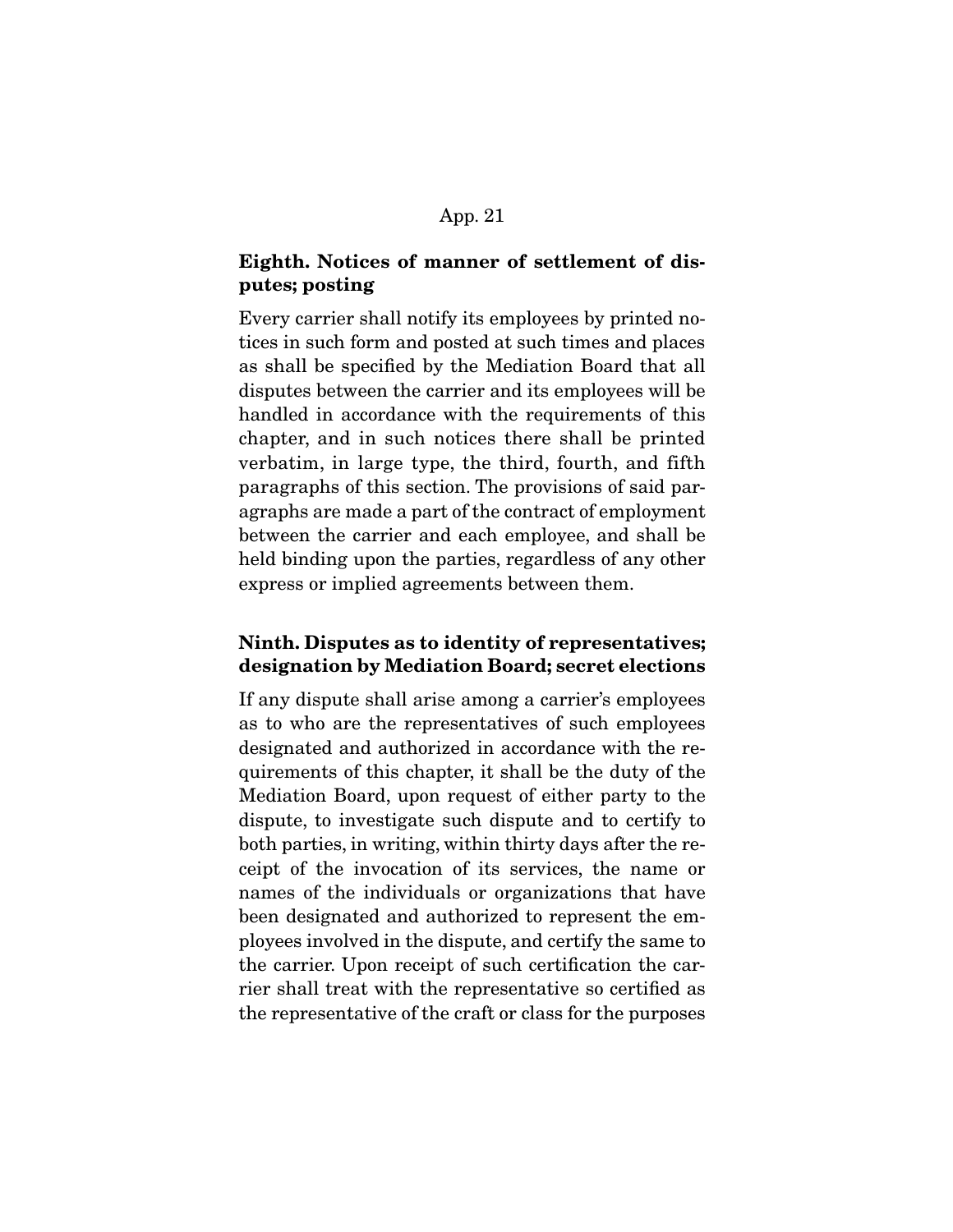of this chapter. In such an investigation, the Mediation Board shall be authorized to take a secret ballot of the employees involved, or to utilize any other appropriate method of ascertaining the names of their duly designated and authorized representatives in such manner as shall insure the choice of representatives by the employees without interference, influence, or coercion exercised by the carrier. In the conduct of any election for the purposes herein indicated the Board shall designate who may participate in the election and establish the rules to govern the election, or may appoint a committee of three neutral persons who after hearing shall within ten days designate the employees who may participate in the election. In any such election for which there are 3 or more options (including the option of not being represented by any labor organization) on the ballot and no such option receives a majority of the valid votes cast, the Mediation Board shall arrange for a second election between the options receiving the largest and the second largest number of votes. The Board shall have access to and have power to make copies of the books and records of the carriers to obtain and utilize such information as may be deemed necessary by it to carry out the purposes and provisions of this paragraph.

### **Tenth. Violations; prosecution and penalties**

The willful failure or refusal of any carrier, its officers or agents, to comply with the terms of the third, fourth, fifth, seventh, or eighth paragraph of this section shall be a misdemeanor, and upon conviction thereof the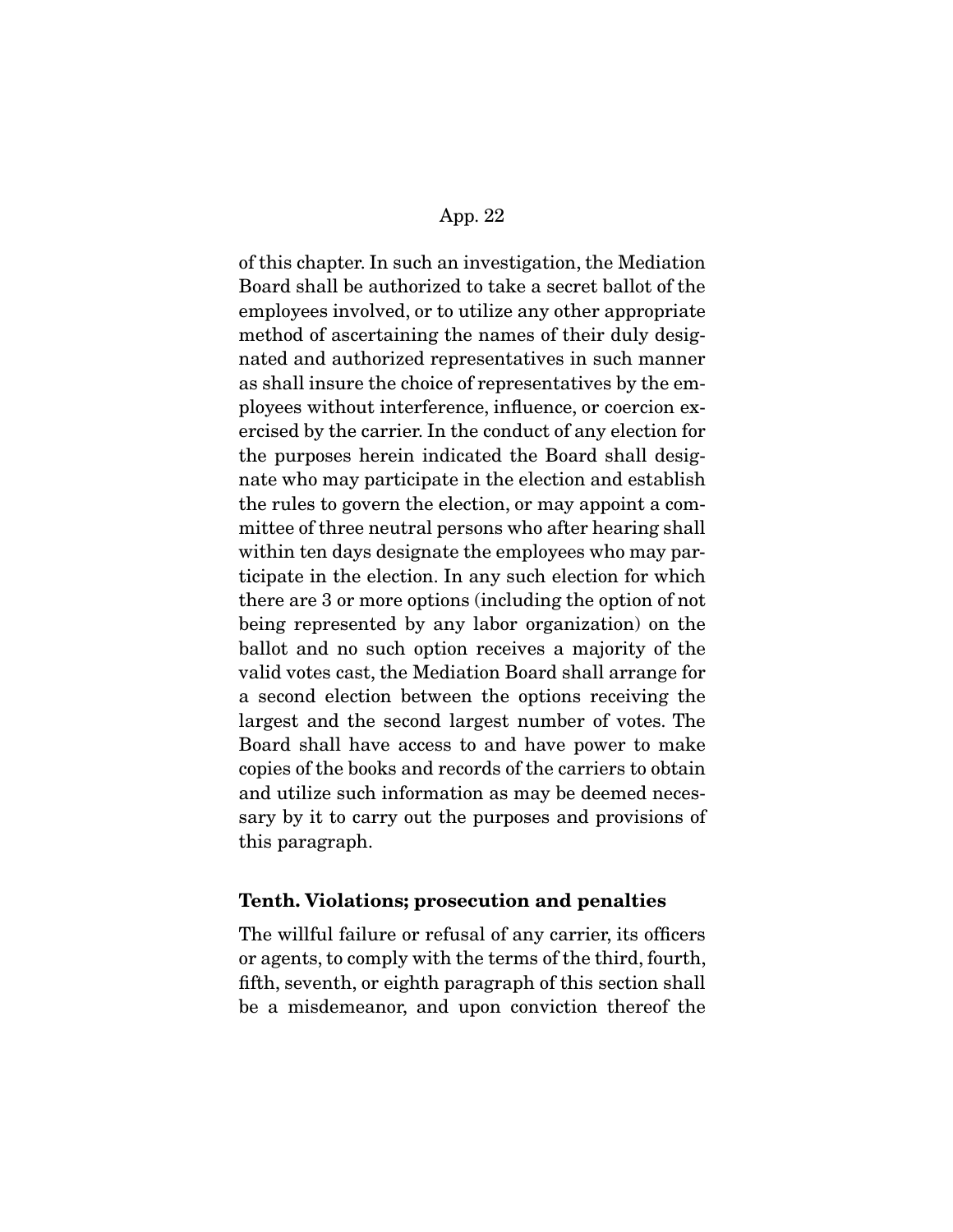carrier, officer, or agent offending shall be subject to a fine of not less than \$1,000, nor more than \$20,000, or imprisonment for not more than six months, or both fine and imprisonment, for each offense, and each day during which such carrier, officer, or agent shall willfully fail or refuse to comply with the terms of the said paragraphs of this section shall constitute a separate offense. It shall be the duty of any United States attorney to whom any duly designated representative of a carrier's employees may apply to institute in the proper court and to prosecute under the direction of the Attorney General of the United States, all necessary proceedings for the enforcement of the provisions of this section, and for the punishment of all violations thereof and the costs and expenses of such prosecution shall be paid out of the appropriation for the expenses of the courts of the United States: Provided, That nothing in this chapter shall be construed to require an individual employee to render labor or service without his consent, nor shall anything in this chapter be construed to make the quitting of his labor by an individual employee an illegal act; nor shall any court issue any process to compel the performance by an individual employee of such labor or service, without his consent.

### **Eleventh. Union security agreements; check-off**

Notwithstanding any other provisions of this chapter, or of any other statute or law of the United States, or Territory thereof, or of any State, any carrier or carriers as defined in this chapter and a labor organization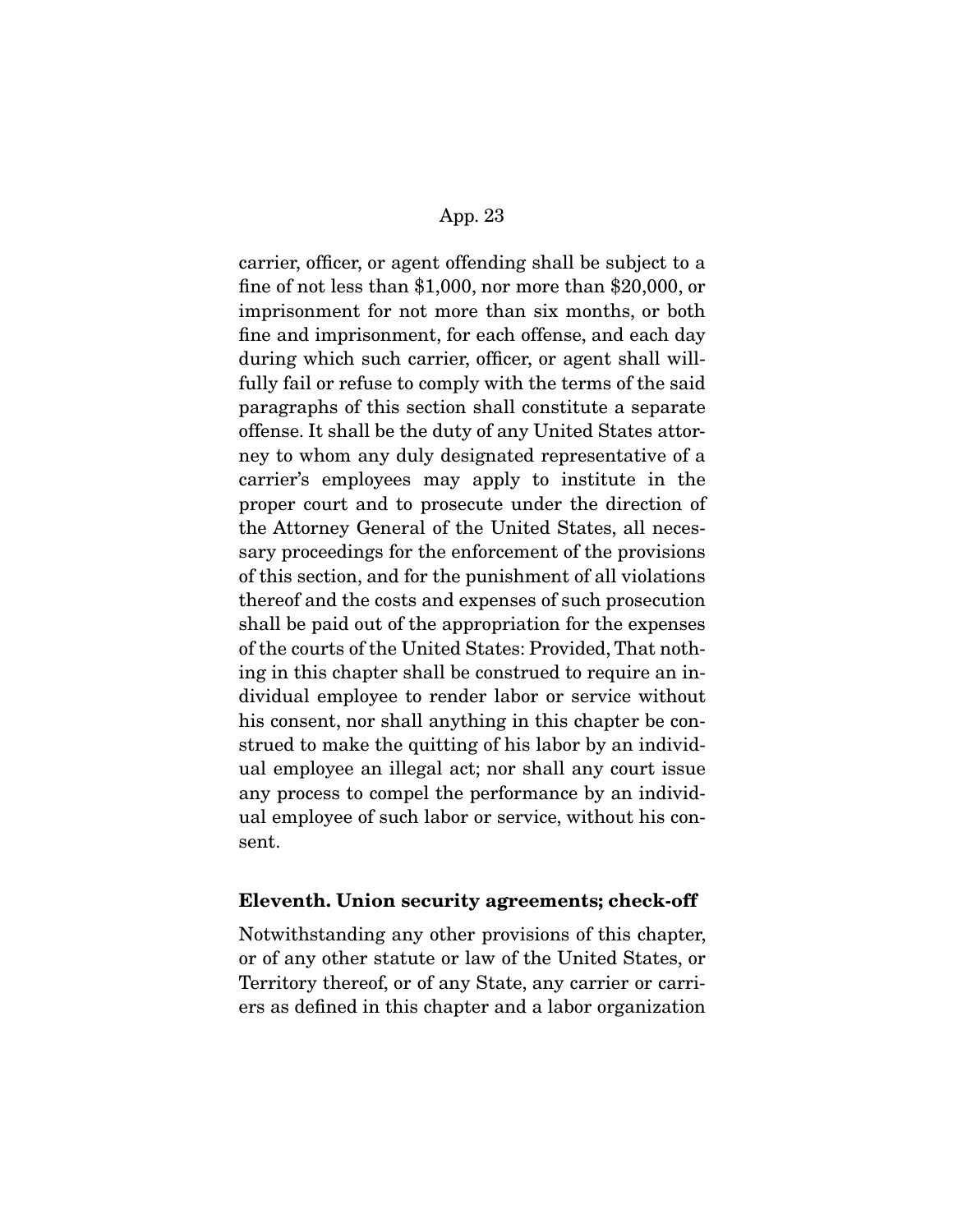or labor organizations duly designated and authorized to represent employees in accordance with the requirements of this chapter shall be permitted –

(a) to make agreements, requiring, as a condition of continued employment, that within sixty days following the beginning of such employment, or the effective date of such agreements, whichever is the later, all employees shall become members of the labor organization representing their craft or class: Provided, That no such agreement shall require such condition of employment with respect to employees to whom membership is not available upon the same terms and conditions as are generally applicable to any other member or with respect to employees to whom membership was denied or terminated for any reason other than the failure of the employee to tender the periodic dues, initiation fees, and assessments (not including fines and penalties) uniformly required as a condition of acquiring or retaining membership.

(b) to make agreements providing for the deduction by such carrier or carriers from the wages of its or their employees in a craft or class and payment to the labor organization representing the craft or class of such employees, of any periodic dues, initiation fees, and assessments (not including fines and penalties) uniformly required as a condition of acquiring or retaining membership: Provided, That no such agreement shall be effective with respect to any individual employee until he shall have furnished the employer with a written assignment to the labor organization of such membership dues, initiation fees, and assessments, which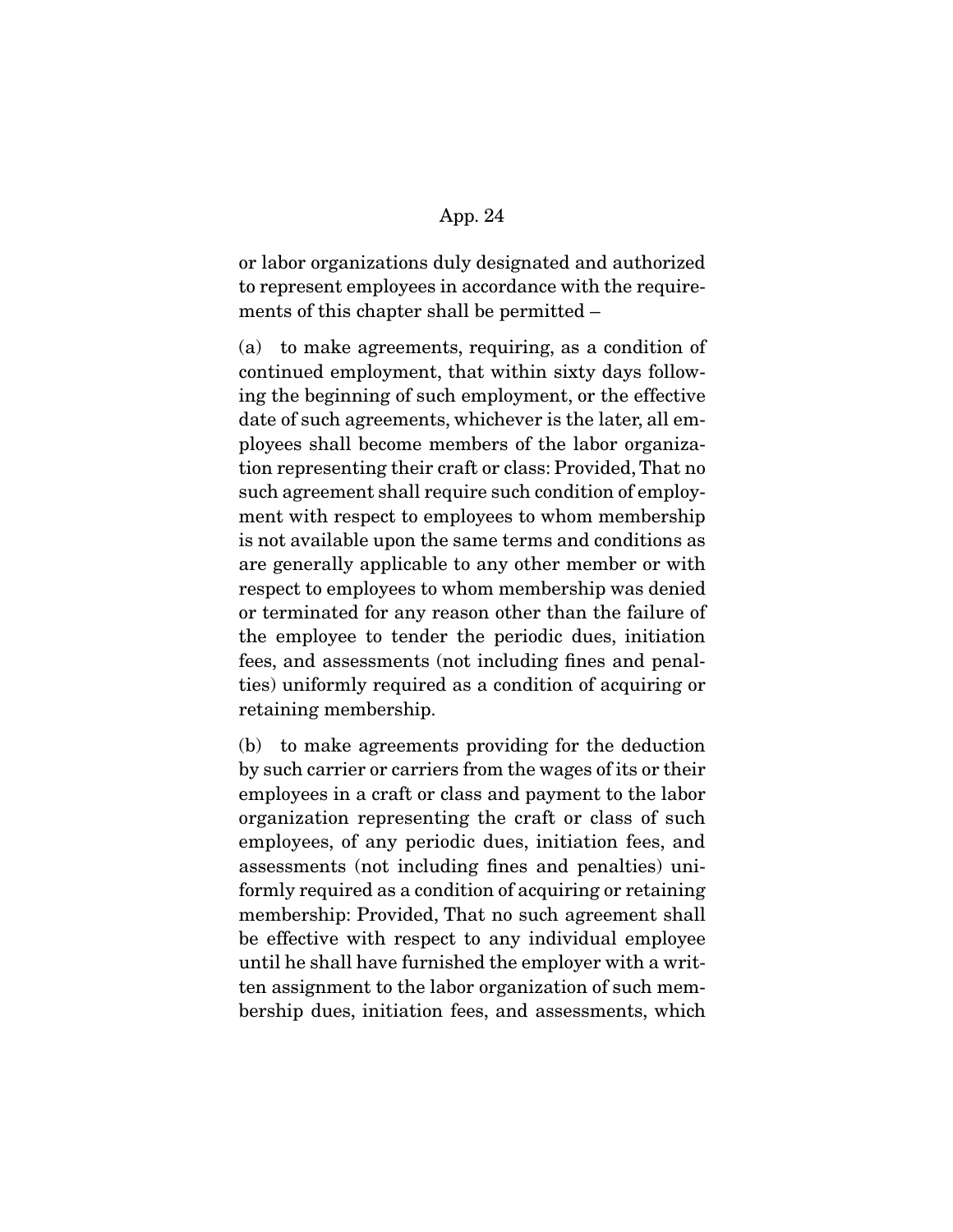shall be revocable in writing after the expiration of one year or upon the termination date of the applicable collective agreement, whichever occurs sooner.

(c) The requirement of membership in a labor organization in an agreement made pursuant to subparagraph (a) of this paragraph shall be satisfied, as to both a present or future employee in engine, train, yard, or hostling service, that is, an employee engaged in any of the services or capacities covered in the First division of paragraph (h) of section 153 of this title defining the jurisdictional scope of the First Division of the National Railroad Adjustment Board, if said employee shall hold or acquire membership in any one of the labor organizations, national in scope, organized in accordance with this chapter and admitting to membership employees of a craft or class in any of said services; and no agreement made pursuant to subparagraph (b) of this paragraph shall provide for deductions from his wages for periodic dues, initiation fees, or assessments payable to any labor organization other than that in which he holds membership: Provided, however, That as to an employee in any of said services on a particular carrier at the effective date of any such agreement on a carrier, who is not a member of any one of the labor organizations, national in scope, organized in accordance with this chapter and admitting to membership employees of a craft or class in any of said services, such employee, as a condition of continuing his employment, may be required to become a member of the organization representing the craft in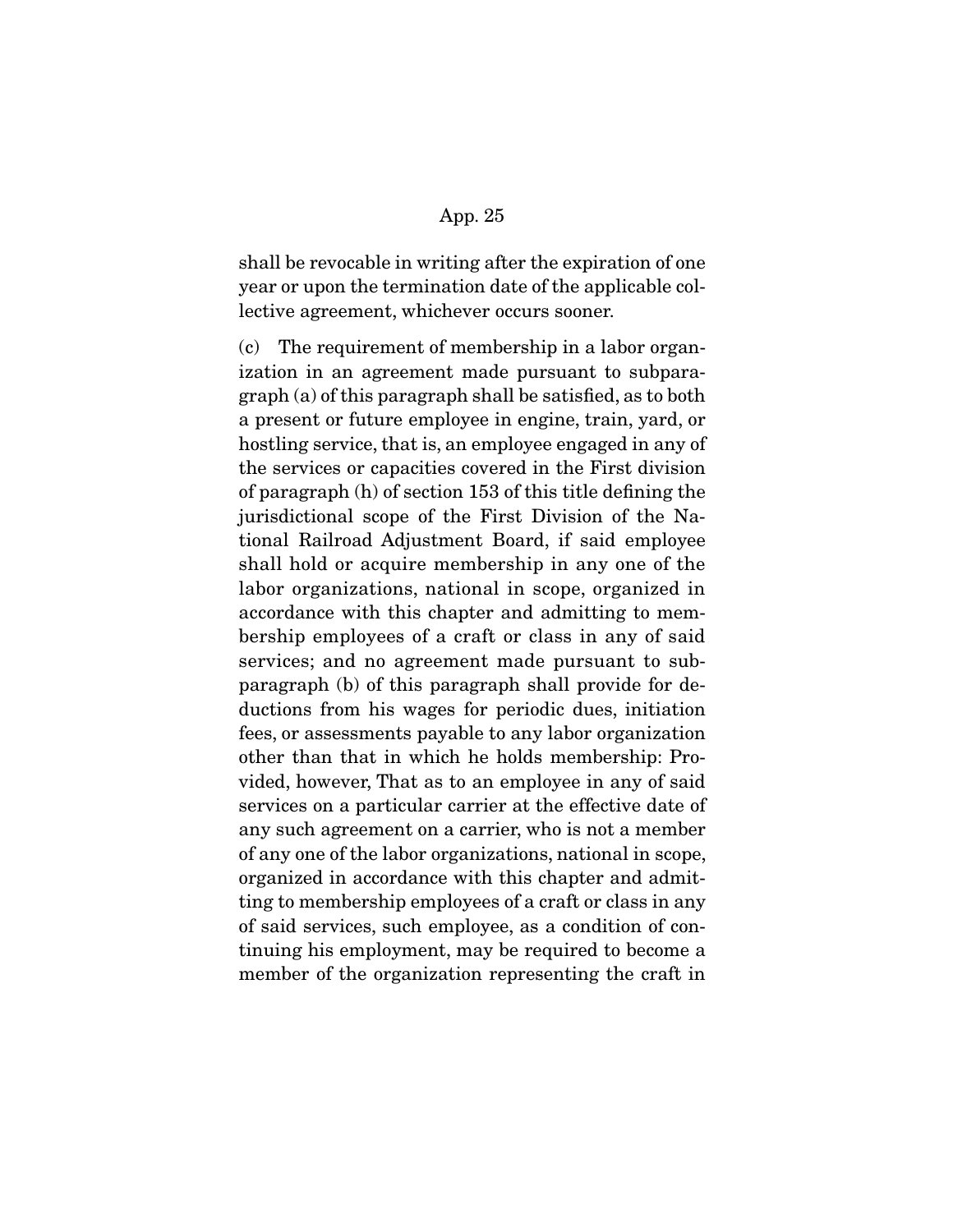which he is employed on the effective date of the first agreement applicable to him:

Provided, further, That nothing herein or in any such agreement or agreements shall prevent an employee from changing membership from one organization to another organization admitting to membership employees of a craft or class in any of said services.

(d) Any provisions in paragraphs Fourth and Fifth of this section in conflict herewith are to the extent of such conflict amended.

# **Twelfth. Showing of interest for representation elections**

The Mediation Board, upon receipt of an application requesting that an organization or individual be certified as the representative of any craft or class of employees, shall not direct an election or use any other method to determine who shall be the representative of such craft or class unless the Mediation Board determines that the application is supported by a showing of interest from not less than 50 percent of the employees in the craft or class.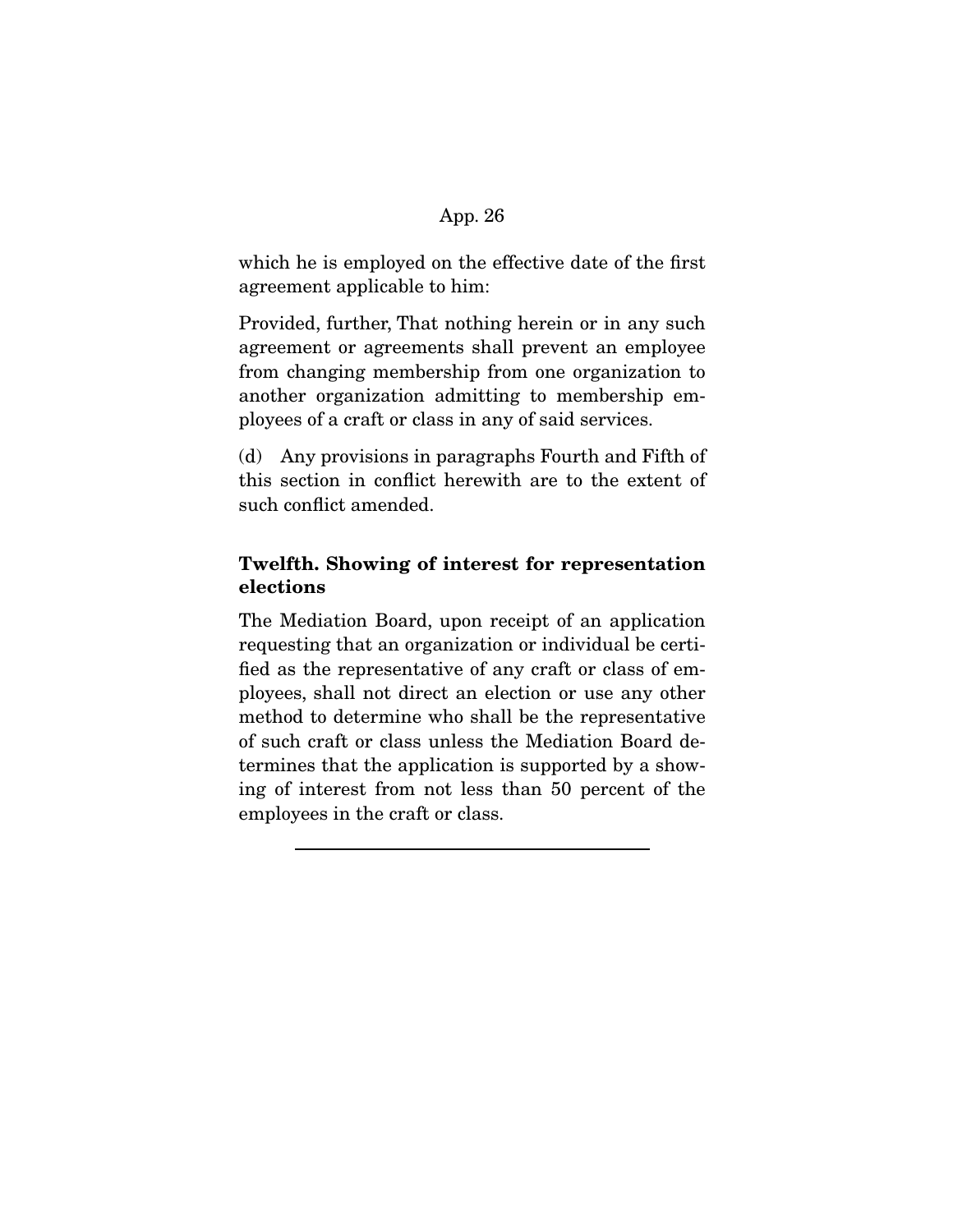## **MOENCH LAW, LLC**

By: Matthew C. Moench, Esq., 031462007 1303 Roger Avenue, Bridgewater, New Jersey 08807 T: (908) 208-1910 F: (908) 393-7103 moenchlawllc@mail.com *Attorney for Plaintiff, Linda Rizzo-Rupon, Susan Marshall, and Noemieo Oliveira* 

# **UNITED STATES DISTRICT COURT FOR THE DISTRICT OF NEW JERSEY**

| <b>LINDA RIZZO-RUPON,</b> |
|---------------------------|
| SUSAN MARSHALL,           |
| <b>NOEMIEO OLIVEIRA,</b>  |

Plaintiffs,

**Case No.: COMPLAINT**  (Filed Jan. 8, 2019)

vs.

**INTERNATIONAL ASSOCIA-TION OF MACHINISTS AND AEROSPACE WORKERS, AFL-CIO DISTRICT 141 LOCAL 914, INTERNATIONAL ASSOCIA-TION OF MACHINISTS AND AEROSPACE WORKERS, DISTRICT LODGE 141, INTERNATIONAL ASSOCIA-TION OF MACHINISTS AND AEROSPACE WORKERS, AFL-CIO,**

Defendants.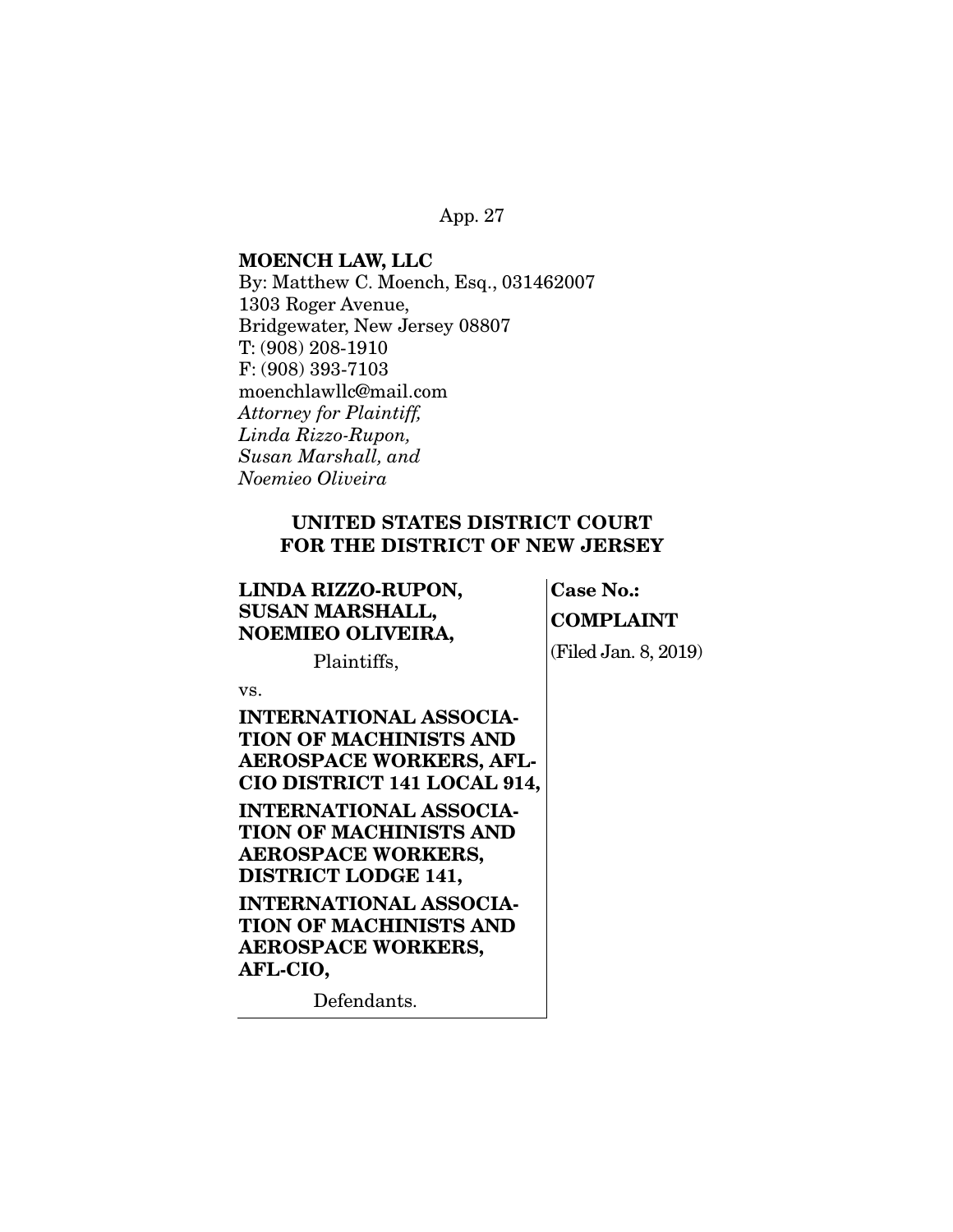Plaintiffs, Linda Rizzo-Rupon, residing at 126 Main Street, Whitehouse Station, New Jersey 08889, Susan Marshall, residing at 156 Plainfield Road, Metuchen, New Jersey 08840, and Noemieo Oliveira, residing at 2275 Biddle Lane Easton, Pennsylvania 18040 (collectively, "Plaintiffs"), by and through undersigned counsel, by way of Complaint against defendants International Association of Machinists and Aerospace Workers, AFL-CIO ("JAM"), with offices at 9000 Machinists Place, Upper Marlboro, Maryland 20772-2687, International Association of Machinists and Aerospace Workers, District Lodge 141 ("JAM District Lodge 141"), with offices at 1771 Commerce Drive, Suite 103, Elk Grove Village, Illinois 60007-2139, and International Association of Machinists and Aerospace Workers District Lodge 141, Local Lodge 914 ("IAM Local Lodge 914"), with offices at 160 Spring Street, Elizabeth, New Jersey, 07201 (collectively, the "Union Defendants"), allege as follows:

### **BACKGROUND AND NATURE OF THE ACTION**

 1. Plaintiffs are employees of United Airlines and work out of the Newark, New Jersey airport.

2. In Janus v. AFSCME Council 31, 585 U.S. (2018), the Supreme Court held:

States and public-sector unions may no longer extract agency fees from nonconsenting employees. Under Illinois law, if a public-sector collective-bargaining agreement includes an agency-fee provision and the union certifies to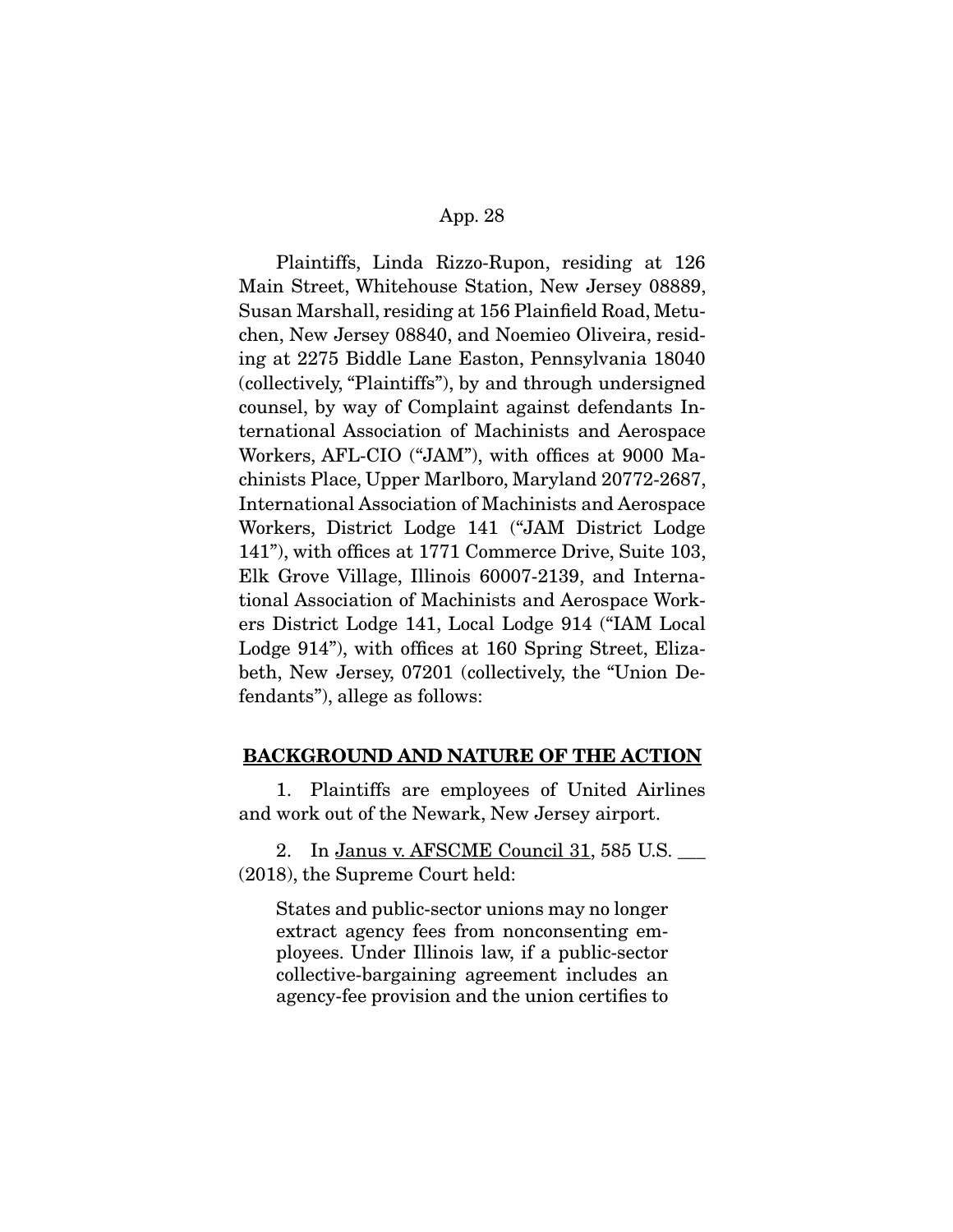the employer the amount of the fee, that amount is automatically deducted from the nonmember's wages. §315/6(e). No form of employee consent is required. This procedure violates the First Amendment and cannot continue. Neither an agency fee nor any other payment to the union may be deducted from a nonmember's wages, nor may any other attempt be made to collect such a payment, unless the employee affirmatively consents to pay. By agreeing to pay, nonmembers are waiving their First Amendment rights, and such a waiver cannot be presumed.

Janus, slip opinion at 48.

 3. In Janus, the Supreme Court discussed two of its Railway Labor Act ("RLA") cases wherein agency fees had been permitted:

Railway Employes v. Hanson, 351 U.S. 225 (1956), and Machinists v. Street, 367 U.S. 740 (1961), "appear[ed] to require validation of the agency shop agreement before [the Court]." 431 U.S., at 226. Properly understood, those decisions did no such thing. Both cases involved Congress's "*bare authorization"* of private-sector union shops under the Railway Labor Act. Street, supra, at 749 (emphasis added).24

24 No First Amendment issue could have properly arisen in those cases unless Congress's enactment of a provision allowing, but not requiring, private parties to enter into union-shop arrangements was sufficient to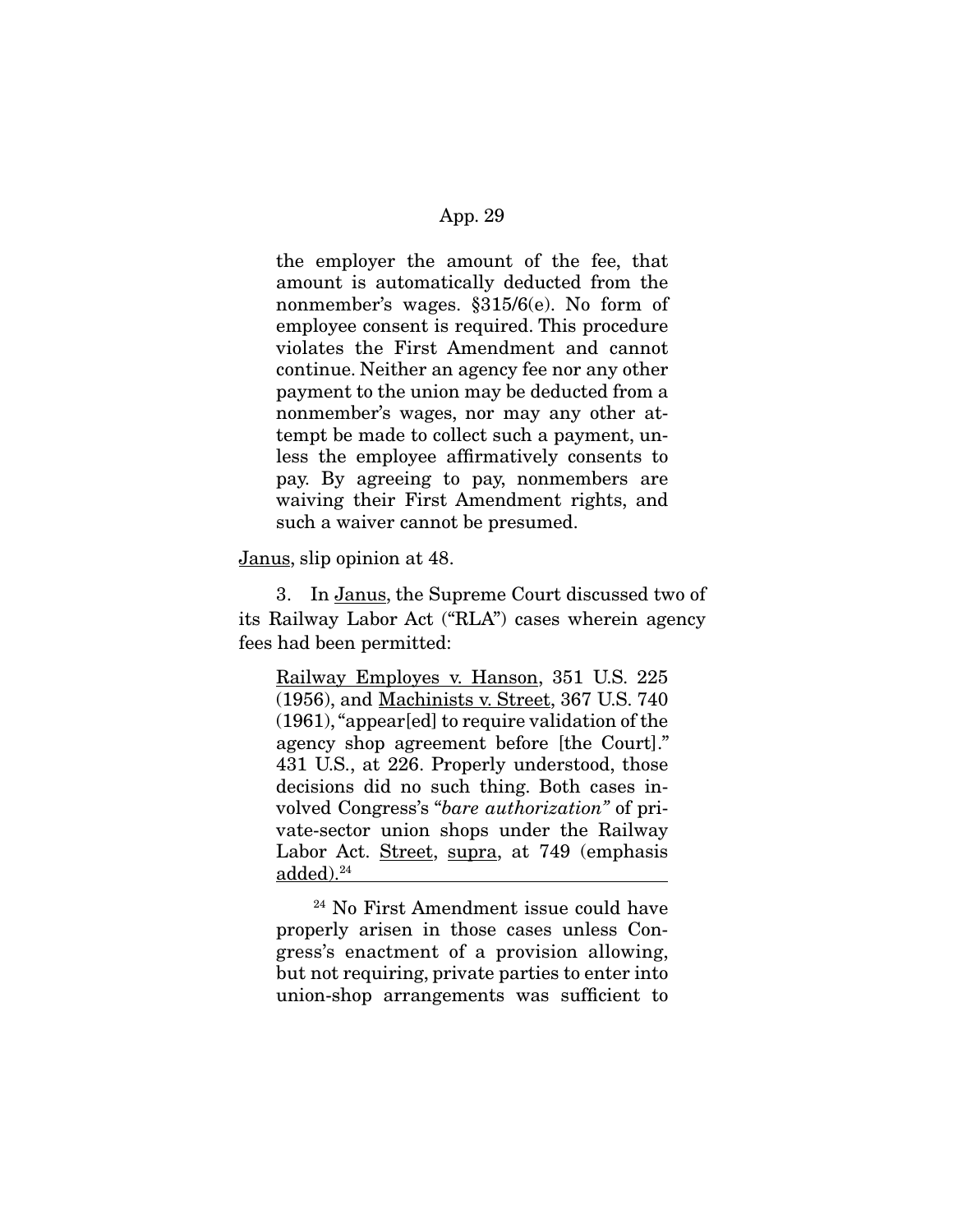establish governmental action. That proposition was debatable when Abood was decided, and is even more questionable today. See American Mfrs. Mut. Ins. Co. v. Sullivan, 526 U.S. 40, 53 (1999); Jackson v. Metropolitan Edison Co., 419 U.S. 345, 357 (1974). Compare, e.g., White v. Communications Workers of Am., AFL–CIO, Local 13000, 370 F. 3d 346, 350 (CA3 2004) (no state action), and Kolinske v. Lubbers, 712 F. 2d 471, 477-478 (CADC 1983) (same), with Beck v. Communications Workers of Am., 776 F. 2d 1187, 1207 (CA4 1985) (state action), and Linscott v. Millers Falls Co., 440 F. 2d 14, 16, and n. 2 (CA1 1971) (same). We reserved decision on this question in Communications Workers v. Beck, 487 U. S. 735, 761 (1988), and do not resolve it here.

Janus, slip opinion at 35 and n. 24.

 4. Agency fees are authorized under 45 U.S.C. § 152 Eleventh Plaintiffs' claims arise under the First and Fifth Amendments to the United States Constitution. They seek to have agency fees declared unconstitutional in the RLA context.

#### **JURISDICTION AND VENUE**

 5. The Court has subject matter jurisdiction under 28 U.S.C. § 1331, and 28 U.S.C. § 1343.

 6. Venue is appropriate in this jurisdiction because a substantial part of the events or omissions giving rise to the claim occurred in this judicial district. 28 U.S.C. § 1391(b)(2).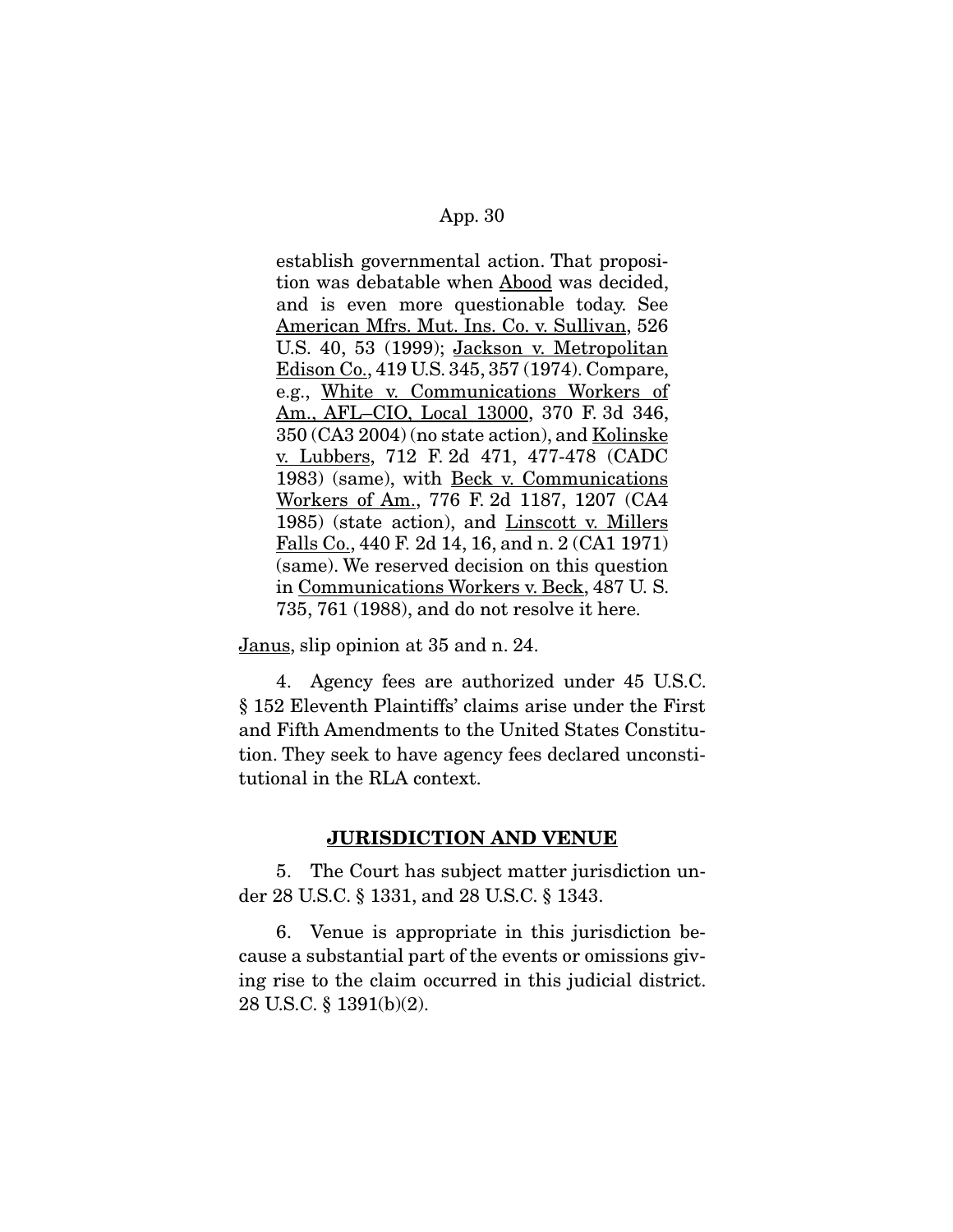7. Newark would appear to be the most appropriate Vicinage because the events arose out of Plaintiffs' employment, which occurred in Newark, New Jersey. See generally, Local Civil Rule 40.1(a).

#### **PARTIES**

 8. Plaintiff Linda Rizzo-Rupon is an "employee" under 45 U.S.C. § 151 Fifth and 45 U.S.C. § 181. She works at Newark International Airport as a customer service representative. She is covered by a collective bargaining agreement between United Airlines (not a party) and Defendant JAM, District Lodge 141; but, she is not a member of the Union Defendants. She has not signed a dues authorization card.

 9. Plaintiff Susan Marshall is an "employee" under 45 U.S.C. § 151 Fifth and 45 U.S.C. § 181. She works at Newark International Airport as a customer service representative. She is covered by a collective bargaining agreement between United Airlines (not a party) and Defendant JAM, District Lodge 141; but, she is not a member of the Union Defendants. She has not signed a dues authorization card.

 10. Plaintiff Noemieo Oliveira is an "employee" under 45 U.S.C. § 151 Fifth and 45 U.S.C. § 181. He works at Newark International Airport as a customer service representative. He is covered by a collective bargaining agreement between United Airlines (not a party) and Defendant JAM, District Lodge 141; but, he is not a member of the Union Defendants. He has not signed a dues authorization card.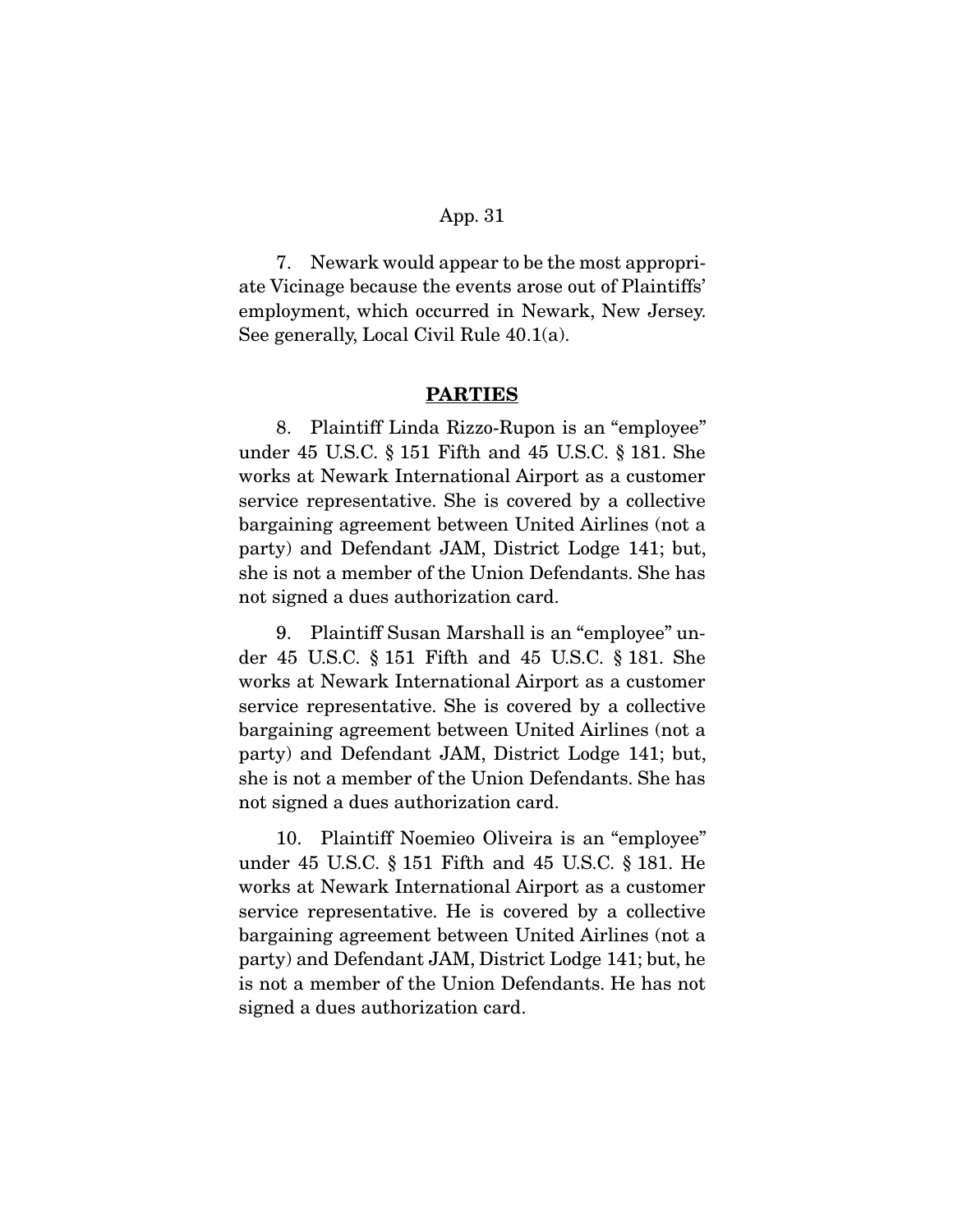11. Defendant IAM is a "representative" under 45 U.S.C. § 151 Sixth and 45 U.S.C. § 181. Upon information and belief, its main office is located at 9000 Machinists Place, Upper Marlboro, Maryland 20772-2687.

 12. Upon information and belief, Defendant IAM District Lodge 141 is a "representative" under 45 U.S.C. § 151 Sixth and 45 U.S.C. § 181. Upon further information and belief, its main office is located at 1771 Commerce Drive, Suite 103, Elk Grove Village, Illinois 60007-2139.

 13. Upon information and belief, Defendant IAM Local Lodge 914 is a "representative" under 45 U.S.C. § 151 Sixth and 45 U.S.C. 181. Upon further information and belief, its main office is 160 Spring Street, Elizabeth, New Jersey, 07201.

### **FACTS**

 14. United Airlines and Continental Airlines Merger Agreement became effective on October 1, 2010.

 15. United Airlines and Continental Airlines were issued a single operating certificate by the Federal Aviation Administration on November 30, 2011.

 16. Pre-merger, the United Passenger Service Employees were represented by Defendant IAM and Defendant IAM District Lodge 141.

 17. Pre-merger, the Continental Passenger Service Employees were not represented by a union.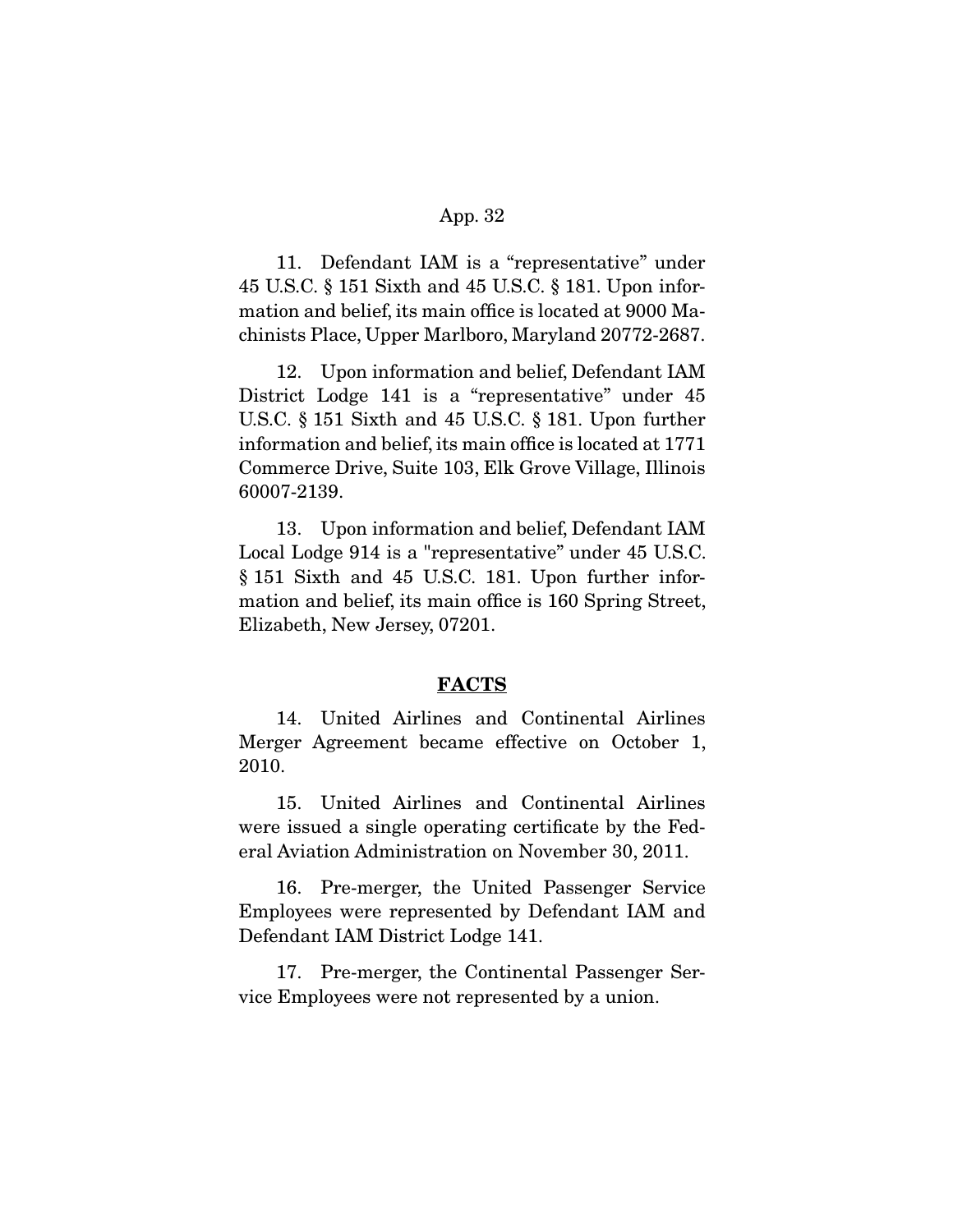18. Post-merger, the National Mediation Board conducted a "single-carrier proceeding," wherein the Board works out union representation issues where there are mergers. See generally, National Mediation Board Manual § 19.5 (June 12, 2018), a selection of which is attached hereto as **Exhibit 1**.

 19. The single-carrier proceeding led to an election whereby the employees could choose between Defendant IAM or no union. Defendant IAM prevailed. United Airlines, 39 NMB 294 (March 8, 2012) (NMB Case No. R-7313), attached hereto as **Exhibit 2**.

 20. Currently, all Plaintiffs are in a bargaining unit covered by a collective bargaining agreement titled "Passenger Service Employees 2016-2021 Agreement." ("PSE Agreement"). A copy of the relevant portions is attached hereto as **Exhibit 3**.

 21. As authorized by 45 U.S.C. § 152 Eleventh, Article 8, Part B. 1. of the PSE Agreement requires nonmembers of Union Defendants to pay an agency fee:

 As a condition of employment, all employees of the Company covered by this Agreement will, on the effective Date of this Agreement, become and remain members in good standing of the Union or, in the alternative, render the Union a monthly sum equivalent to the standard monthly dues required of the Union members ("Service Fees.") Employees covered by this Agreement and hired on or after the Agreement's effective date will comply with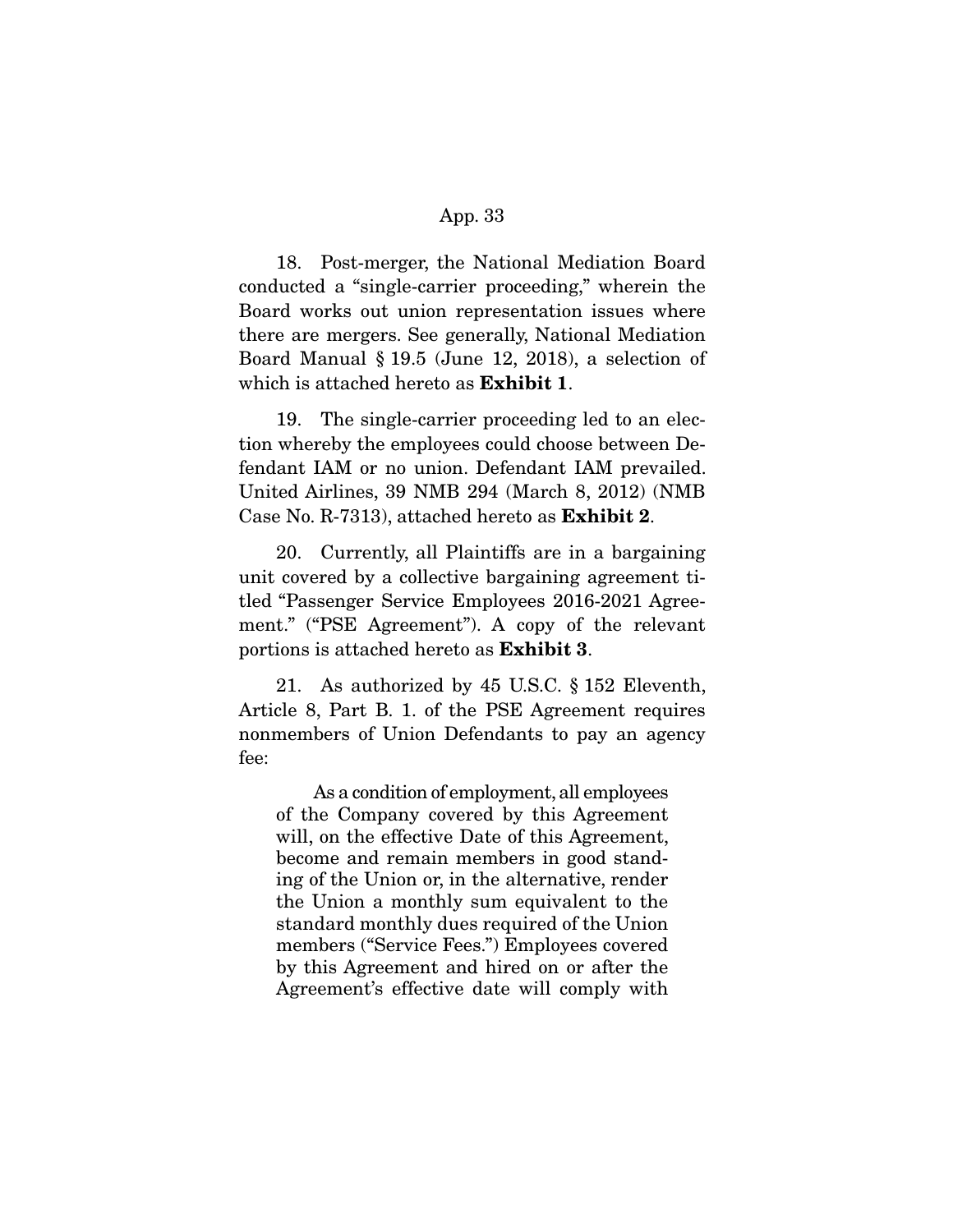these requirements on or before the 60th day following their initial seniority date.

*Id.*

 22. Article 8, Part B. 8. of the PSE Agreement discusses delinquency of service fees:

 If an employee covered by this Agreement becomes delinquent in the payment of monthly dues or Service Fees, the Union will take steps necessary in accordance with its established procedures to notify the employee in writing that he is delinquent in the payment of monthly membership dues or Service Fees as specified herein and accordingly will be subject to discharge as an employee of the Company. If such employee still remains delinquent in the payment of dues or service fees after the Union has completed all steps in its established procedure, the Union will certify in writing to the Company that the employee has failed to remit payment of dues or Service Fees within the grace period allowed under the Union's procedure and is, therefore, to be discharged. The Company will then promptly notify the employee involved that he is to be discharged from the services of the Company and will promptly take proper steps to so discharge the employee.

## *Id.*

 23. Upon information and belief, agency fees are generally collected by Defendant TAM Local Lodge 914 and remitted to Defendant TAM District Lodge 141.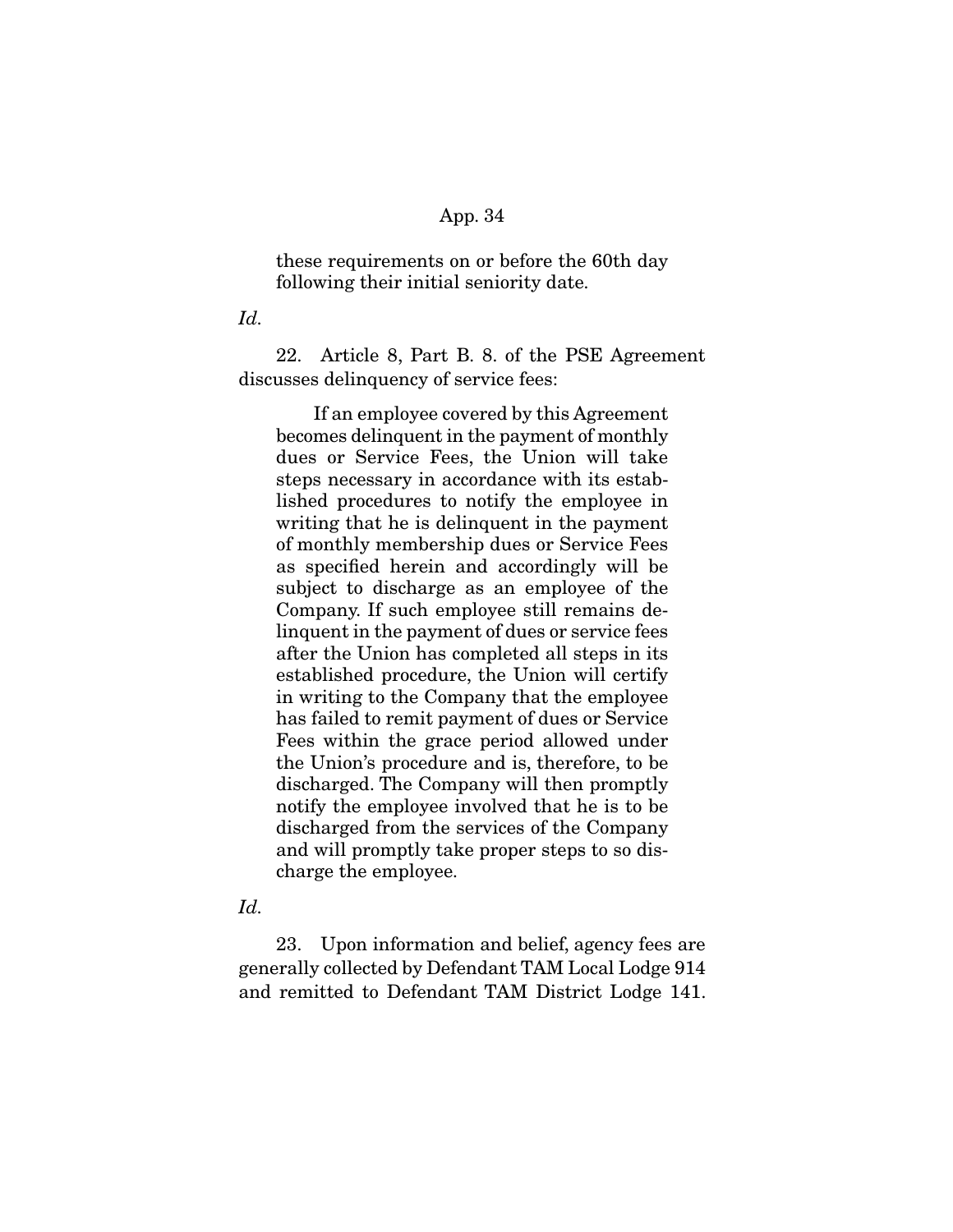See, International Association of Machinists and Aerospace Workers Constitution (January 1, 2017) at Article XXII § 4 pp. 83-84, attached hereto as **Exhibit 4**.

 24. Upon information and belief, Defendant JAM District Lodge 141 pays a per capita tax to Defendant JAM on behalf of itself and Defendant IAM Local Lodge 914. See, International Association of Machinists and Aerospace Workers Constitution (January 1, 2017) at Article VII § 4 pp. 41-43. *Id.*

 25. Each Plaintiff received a September 8, 2017 letter from Alexander Gerulis, Secretary Treasurer of Defendant TAM District Lodge 141 (attached hereto as **Exhibit 5**). Plaintiffs were offered an opportunity to join the union. The letters also noted certain fee-payer requirements and a potential penalty for failing to keep up with payments:

According to IAM's records, you are recognized as a fee objector. Therefore, your fee will be reduced per the letter you received. The reduced initiation fee is \$77.87 and the reduced non-member fee is \$43.26/month. You should have already received notice of the obligation to pay initiation and monthly dues or fees when you joined the bargaining unit, but whether or not you did, you now have thirty (30) days from the date of this letter to make your initial payments of the initiation/reinstatement fee and the first month's dues. If you fall two months in arrears in making the required payments you will be terminated from employment under the terms of the collective bargaining agreement.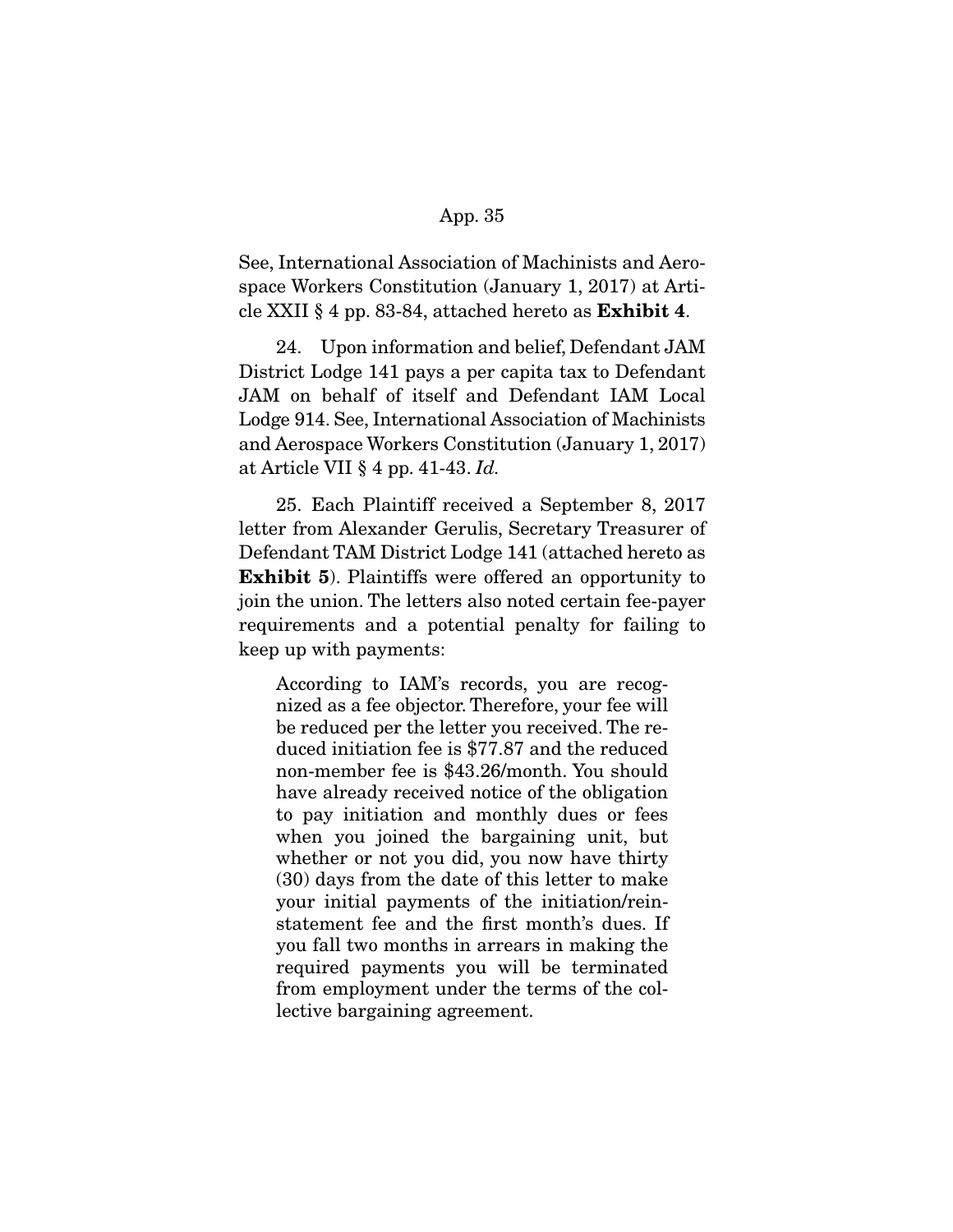After making these payments, you must continue to be in compliance with your financial obligations by making monthly payments to the union. The easiest way to meet your obligation going forward is to sign the attached check-off authorization, so that your monthly fees are automatically deducted from your paycheck. If you do not authorize check-off, you are responsible to make monthly payments by check to the union. Even if you agree to check-off, you still should send your first payment for initiation/reinstatement fee and one month's dues or fees to this office by check.

Please fill out and return the application with your payment of \$1221.13 to I.A.M.A.W District Lodge 141 at the address indicated on the letterhead. If you have any questions about these materials or have some explanation for nonpayment, please do not hesitate to contact us.

### Exhibit 5.1

 26. Perhaps contrary to the Union Defendants' preferred procedure, Plaintiff Rizzo-Rupon has been sending her agency-fee checks to Defendant JAM District Lodge 141 as opposed to Defendant IAM Local Lodge 914. For reasons that are not entirely clear, Plaintiff Rizzo-Rupon's March 2018 and April 2018 checks were returned to her by Defendant JAM District Lodge 141 and requested to be sent to Defendant JAM Local Lodge 914 despite the January 2018,

<sup>&</sup>lt;sup>1</sup> The handwritten material on Plaintiff Rizzo-Rupon's letter are her own notes.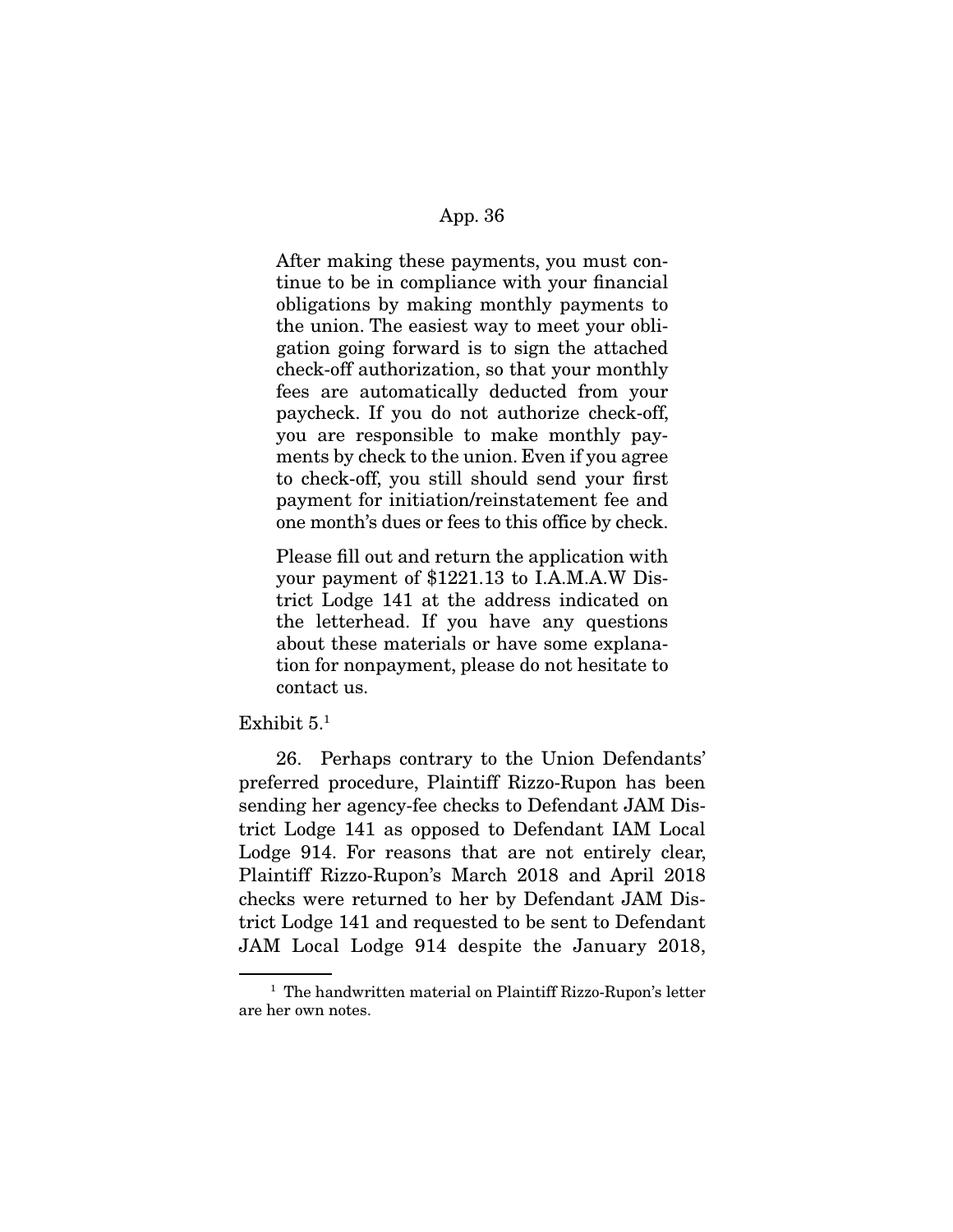February 2018, May 2018, June 2018, and July 2018 checks being accepted by Defendant IAM District Lodge 141. A letter from Defendant District Lodge 141 is attached hereto as **Exhibit 6**.

 27. Plaintiff Rizzo-Rupon sent replacement checks for the March 2018 and April 2018 checks to Defendant IAM District Lodge 141 on December 27, 2018. Plaintiff Rizzo-Rupon's letter is attached hereto as **Exhibit 7**.

 28. Upon information and belief, all Plaintiffs are current in their agency-fee payments.

## **CAUSES OF ACTION**

## **COUNT I – Agency fee**

 29. Plaintiffs incorporate paragraph 1 through 28 as though fully set forth herein.

 30. Union Defendants, under color of federal law, force employees to financially support the Union Defendants or suffer discharge from their jobs.

 31. The Union Defendants' actions are authorized by 45 U.S.C. § 152 Eleventh, yet the federal government lacks a compelling governmental interest to require nonmembers to financially support a union.

 32. Plaintiffs are suing the Union Defendants under the First and Fifth Amendments and under 28 U.S.C. § 2201, the Declaratory Judgment Act. More specifically, Plaintiffs seek a declaration that, under Janus and/or any other relevant case law, agency fees are unconstitutional in the Railway Labor Act context.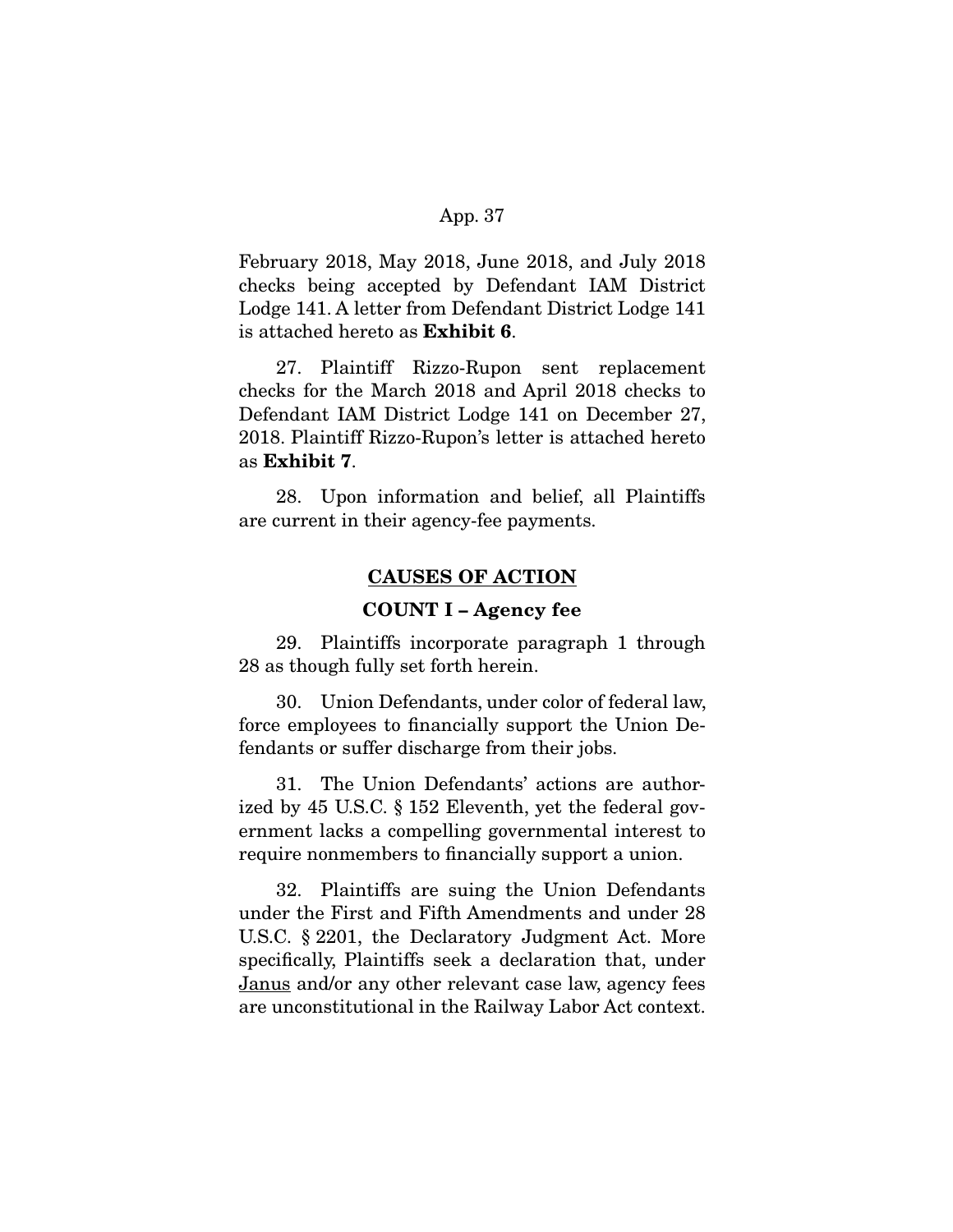# **DEMAND FOR RELIEF**

 WHEREFORE, Plaintiffs hereby request that this court:

- a. Declare that the RLA's authorization of compulsory agency fees, 45 U.S.C. § 152 Eleventh is unconstitutional.
- b. Enjoin the Union Defendants from attempting to force Plaintiffs to financially support the Union Defendants as a condition of employment.
- c. Award appropriate compensatory and/or nominal damages.
- d. Award Plaintiffs their attorney fees along with costs; and
- e. Grant all other relief that the Court deems just, proper, and equitable.

|                          | By: /s/ Matthew C. Moench |
|--------------------------|---------------------------|
| Patrick J. Wright, Esq.* | Matthew C. Moench, Esq.   |
| Mackinac Center Legal    | Moench Law, LLC           |
| Foundation               | 1303 Roger Avenue         |
| 140 W Main Street        | Bridgewater, NJ 08807     |
| Midland, MI 48642        | $(908)$ 208-1910          |
| $(989) 631 - 0900$       | moenchlawllc@gmail.com    |
| wright@mackinac.org      | Counsel for Plaintiffs,   |
| * pro hac vice           | Linda Rizzo-Rupon,        |
| application pending      | Susan Marshall,           |
|                          | and Noemio Oliveira       |

January 8, 2019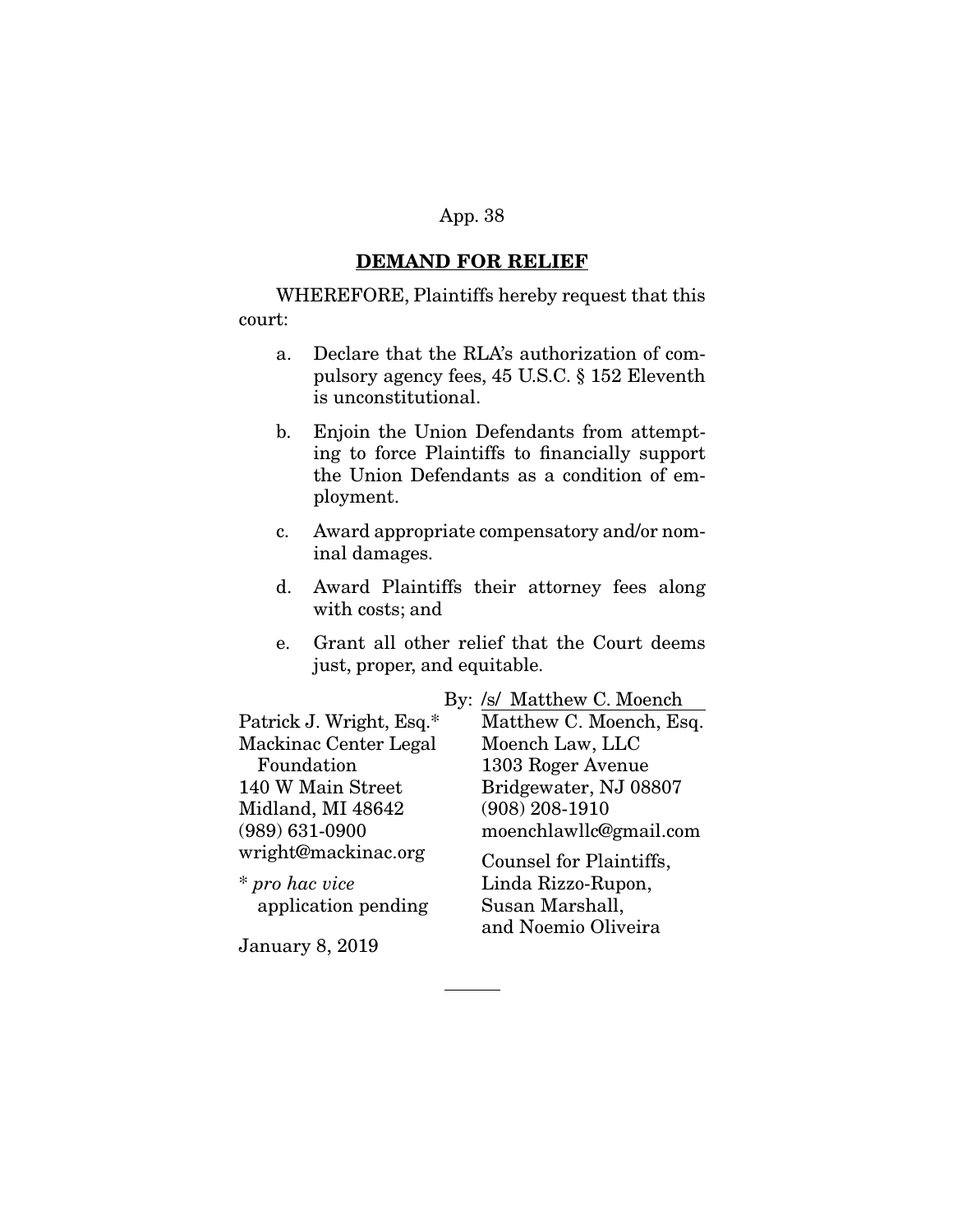#### **EXHIBIT 1**

# **NATIONAL MEDIATION BOARD REPRESENTATION MANUAL**

## [SEAL]

#### Revised Text Effective June 12, 2018

#### **NOTICE**

This Manual provides general procedural guidance to the National Mediation Board's staff with respect to the processing of representation cases before the NMB. Such procedural guidance is not required by or subject to the Administrative Procedure Act. The provisions of this Manual are neither obligatory upon the Members of the Board nor do they constitute the exclusive procedure for the NMB's investigation of representation matters pursuant to the Railway Labor Act.

> Mary L. Johnson General Counsel

(Revised text is effective June 12, 2018, and replaces all previous versions of the Manual as of that date.)

\* \* \*

 business days after the date of the tally. Participants may respond to such allegations by 4 p.m., Eastern Time, seven (7) business days after the General Counsel's receipt of the interference allegations. All submissions must comply with the simultaneous service requirements in Manual Section 1.2.

 Allegations of election interference must state a prima fade case that the laboratory conditions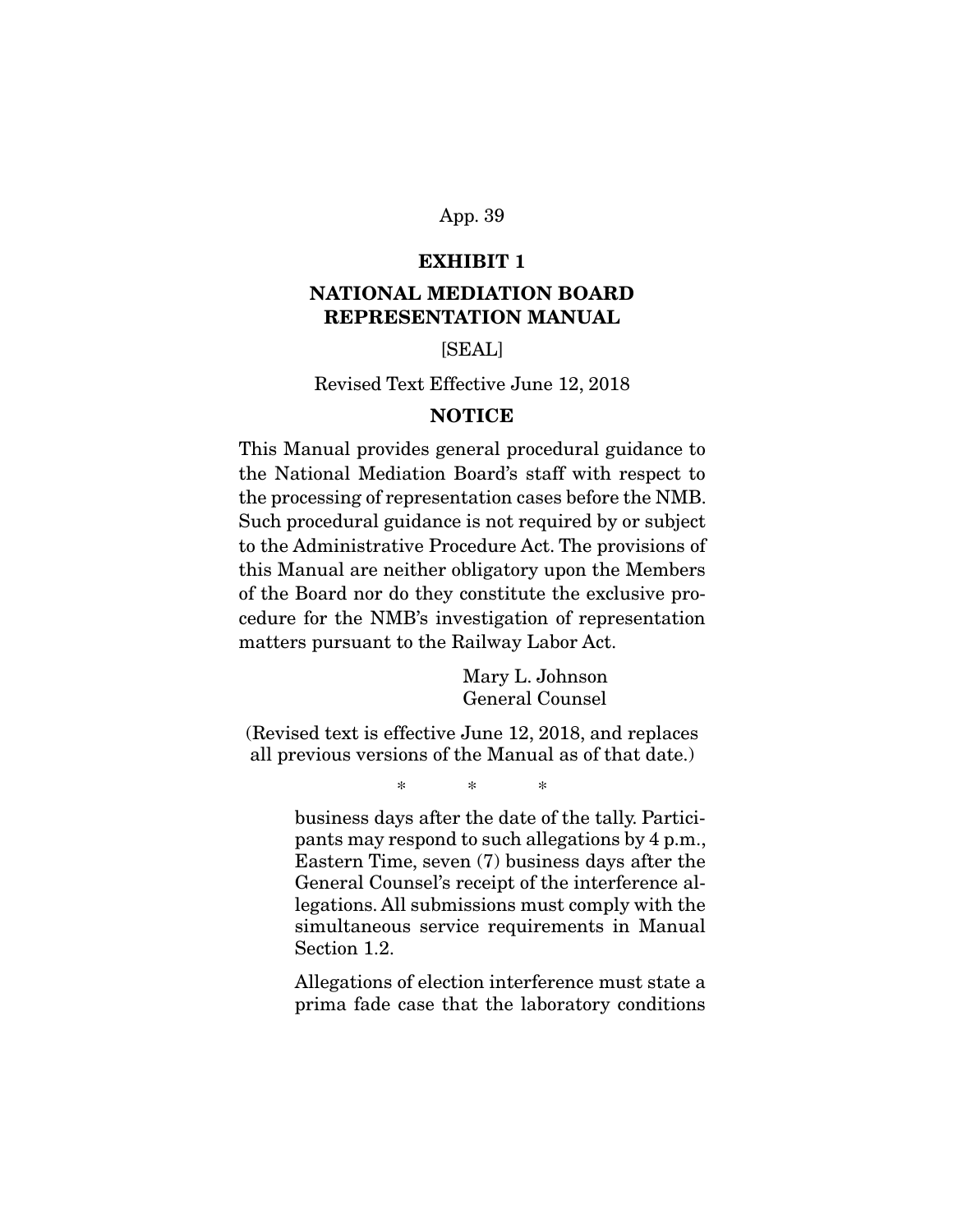were tainted and must be supported by substantive evidence. Allegations of election interference not sufficiently supported by substantive evidence will be dismissed.

 If the NMB finds a prima facie case of election interference, the General Counsel will notify the participants in writing or electronically.

## 18.0 BARS TO REPRESENTATION APPLICATIONS

 The NMB's representation bar procedures are set forth in the NMB Rule §1206.4 (29 CFR §1206.4).

## 19.0 MERGER PROCEDURES

19.1 Merger

 Merger is a consolidation, merger, purchase, lease, operating contract, acquisition of control, or similar transaction of two or more business entities.

19.2 Authority

 Pursuant to Section 2, Ninth, the NMB, upon an Application, has the authority to resolve representation disputes arising from a merger involving a Carrier or Carriers covered by the RLA. The NMB will consider these representation issues on a case-by-case basis.

19.3 Notice to NMB

 A Carrier should notify the NMB electronically at OLA-efile@nmb.gov when any of the transactions described in Section 19.1 occur, or of: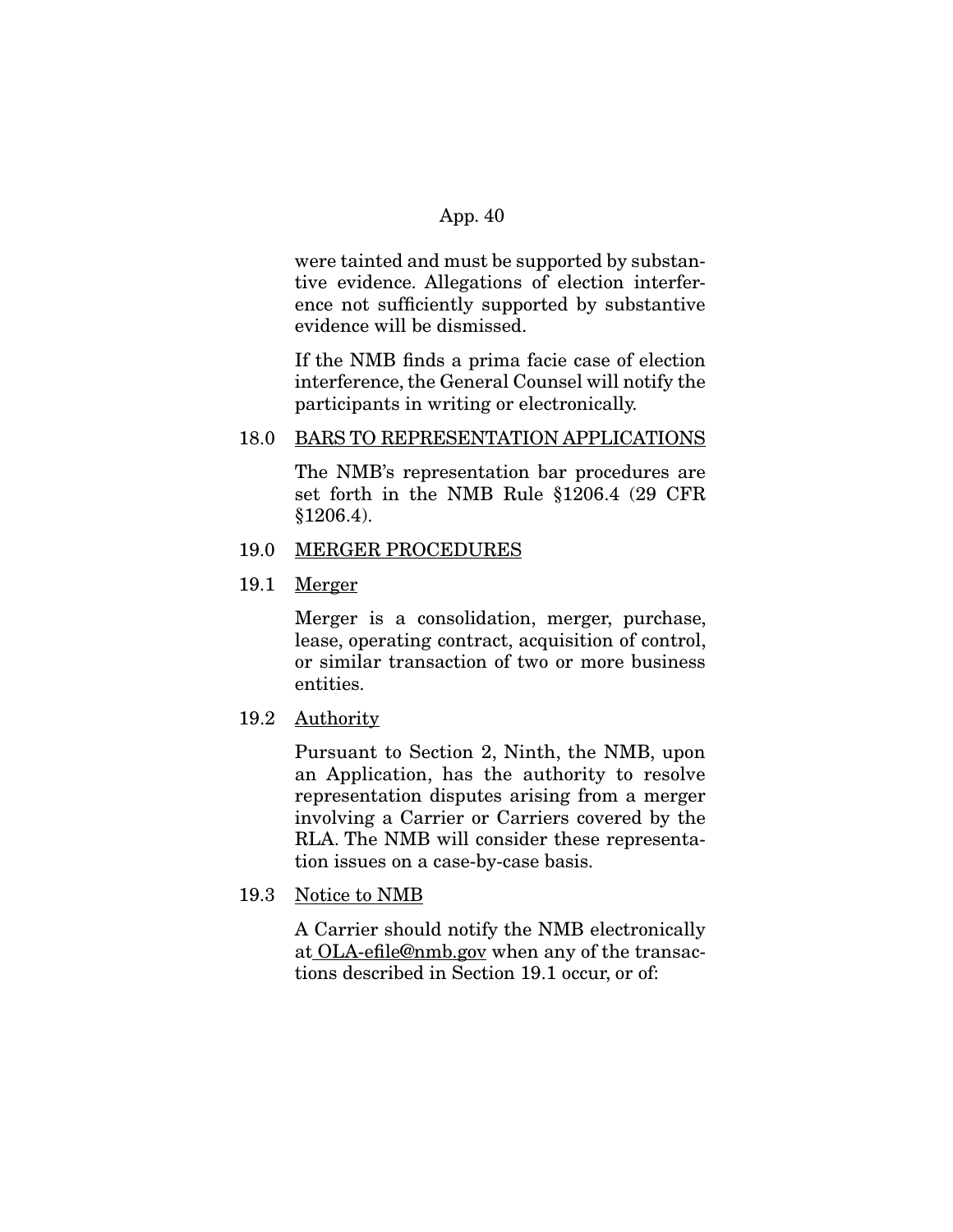1) an intent to merge, at the same time it files with the Surface Transportation Board (STB) or the Department of Transportation (DOT); and

 2) a completed merger including the date of the merger and the Carriers (or business entities) involved.

 Notices must comply with the service requirements of Section 1.2.

19.4 Initiation of Procedure for Determination of a Single Transportation System

> Any organization or individual may file an application, supported by evidence of representation or a showing of interest (See Section 19.601), seeking a NMB determination that a single transportation system exists.

19.5 Merger Investigations

 After an application is filed, the NMB will conduct a pre-docket investigation to determine whether a single transportation system exists. The investigation may take any form appropriate to the determination.

19.501 Factors Indicating a Single Transportation System

> The following are some indicia of a single transportation system:

- (1) published combined schedules or combined routes;
- (2) standardized uniforms;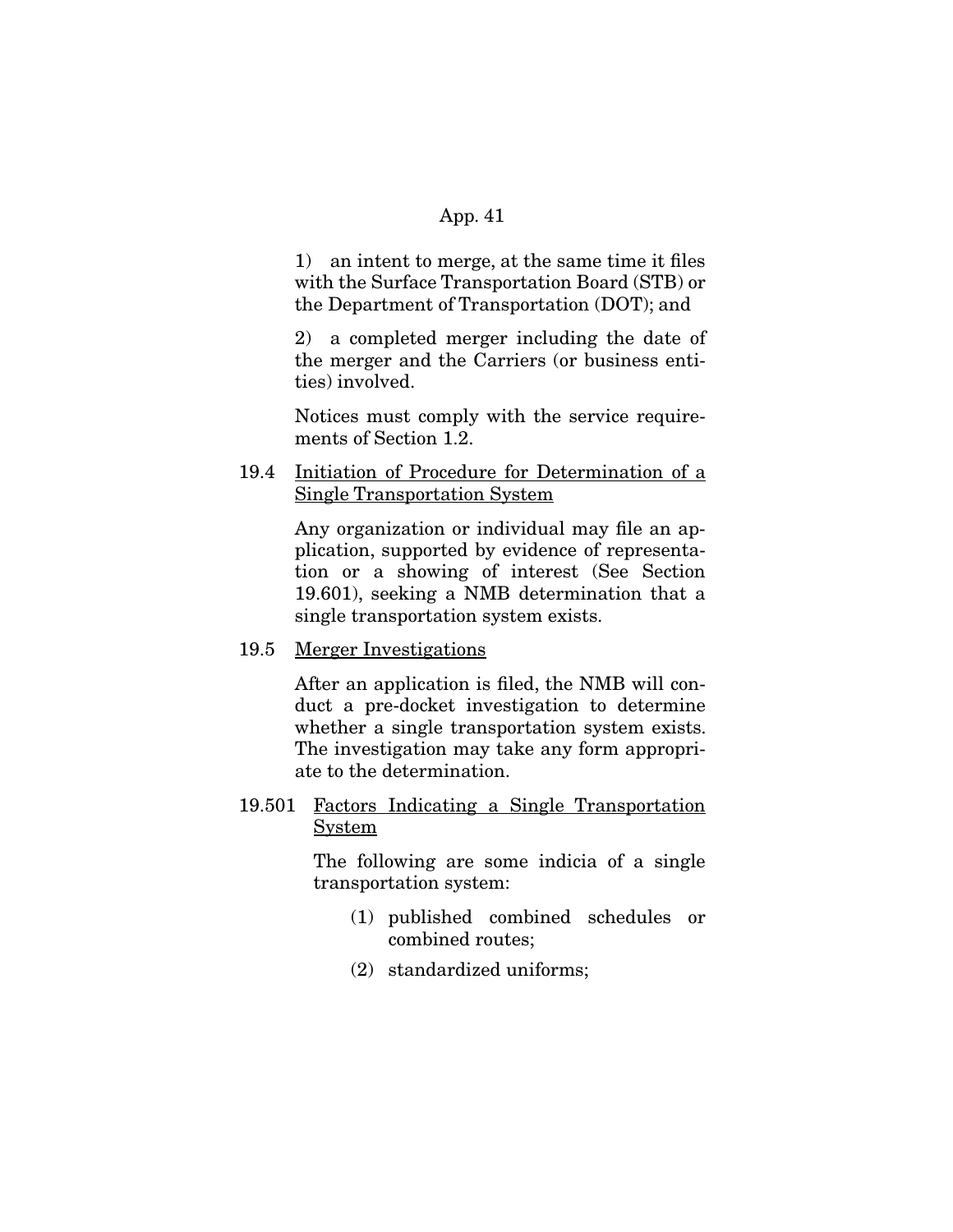- (3) common marketing, markings or insignia;
- (4) integrated essential operations such as scheduling or dispatching;
- (5) centralized labor and personnel operations;
- (6) combined or common management, corporate officers, and board of directors;
- (7) combined workforce; and,
- (8) common or overlapping ownership.
- 19.6 Procedure After Finding Single Transportation System

 If the NMB determines that a single transportation system exists, the investigation will proceed to address the representation of the proper craft or class. The bar rules in NMB Rule §1206.4 (29 CFR § 1206.4) do not apply to applications filed under this section.

#### **EXHIBIT 2**

39 NMB 294 (N.M.B.), 39 NMB No. 30, 2012 WL 786234

National Mediation Board (NMB)

IN THE MATTER OF THE REPRESENTATION OF EMPLOYEES OF UNITED AIRLINES PASSENGER SERVICE EMPLOYEES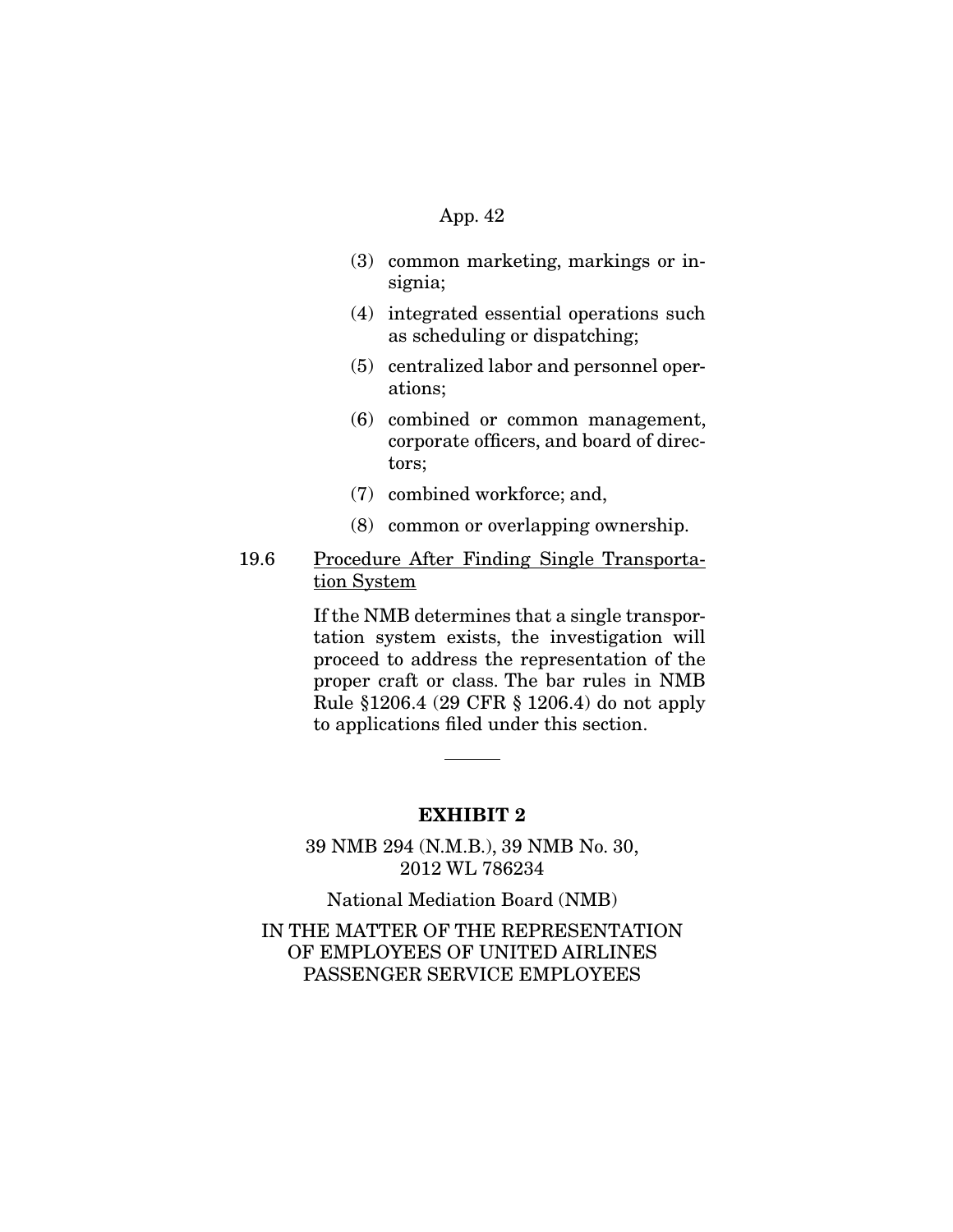Case No.

## March 8, 2012

## CERTIFICATION

The services of the National Mediation Board (Board) were invoked by the International Association of Machinists and Aerospace Workers (IAM) on September 20, 2011, to investigate and determine who may represent for the purposes of the Railway Labor Act (RLA), as provided by Section 2, Ninth, thereof, personnel described as "Passenger Service Employees," employees of United Air Lines (Carrier).

At the time this application was received, these employees were represented in part by the IAM and in part by the International Brotherhood of Teamsters.

The Board assigned Investigators Maria-Kate Dowling and Angela I. Heverling to investigate.

# FINDINGS

The investigation disclosed that a dispute existed among the craft or class of Passenger Service Employees, and by direction of the Board, the Investigators were instructed to conduct an election to determine the employees' representation choice.

The following is the result of the election as reported by Investigators Dowling and Heverling.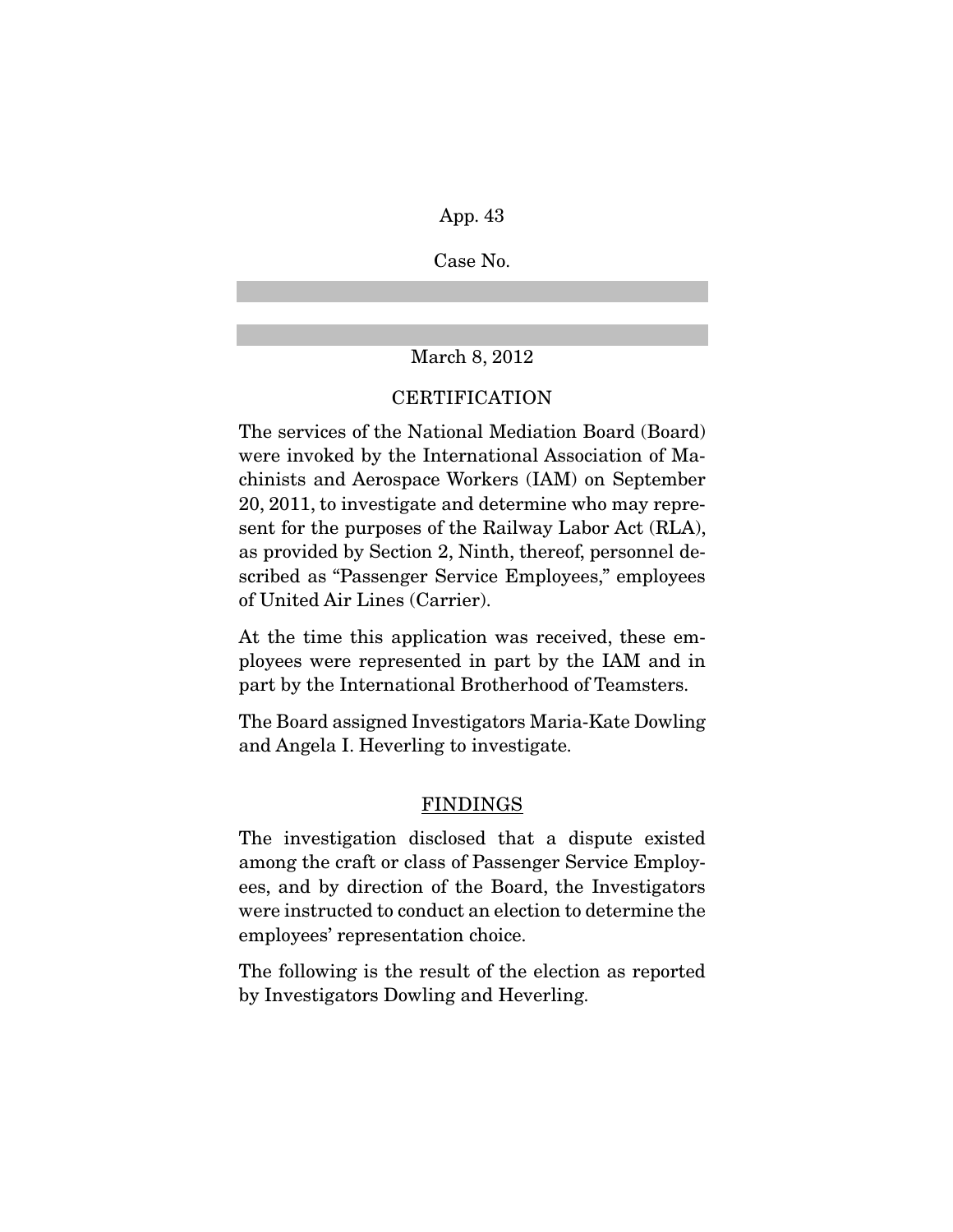| nn)<br>J. |  |
|-----------|--|
|-----------|--|

|  |  | <b>Election Results for Passenger Service Employees</b> |
|--|--|---------------------------------------------------------|
|  |  |                                                         |

| Eligible Employees       | 16,720 |
|--------------------------|--------|
| <b>Total Valid Votes</b> | 14,170 |
| <b>IAM</b>               | 8,240  |
| Other                    | 65     |
| Void                     | 13     |
| "No" Votes               | 5,865  |

The Board further finds that: the Carrier and employees in this case axe, respectively, a Carrier and employees within the meaning of the RLA, as amended; this Board has jurisdiction over the dispute involved herein; and the interested parties, as well as the Carrier, were given due notice of the Board's investigation.

## **CERTIFICATION**

NOW, THEREFORE, in accordance with Section 2, Ninth, of the RLA, as amended, and based upon its investigation pursuant thereto, the Board certifies that the International Association of Machinists and Aerospace Workers has been duly designated and authorized to represent for the purposes of the RLA, as amended, the craft or class of Passenger Service Employees, employees of United Air Lines/Continental Airlines, its successors and assigns,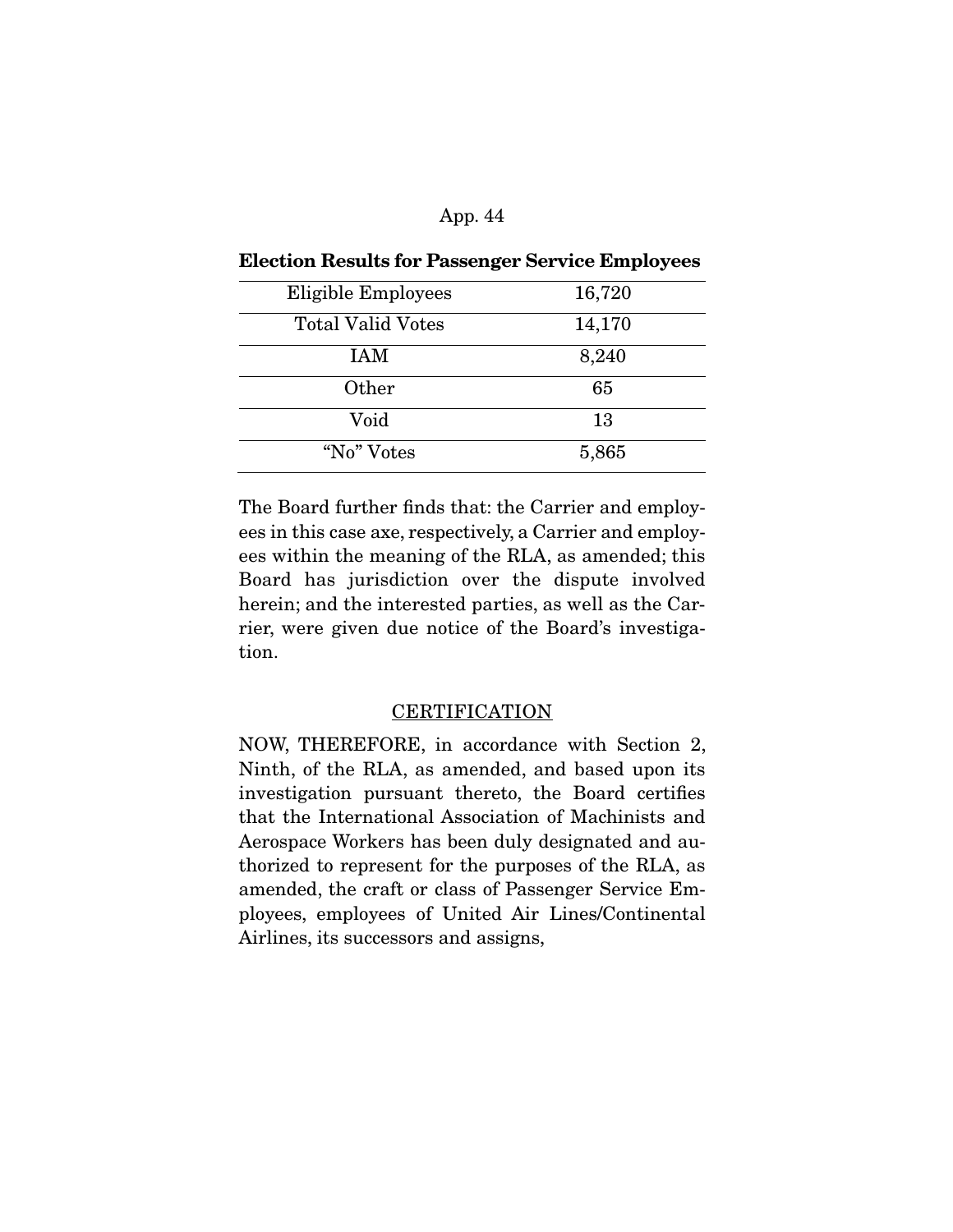By direction of the NATIONAL MEDIATION BOARD.

Mary L. Johnson

General Counsel

# **EXHIBIT 3**





Passenger Service Employees 2016 – 2021 Agreement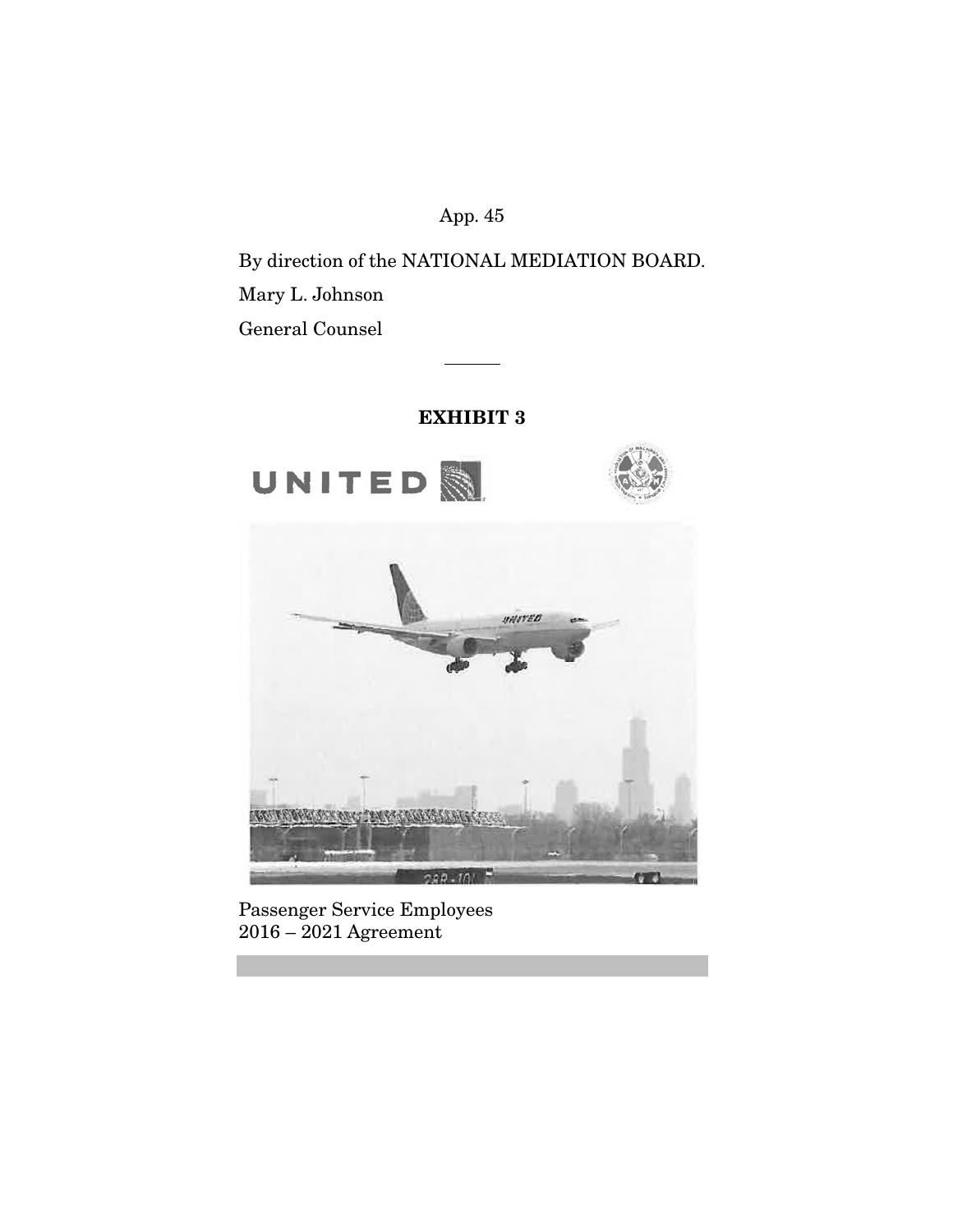Between United Airlines and The International Association of Machinists And Aerospace Workers (IAMAW)

#### ARTICLE 8: UNION REPRESENTATION

A. Recognition The Company recognizes the Union as the exclusive representative and sole collective bargaining agent with respect to rates of pay, rules and working conditions for all employees employed by the Company composing the craft or class of Passenger Service Employees for purposes of the Railway Labor Act, pursuant to the certification issued by the National Mediation Board on March 8, 2012, in Case No. R-7313.

B. Union Security

 1. As a condition of employment, all employees of the Company covered by this Agreement will, on the Effective Date of this Agreement, become and remain members in good standing of the Union or, in the alternative, render the Union a monthly sum equivalent to the standard monthly dues required of the Union members ("Service Fees.") Employees covered by this Agreement and hired on or after the Agreement's effective date will comply with these requirements on or before the 60th day following their initial seniority date.

 2. During the life of this Agreement the Company agrees to deduct from the pay of each member of the Union and remit to the Union standard initiation (or reinstatement) fee, Service Fees, and monthly membership dues uniformly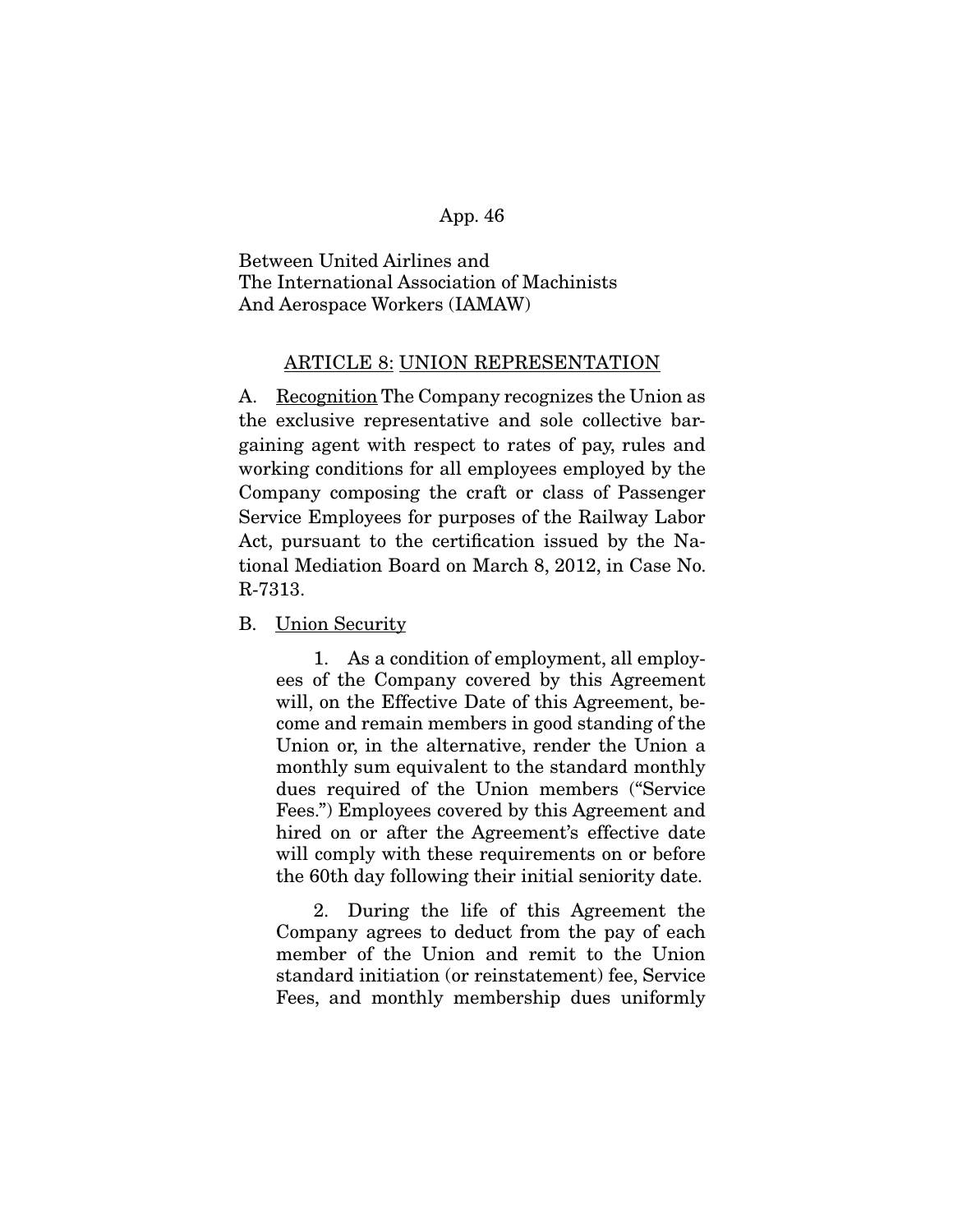levied in accordance with the constitution and bylaws of the Union as prescribed by the Railway Labor Act, as amended, provided such member of the Union voluntarily executes form(s), to be known as a check-off form. Such authorization form will be provided by the Union, and will provide such information as the Company may require to make the deductions. The Company will pay over to the District Lodge 141 the wages withheld for such fees and/or dues. The amount so withheld will be deducted from the appropriate paycheck, reported and paid to the Union monthly. The employee's employee number, last name, first name, middle initial, dues or fees deducted, dues rate, rate of pay, station code, department, job, and status of employment will be transmitted with the monthly fees/dues.

 a. The Company will advise the Union of the name, employee number, hire date, home address, station code, department, job of any new hires and the names, employee numbers and dates of all other employees covered by the Agreement who have been terminated, laid off, retired, transferred, changed status, or recalled at the time the Company turns over the monies to the Union per above.

 3. It will be the responsibility of any employee who is not on a dues deduction program to keep their membership current by direct payments of monthly dues or Service Fees to the Union.

 4. No employee covered by this Agreement or an employee whose employment is terminated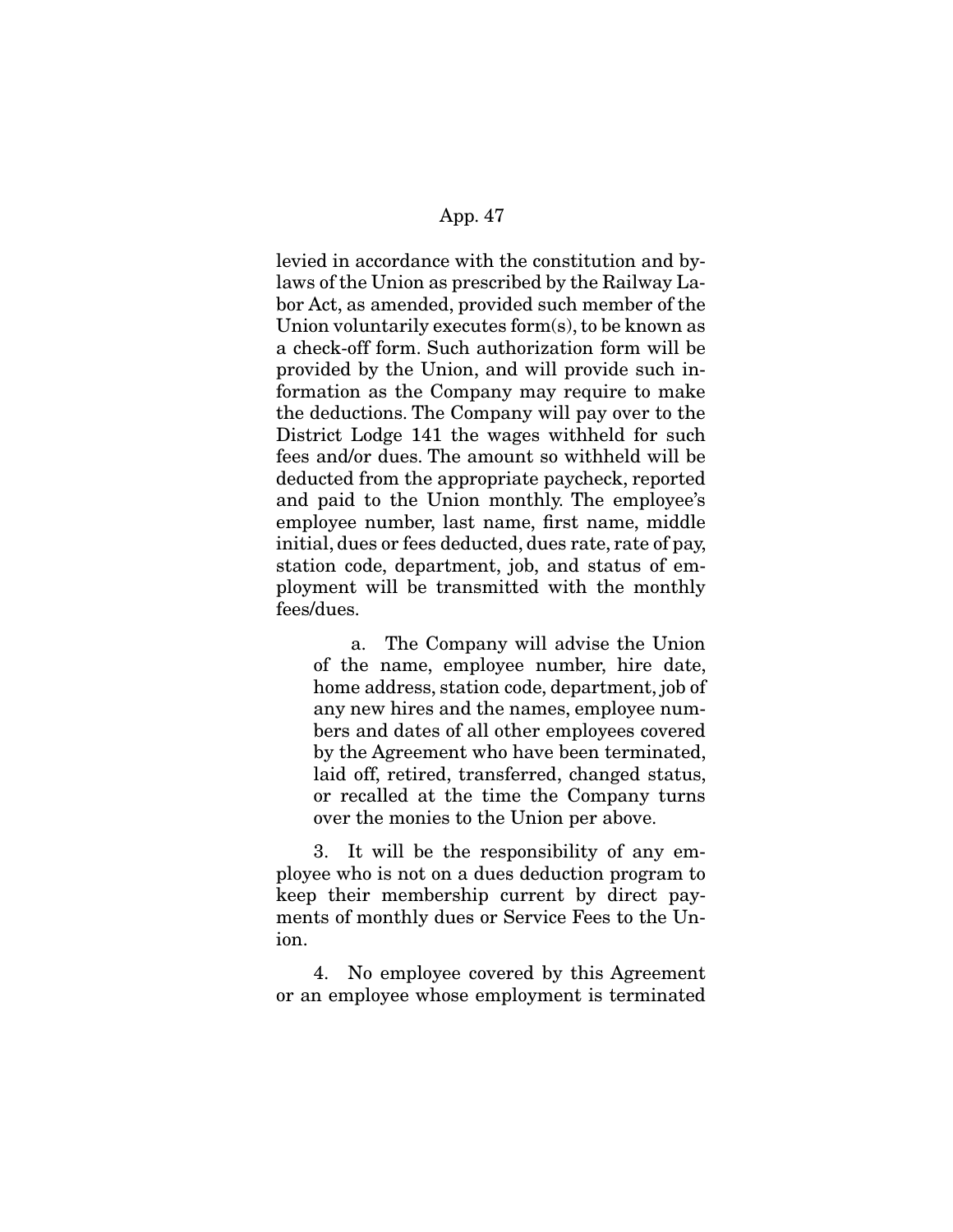pursuant to the provisions of this Section B, nor the Union, will have any claim for loss of time, wages or any other damages against the Company because of the Company's agreeing to this Section B of this Agreement or because of any alleged violation, misapplication, compliance or non-compliance with any of the provisions of this Section B. The Union will indemnify the Company and hold the Company harmless from any and all such claims and any and all legal fees incurred by the Company in connection therewith, except to the extent that such claims or fees are finally determined by a court of competent jurisdiction to have resulted from the gross negligence, fraud or willful misconduct of the Company. If the Company is named as a defendant or charged party in any action by an individual discharged pursuant to the provisions of this Article, the Company will promptly notify the Union and the Union will undertake the defense of the case. Subject to the Company's right to elect to undertake its own defense, the Union will maintain the exclusive right to defend, settle, mitigate damages, litigate, and/or take whatever action it deems necessary and proper through attorneys of the Union's choosing and at the Union's cost. If the Company decides to retain its own counsel, it will do so at its own cost, and not at the cost of the Union, and if the Company elects to undertake its own defense the Union will be relieved of its obligation in this Section to indemnify the Company and hold the Company harmless. Nothing in this Section will prohibit the Union from filing a claim against the Company for noncompliance with this Section B or obligate the Union to indemnify the Company for,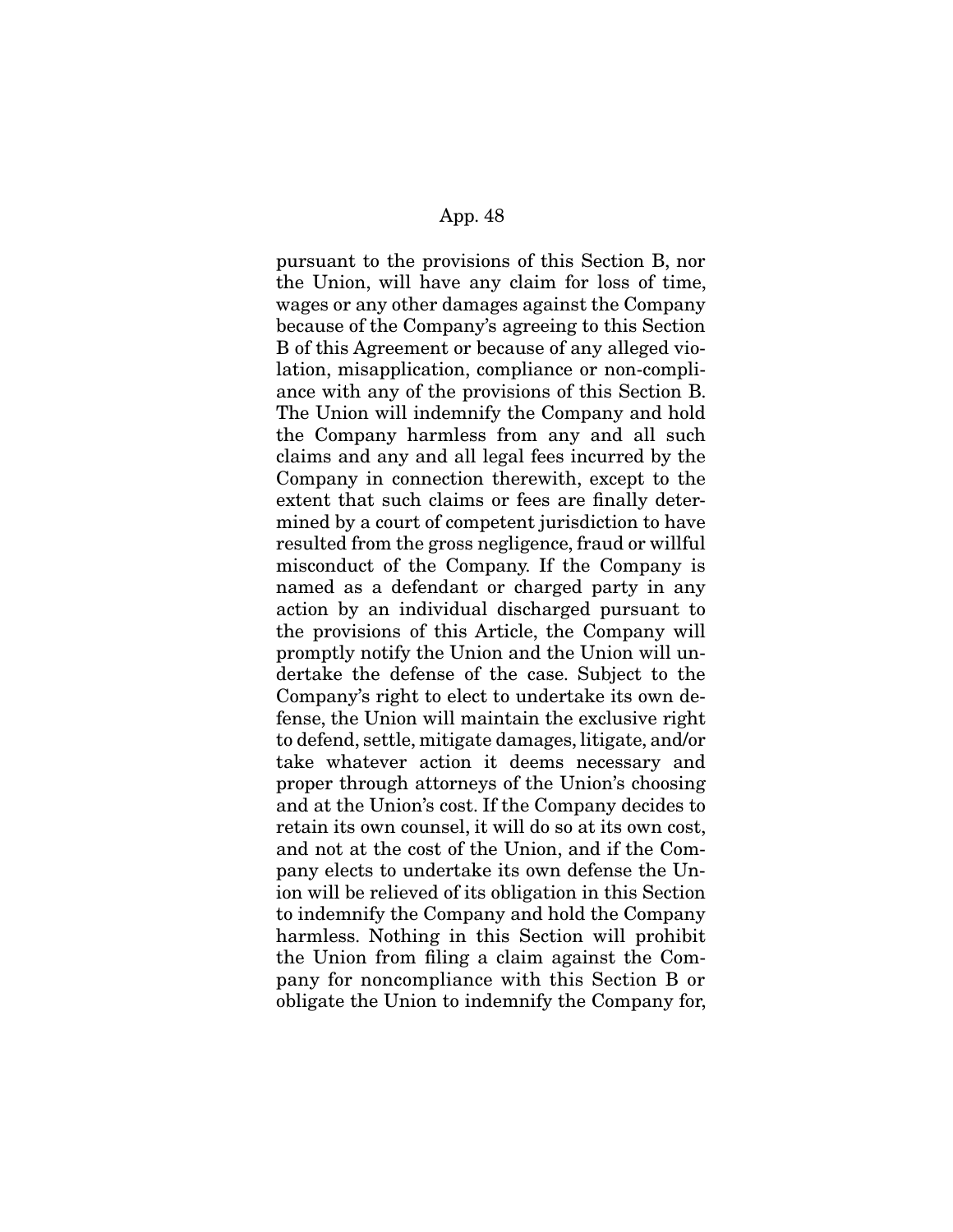hold the Company harmless from, or defend the Company in the event the Union files such a claim against the Company.

 5. Any employee maintaining, or maintaining and accruing, seniority under this Agreement but not employed in a classification covered by this Agreement will not be required to maintain Union membership during such employment but may do so at his option. Should such employee return to a classification covered by this Agreement, he will be required to become a member of the Union within 15 days after the date he returns to such classification, and will, as a condition of employment in classifications covered by this Agreement, become a member of the Union and maintain membership in the Union so long as this Section B remains in effect, to the extent of paying an initiation (or reinstatement) fee and/or monthly membership dues or Service Fees.

 6. The payment of membership dues or Service Fees will not be required as a condition of employment during leave of absence without pay.

 7. The provisions of this Section B will not apply to any employee covered by this Agreement to whom membership in the Union is not available by tender of initiation (or reinstatement) fee, if applicable, and monthly dues or Service Fees, upon the same terms and conditions as are generally applicable to any other employee of his classification at his point on the Company's system or in the local lodge on the Company's system to which assigned by the Union, or to any employee to whom membership in the Union is denied or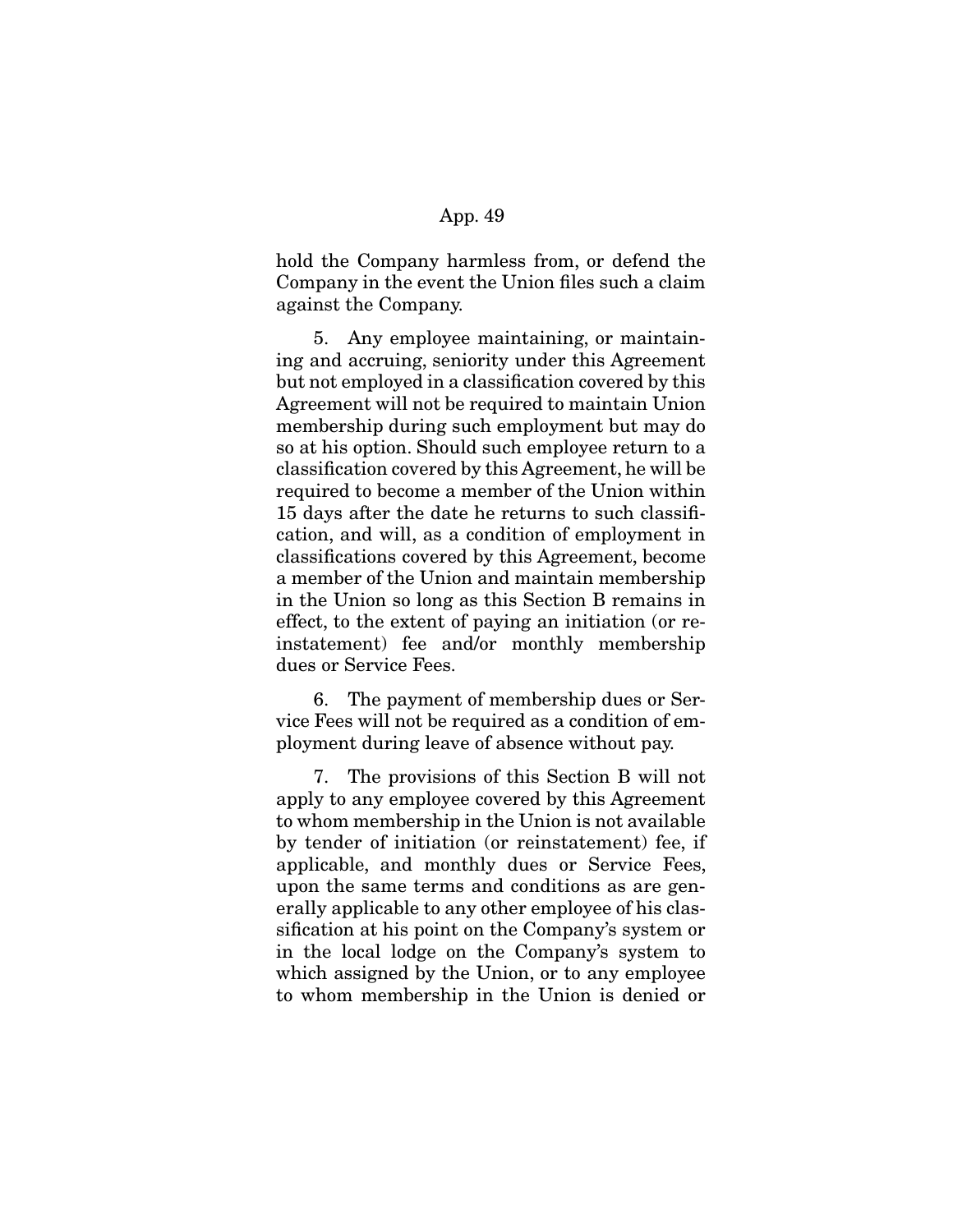terminated for any reason other than the failure of the employee to tender initiation (or reinstatement) fee, if applicable, and monthly dues.

 8. If an employee covered by this Agreement becomes delinquent in the payment of monthly dues or Service Fees, the Union will take steps necessary in accordance with its established procedures to notify the employee in writing that he is delinquent in the payment of monthly membership dues or Service Fees as specified herein and accordingly will be subject to discharge as an employee of the Company. If such employee still remains delinquent in the payment of dues or service fees after the Union has completed all steps in its established procedure, the Union will certify in writing to the Company that the employee has failed to remit payment of dues or Service Fees within the grace period allowed under the Union's procedure and is, therefore, to be discharged. The Company will then promptly notify the employee involved that he is to be discharged from the services of the Company and will promptly take proper steps to so discharge the employee.

 9. When a member of the Union properly executes a dues or fees authorization check off form the President and Directing General Chairman of the Union will forward the necessary information to a Payroll Representative designated by the Company. A check off form must be completed in a legible manner acceptable to the Company or it will be returned to the President and Directing General Chairman of the Union for correction.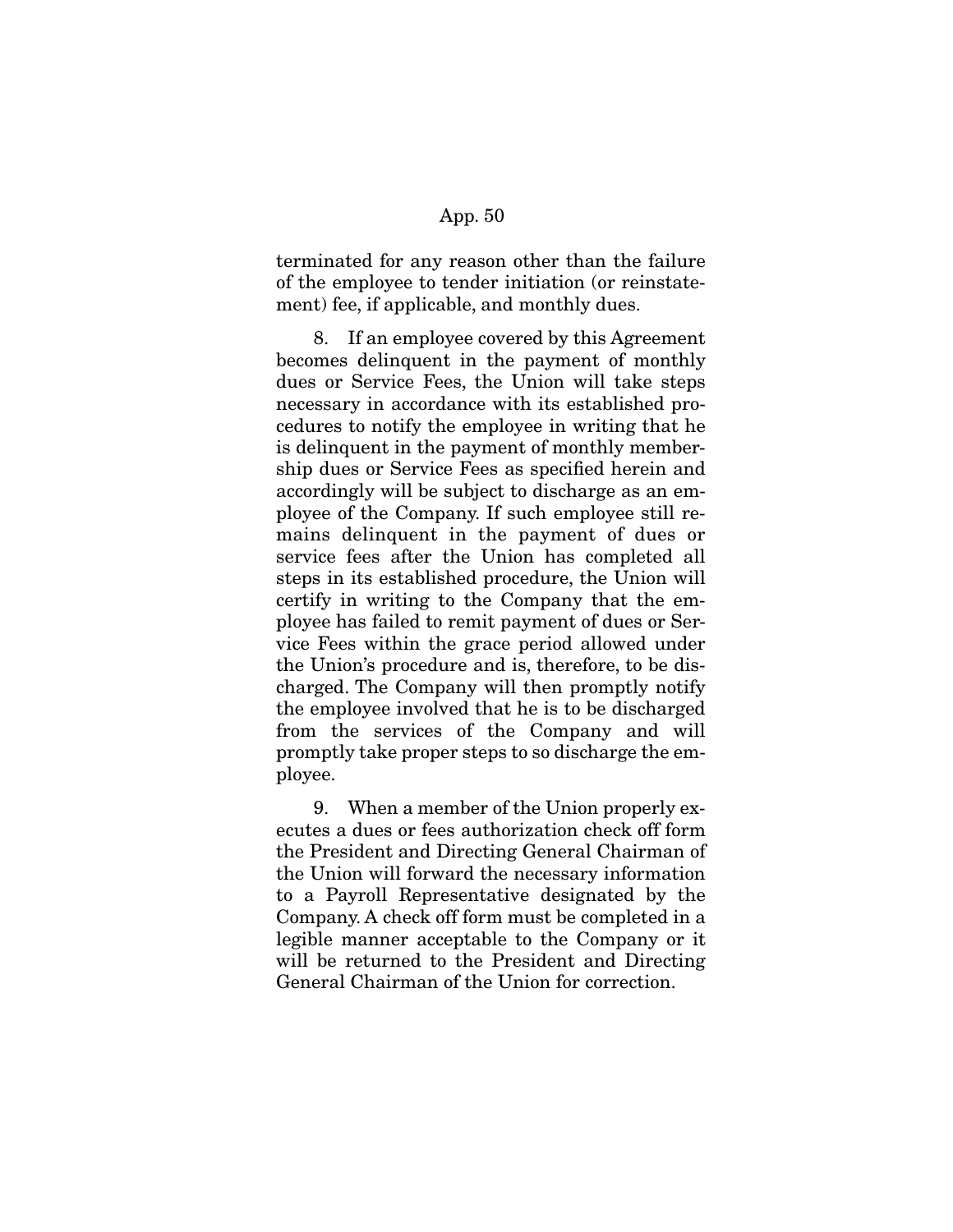10. Any notice of revocation of checkoff authorization as provided for in this Article or the Railway Labor Act, as amended, must be in writing, signed by the employee and 2 hard copies delivered by first class mail or other mode of delivery accepted in the ordinary course of business, addressed to the President and Directing General Chairman of the Union. Dues or Service Fee deductions will be continued until 1 copy of such notice of revocation is received by the appropriate Payroll Representative from the President and Directing General Chairman of the Union.

 11. An employee who has executed a check off form and who (1) has been promoted to a job which is not covered by the Agreement and in which the employee does not pay a monthly administrative fee to retain seniority pursuant to Article 7.G.3, (2) resigns from the Company, (3) is laid off and accepts employment in classifications not covered by any IAM Agreement, or (4) is otherwise terminated from the employ of the Company, will be deemed to have automatically revoked his assignment as of the date of such action. If such an employee (1) transfers back or returns to a job covered by the Agreement, (2) is rehired, (3) is recalled, or (4) is reemployed, further deductions of Union dues will be made only upon execution and receipt of another check off form. An employee who has executed a check-off form who enters layoff status directly from a position covered by this Agreement will have his dues or Service Fees deductions automatically reinstated upon direct recall to a classification covered under this Agreement.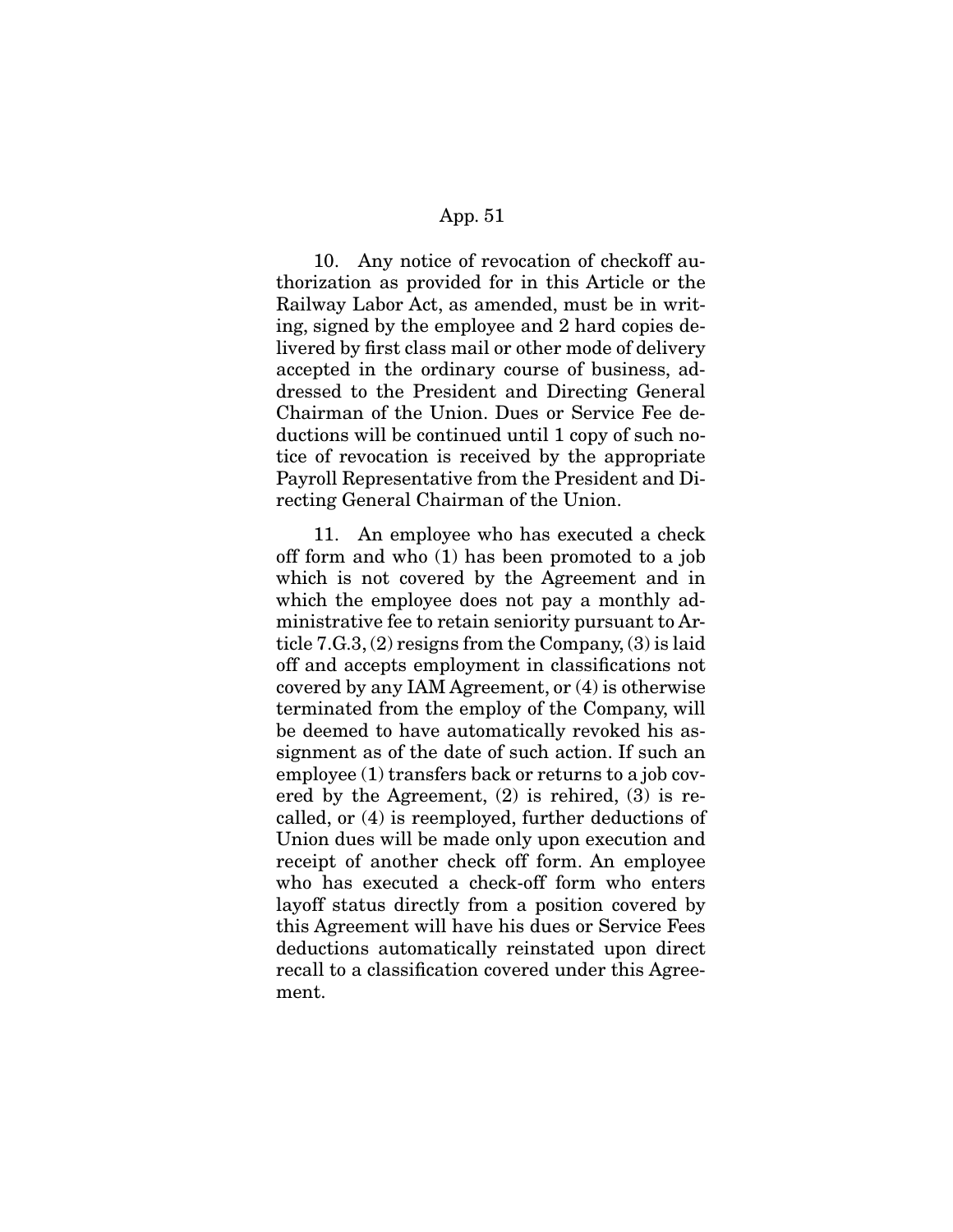12. The Union will be responsible to collect (1) back dues or Service Fees owed at the time of starting deductions for any employee, (2) dues or Service Fees missed because the employee was delinquent in dues or fees at the time of going on leave of absence, and (3) initiation (or reinstatement) fees or dues or Service Fees missed because of accidental errors in the Union's accounting procedure.

 13. Dues or Service Fee deductions are to be withheld from the first pay date of the month. Should a deduction be missed, or in the event an insufficient amount is deducted the proper adjustment will be made from the next pay check(s) until collected.

 14. Check off forms submitted to the Company at least 12 days or more before the first pay date of the month will commence deductions on that date. When a check off form is submitted to the Company that indicates an initiation (or reinstatement) fee is to be withheld that fee will be withheld equally from the first 2 pay dates of the month and dues or Service Fee deductions will commence the following month.

 15. In the event of termination of employment, there will be no obligation of the Company to collect initiation (or reinstatement) fee or dues or Service Fees until all other deductions have been made, and such obligation to collect dues or Service Fees will not extend beyond the pay period to which the employee's last day of work occurs.

 16. The seniority status and rights of employees granted leaves of absence to serve in the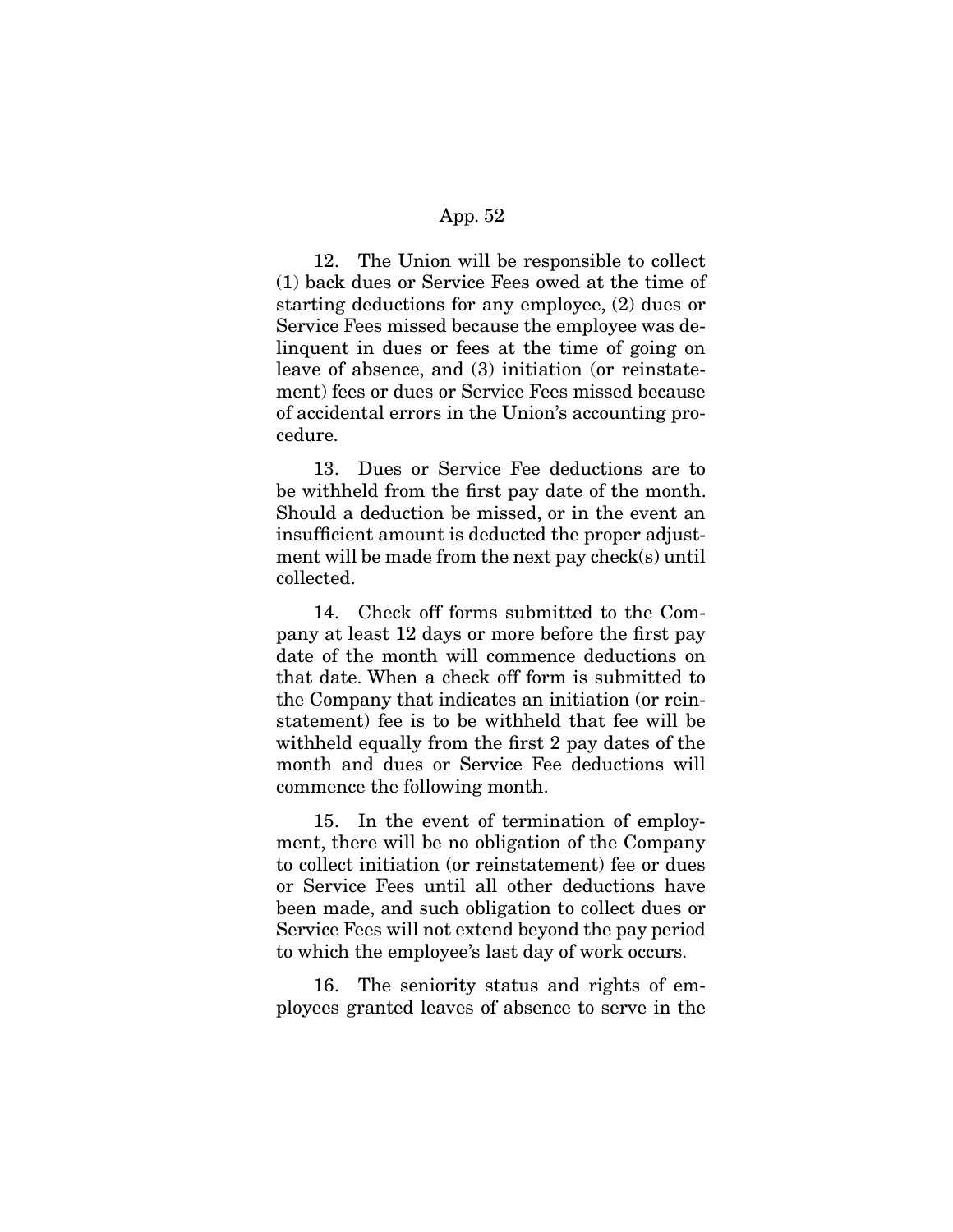Armed Forces will not be terminated by reason of any of the provisions of this Section B, but such employees will upon resumption of employment in classifications covered by this Agreement be governed by the provisions of Section B.2 above.

 17. When an employee is to be discharged by the Company under the provisions of this Section B, the discharge will be deemed to be for cause within the meaning of the terms of this Agreement. A grievance by an employee who is to be discharged as the result of an interpretation or application of the provisions of this Section B will be subject to the following procedure:

 a. Such employee who believes that the provisions of this Section B pertaining to him have been improperly interpreted or applied and who desires a review must submit his request for review in writing within 5 days from the date he receives notification of the discharge. The request will be submitted to the Vice President of Labor Relations with a copy to the President and Directing General Chairman of the Union. The Vice President of Labor Relations or his designee will review the grievance and render a written decision, to the employee, with a copy to the President and Directing General Chairman of the Union not later than 10 days following receipt of the grievance.

 b. If the decision is not satisfactory to either the employee or the Union, then either may appeal the grievance directly to the System Board of Adjustment within 15 days from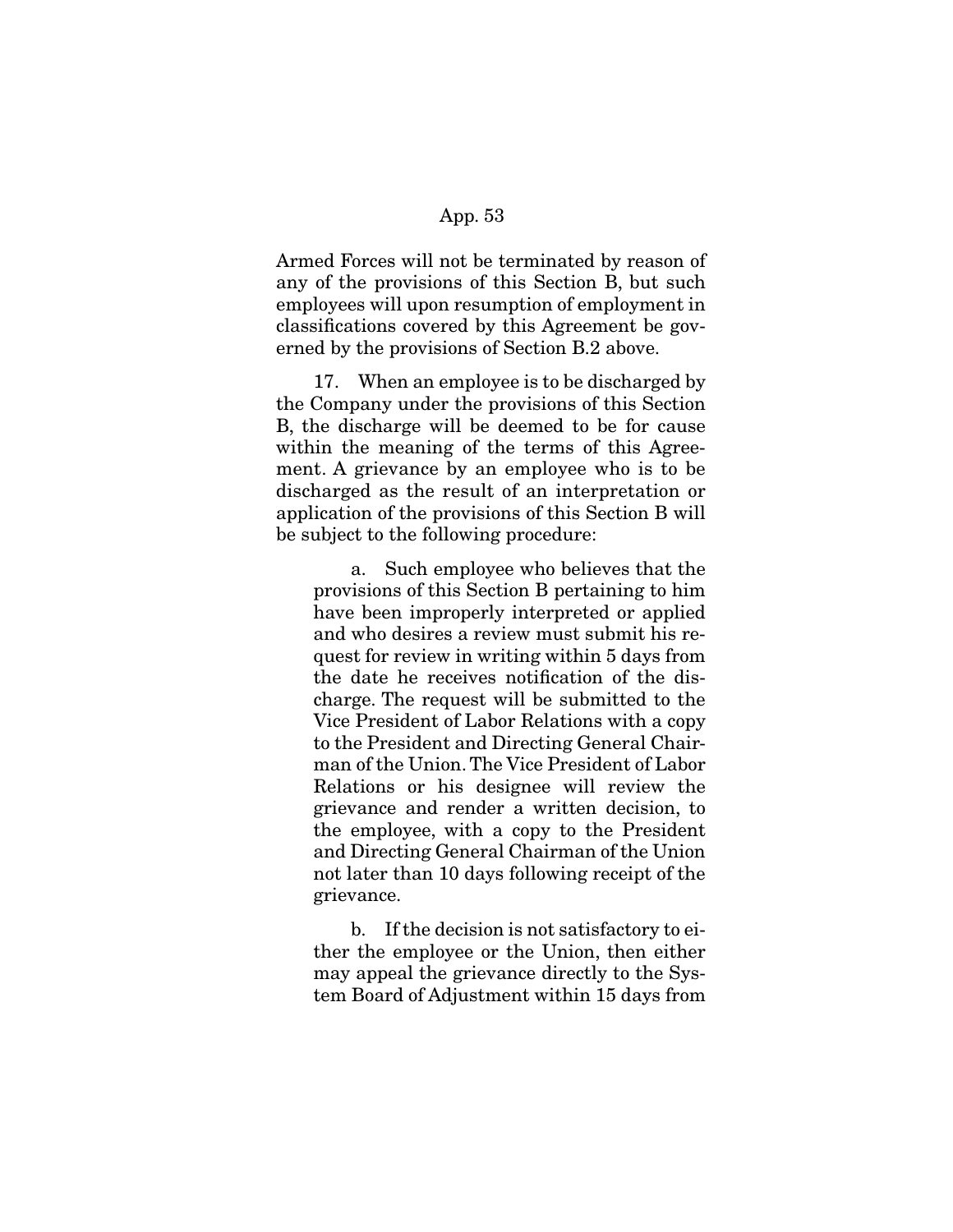the date of the decision. The terms governing the Board of Adjustment will be applicable, except as otherwise specified herein.

 c. During the period a grievance is pending under the provisions of this Section and until a decision is rendered by the Vice President of Labor Relations or his designee, or by the Board of Adjustment if appeal is made to that Board, the employee will not be discharged from the Company because of noncompliance with the terms of this Section A.

 d. Saturdays, Sundays, and holidays will be excluded only from the time limits specified in this Section B.17.

#### C. Union Officials

 1. The Union will notify the Company in writing of the election, appointment, or removal of Union shop steward(s). The District Lodge will notify the Company in writing of the Committee members at that location.

 2. Effective upon the Date of Signing of this Agreement, the Company will assume the cost of a total of 150,000 hours of straight-time pay per year, to be used by shop stewards and other employees authorized by the Union for the purpose of administration of this Agreement and all other collective bargaining agreements between the Union and the Company.

 a. Shop Stewards and other employees authorized by District Lodge 141 must give prior notice and report all time spent on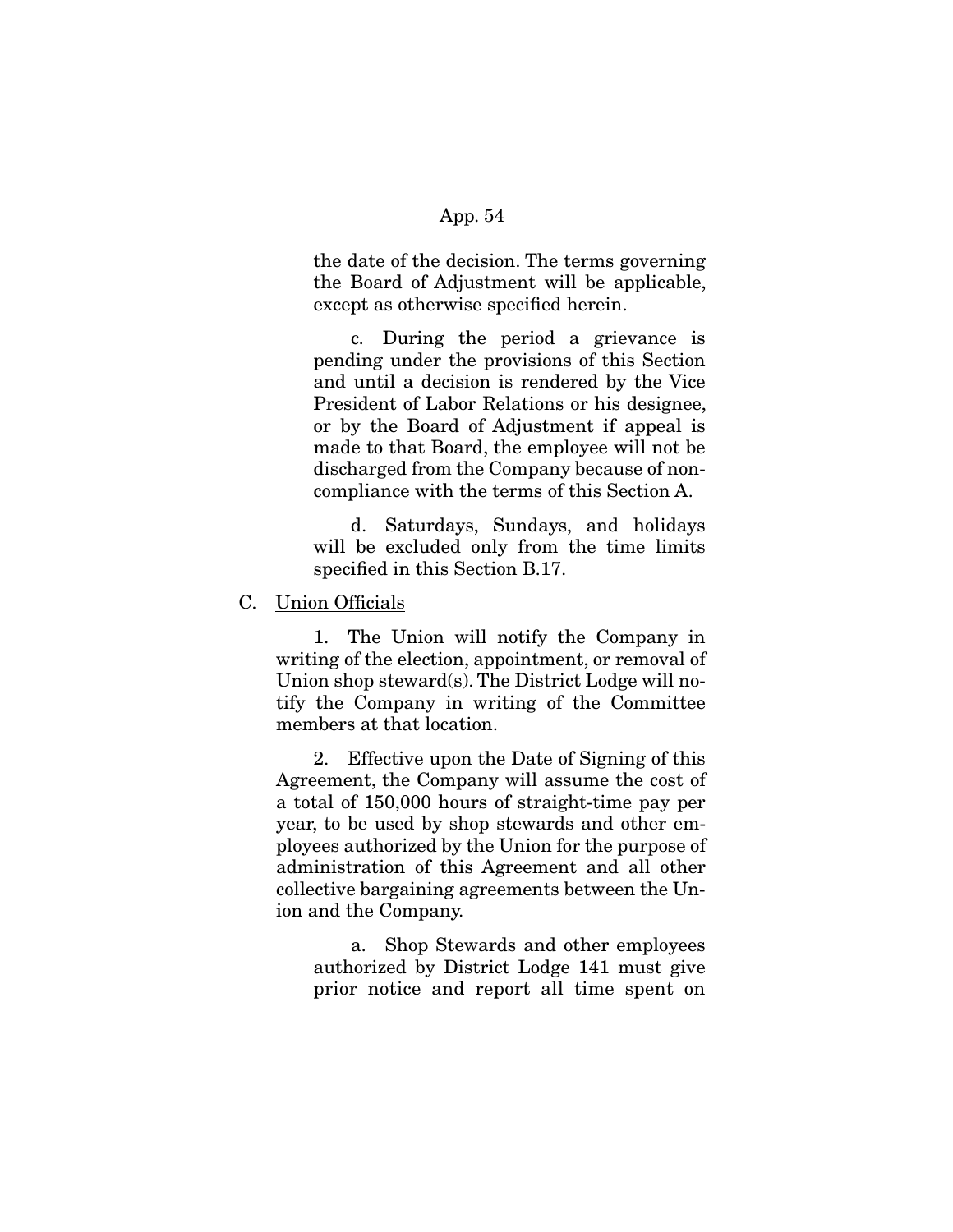Union business to the designated management representative.

 b. The Union will apportion the total annual allotment of 150,000 hours among the Company collective bargaining agreements it administers. In the event of an increase or reduction in the number of such agreements, the parties will meet to discuss and agree upon a proportionate adjustment in the hours allotment.

 3. The parties will work with each other in good faith to ensure both that (1) employees are reasonably represented in grievances and (2) the Company's operation continues without undue delay.

 4. The Union will provide the Company with the names, addresses, and phone numbers of its official Union Representatives.

 5. The Company will provide the Union a reasonable amount of time as needed (not to exceed 2 hours) to participate in new-hire orientation for employees covered under this Agreement.

 6. If requested by the Union and agreed to by the Company, Local Committeemen may be assigned to the Day Shift and to Saturday and Sunday as regular days off. In the event a significant dispute arises and remains unresolved it may be escalated to the level of AGC and HR at that station/location and, if not resolved, to the VP of Labor Relations and the President and Directing General Chairman.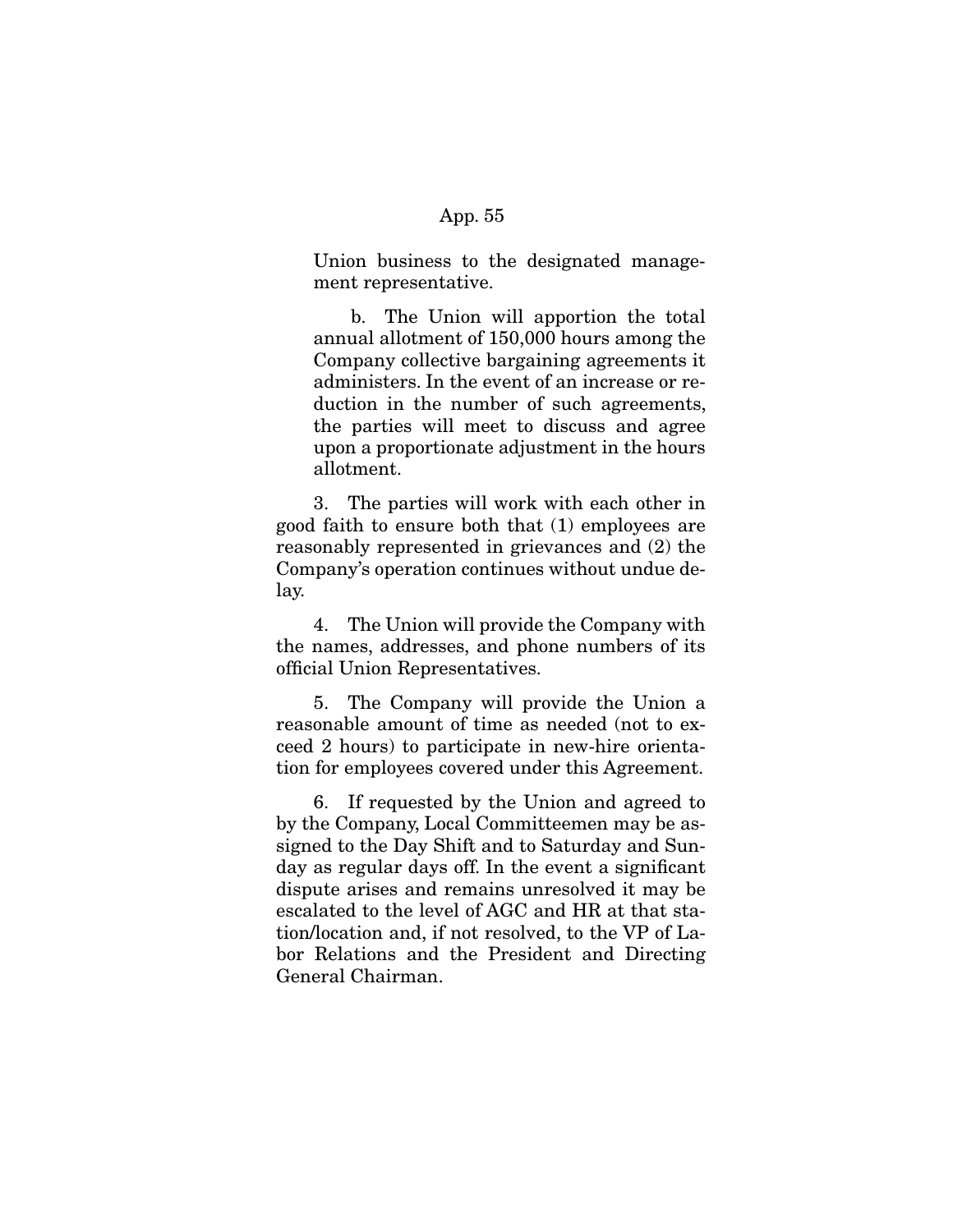## D. Union Travel and Access to Company Facilities

 1. Union Travel Employees of the Union will be furnished positive space transportation over the lines of the Company for the purpose of administering this Agreement at the level and to the extent such passes are provided to officials of other unions representing other Company work groups.

# 2. Bulletin Boards

 a. The Company will provide bulletins boards (maximum dimension 3' x 5') acceptable to the Company for the Union's exclusive use at each station/location where employees covered by this Agreement are located. The Company and the Union will determine the placement of bulletins boards by mutual agreement.

 b. No political, inflammatory, controversial, or derogatory material will be permitted on Union bulletin boards. Union bulletin boards will be used exclusively for Union notices or materials regarding the following:

- Union recreational and social affairs
- Union elections
- Union appointments and results of Union elections
- Union meetings
- Educational materials relating to contract administration
- Excerpts from official Union publications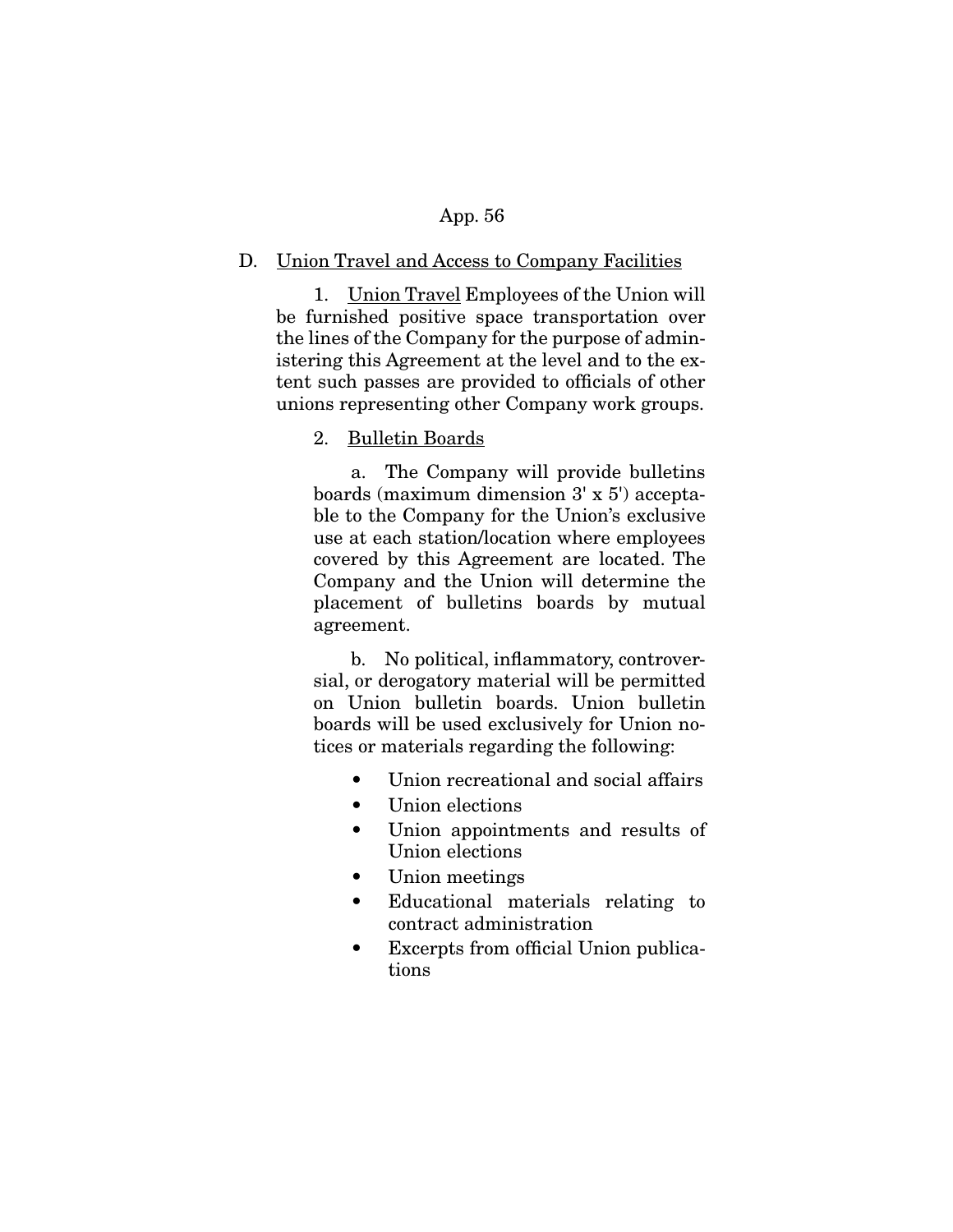There will be no other general distribution or posting by employees on the Company's property.

 3. Union Access. The Company will sponsor the officially designated representative(s) of the Union in obtaining appropriate credentials (S.I.D.A. Badge). The Company agrees to admit to its bases the officially designated representative of the Union to transact business as is necessary for the administration of the Contract. Such business will not interfere with the operations of the Company.

## **EXHIBIT 4**

# **International Association of Machinists and Aerospace Workers**

# [SEAL]

### **CONSTITUTION**

January 1, 2017

\* \* \*

# **ARTICLE VII**

# **GENERAL SECRETARY-TREASURER**

#### **Duties**

 SEC. 1. The G.S.T. shall be the secretary and keep correct records of all meetings of the E.C. and of all conventions of the G.L. He/She shall cause the proceedings of all meetings of the E.C. to be printed in pamphlet form and mail a copy thereof to each L.L.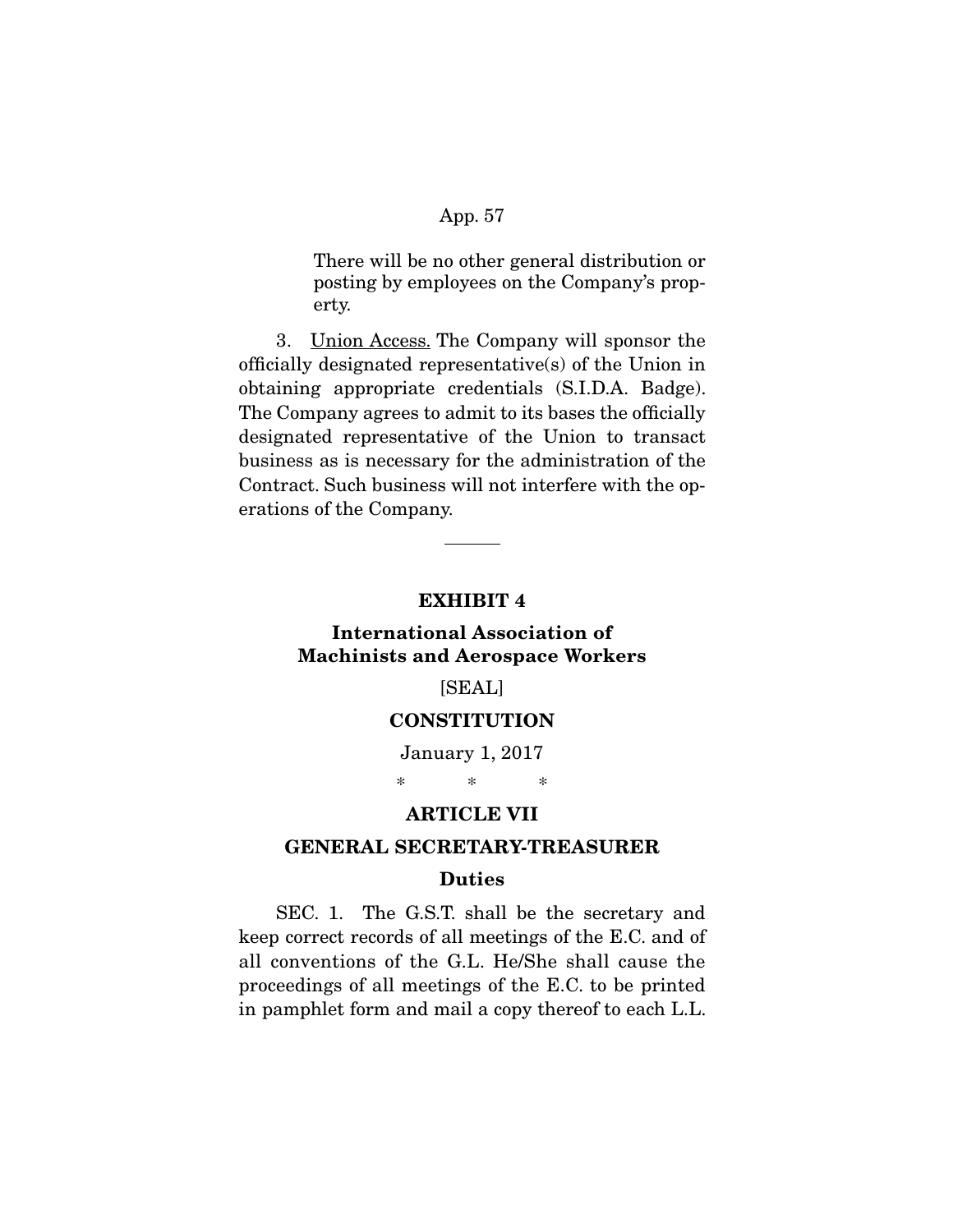within 90 days from the date the minutes of the meeting are approved. He/She shall conduct all correspondence in the name of the G.L., excepting correspondence dealing with the duties and responsibilities of the office of the I.P., and be subject to the directions of the E.C. Whenever necessary he/she may visit any L.L. or D.L. for the purpose of instructing the officers in the performance of their duties. He/She shall assume responsibility regarding the issuance of Veteran Badges. He/She shall have the general supervision of the business of his/her office and, upon request, shall submit his/her books of account together with all papers, files, documents, etc., in his/her possession for the inspection of the E.C. and the certified public accountant. Ile/She shall also codify and index the various articles and sections of this Constitution.

# **Receipt of Funds**

 SEC. 2. The G.S.T. shall receive all funds paid to the G.L. from all sources and distribute same to the credit of the accounts for which they are intended. District lodges, local lodges not affiliated with a full service district lodge, and unaffiliated local lodges, at their option, may elect to have all monthly membership dues and fees collected by the G.S.T. Initiation and reinstatement fees will be reconciled with the D.L. and/or L.L. The G.S.T. shall distribute the appropriate amounts from the monthly dues and fees collected to the D.L.s and LLs. He/She shall keep a systematically arranged book account between the G.L. and each L.L. He/She shall, upon request of any L.L., furnish a copy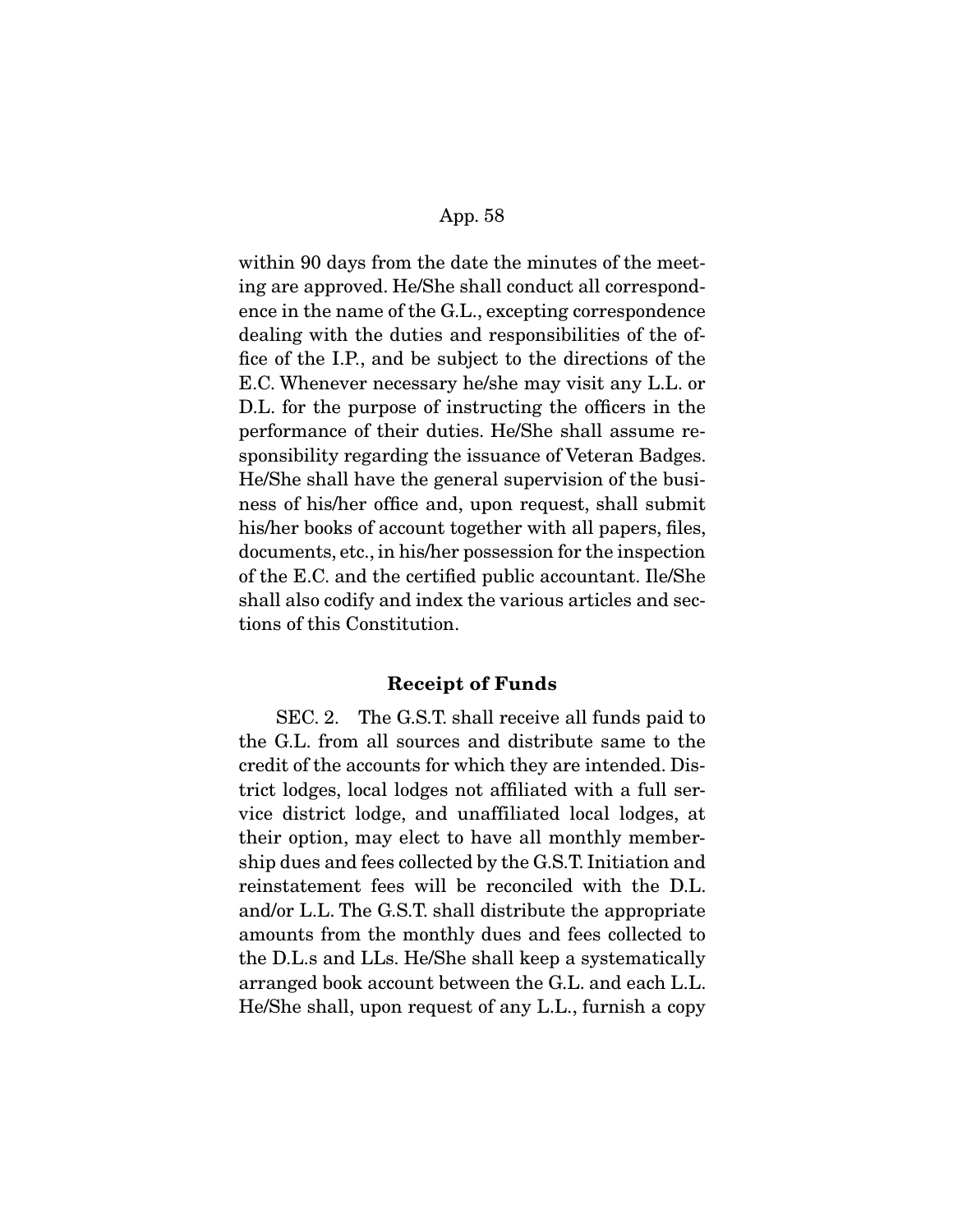of the expense account of any paid representative of the G.L. for the period specified by such Li., provided such request does not include a period prior to the next preceding G.L. audit.

#### **Deposit of Funds**

 SEC. 3. All monies received by the G.S.T. shall be deposited daily by him/her in a bank of sound financial standing in the name of the G.L., which deposit shall be subject to withdrawal check signed by the G.S.T. and countersigned by the LP. He/She shall invest, in conformity with the provisions as contained in SEC. 3, Art. V., the accumulated G.L. funds in excess of \$100,000 as directed by the E.C.

#### **Per Capita Tax and Fees**

 SEC. 4. The G.S.T. shall collect per capita tax in proportion to the business transacted as shown by the regular monthly report of each L.L., in accordance with the following rates, which include subscriptions to the I.A.M.'s magazine, THE JOURNAL, which will be published periodically, and the premium of L.L. and D.L. officers' and employees' bonds as required by law or G.L. policy, up to a maximum of \$10,000 as prescribed in SEC. 6 of this Art.

#### **Monthly per capita tax for all members:**

 Effective January 1, 2009, the monthly per capita tax due G.L. shall be equal to the per capita tax in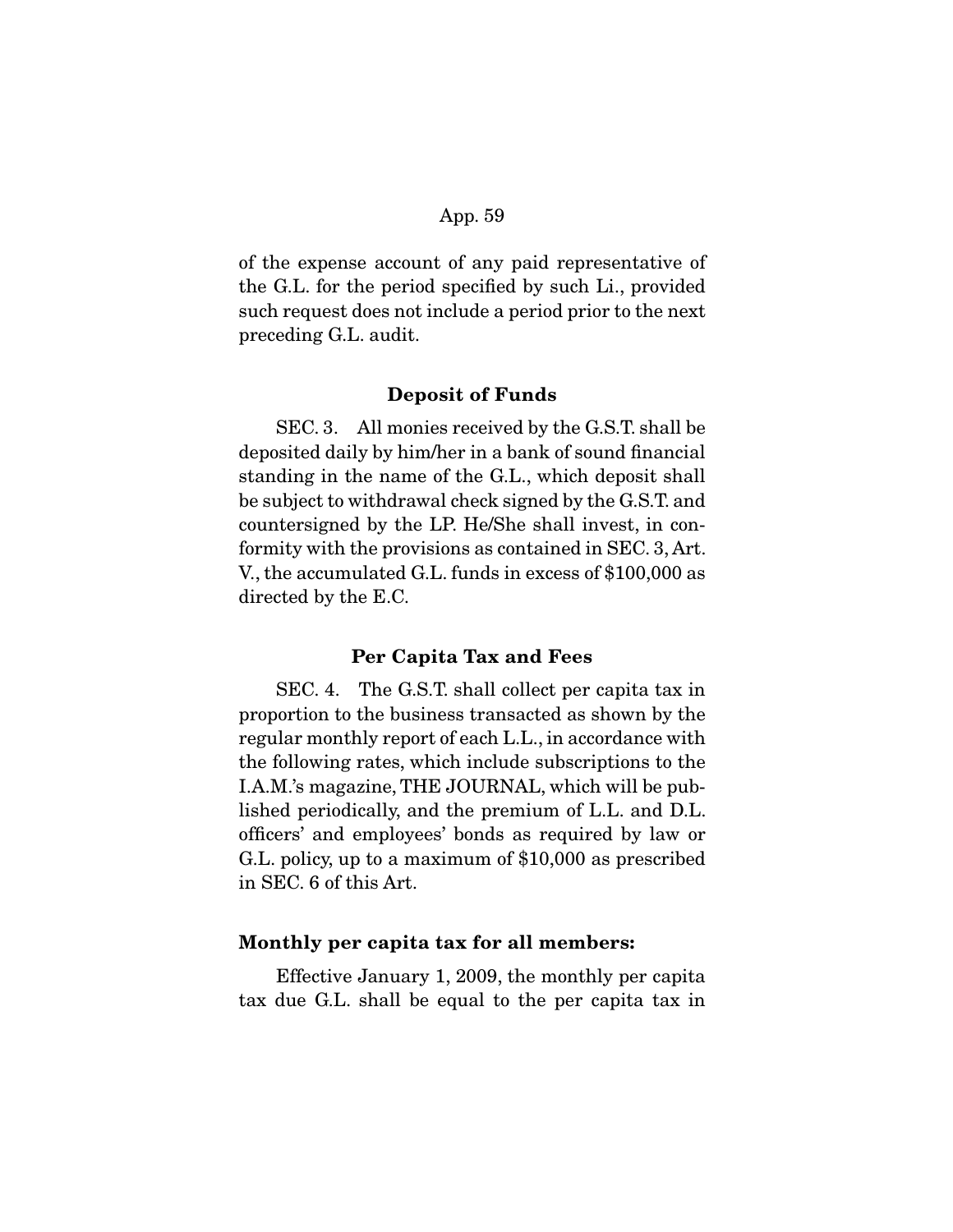effect for 2008 plus \$4.00 plus the percentage increase in the weighted average on a union-wide basis of one hour's earnings of each L.L. member in effect on the 31st day of August 2008. Notwithstanding any contrary language in Article XXII, Section 9, district lodges which are over the minimum Di. per capita may not add any part of this \$4.00 to their per capita tax without specific authorization from the membership and in accordance with D.L. bylaws.

 Effective January 1, 2011, the monthly per capita tax due G.L. shall be increased by \$2.00 plus the average of the percentage increase in the Consumer Price Index for Urban Wage Earners and Clerical Workers (CPI-W) as published by the U.S. Department of Labor's Bureau of Labor Statistics and the Canadian Consumer Price Index as published by Statistics Canada. The "not seasonally adjusted" indices will be used. Notwithstanding any contrary language in Article XXII, Section 9, district lodges which are over the minimum D.L. per capita may not add any part of this \$2.00 to their per capita tax without specific authorization from the membership and in accordance with D.L. bylaws.

 Effective January 1, 2012, and each January 1 thereafter, the monthly per capita tax due G.L. shall be increased by the percentage increase in the CPI indices as described above.

 Ninety percent (90%) of the regular G.L. per capita tax or the reduced G.L. per capita tax, whichever is the lower, shall be allocated to the General Fund. Ten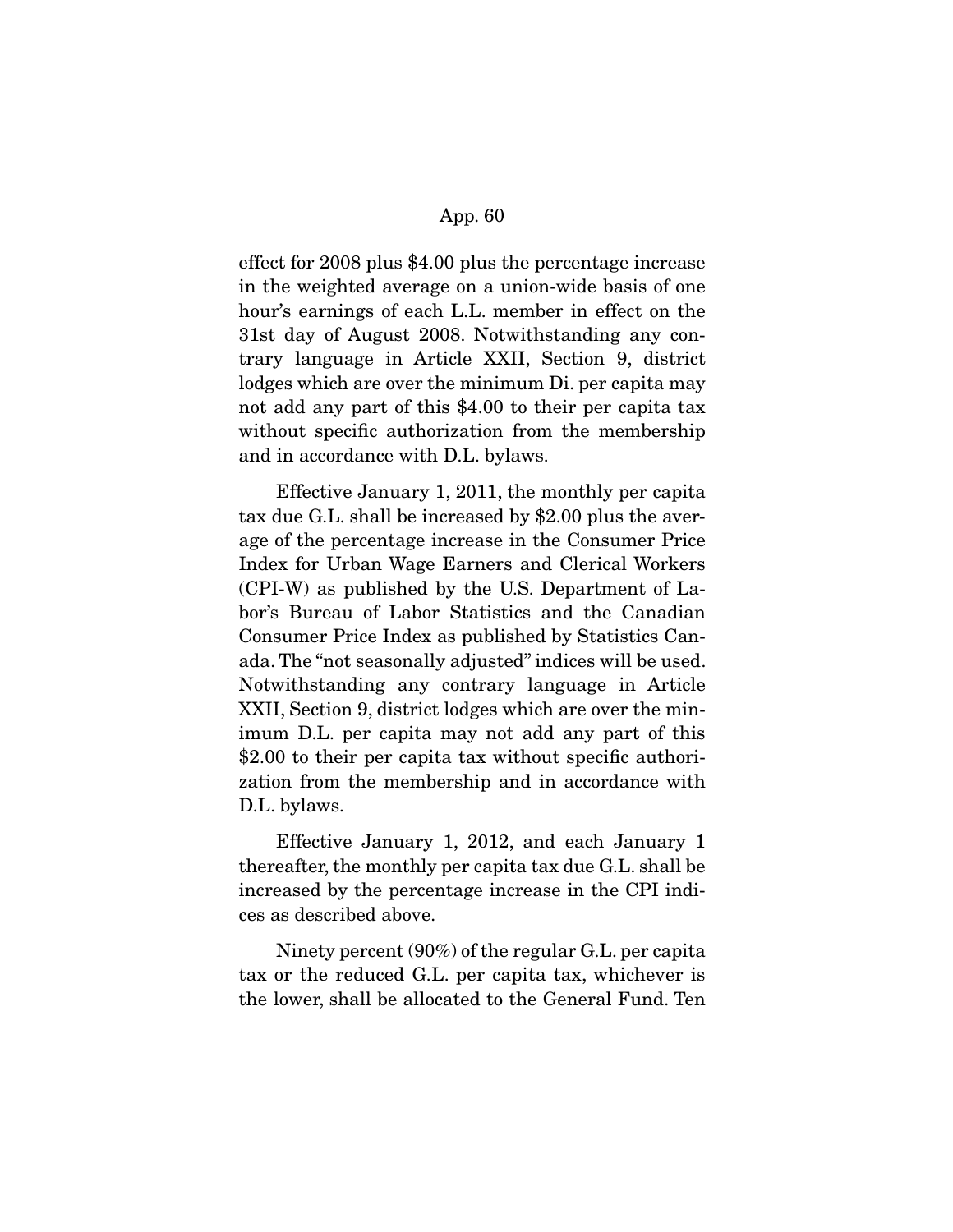percent (10%) of the regular G.L. per capita tax or the reduced G.L. per capita tax, whichever is the lower, shall be allocated to the Strike Fund.

 Benefits from the Strike Fund shall be paid in accordance with SEC. 6, Art. XVI.

| <b>Monthly dues for</b><br>G.L. affiliation determined by the E.C.                                                          |
|-----------------------------------------------------------------------------------------------------------------------------|
|                                                                                                                             |
| <b>Permanent retirement card</b>                                                                                            |
| Initiation or reinstatement per                                                                                             |
| Reinstatement per capita tax when dues books<br>or dues cards are issued by G.S.T.<br>(Secs. 5, 15, and 19, Art. 1) \$15.00 |
| G.L. initiation or<br>$\blacksquare$                                                                                        |

reinstatement fee.......... determined by the E.C.

 Upon receipt of per capita tax, accompanied by the report of any L.L., the G.S.T. shall furnish stamps as receipts, in proportion to the number of initiations, reinstatements and number of months' dues paid. He/She shall also keep a record of all members affiliated with G.L.

 The G.S.T. shall furnish a uniform dues book or dues card at cost to L.Ls. in which stamps may be affixed and cancelled. Dues books shall contain spaces for the entering therein of transfers, assessments and the designation of the amount of dues charged by each L.L., and for the registering of votes in G.L. elections.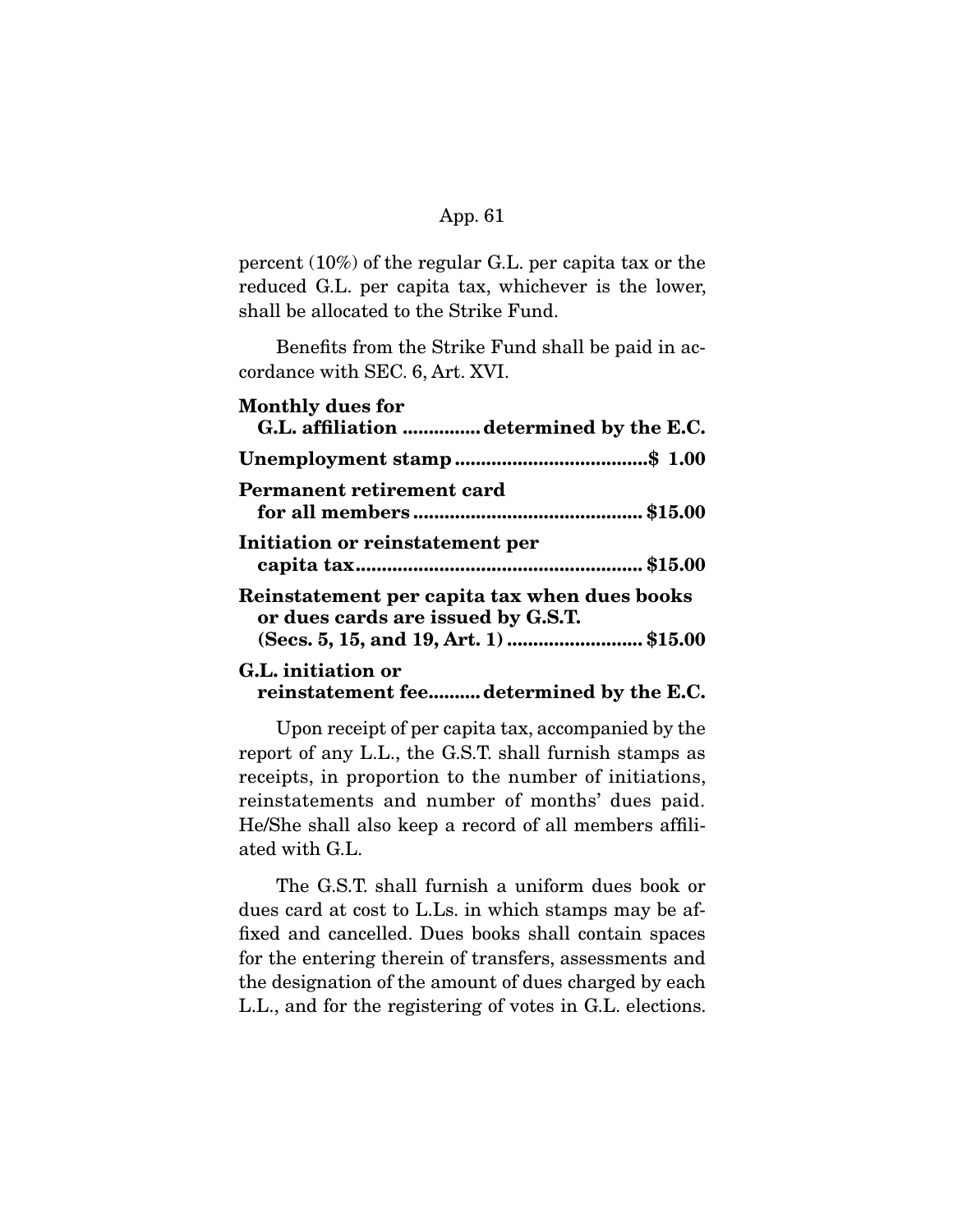Space shall also be provided for the insertion of the Congressional or Assembly District, Legislative Assembly or Parliamentary Constituency of the member.

\* \* \*

# **ARTICLE XXII**

## **DISTRICT LODGES**

## **Definition**

SEC. 1. A D.L. is a delegate body made up of representatives duly elected from the L.Ls. within the railroad or air transport system, industry, or locality in which the D.L. is established.

#### **Purpose**

 SEC. 2. D.Ls. shall be established and chartered by the G.L. upon railroads and airlines, in industries where mutual shop interests require it, and in localities where 2 or more L.Ls. exist, provided the total membership is sufficient to meet all the requirements of this Art., for the purpose of securing mutual protection, l harmonious action, and close cooperation in all matters relating to the trade.

## **Jurisdiction**

 SEC. 3. The jurisdiction of all D.Ls. shall be determined and defined by the E.C.

 Each L.L. within such jurisdiction shall become affiliated with the D.L. unless specially exempted by said D.L. upon the approval of the E.C.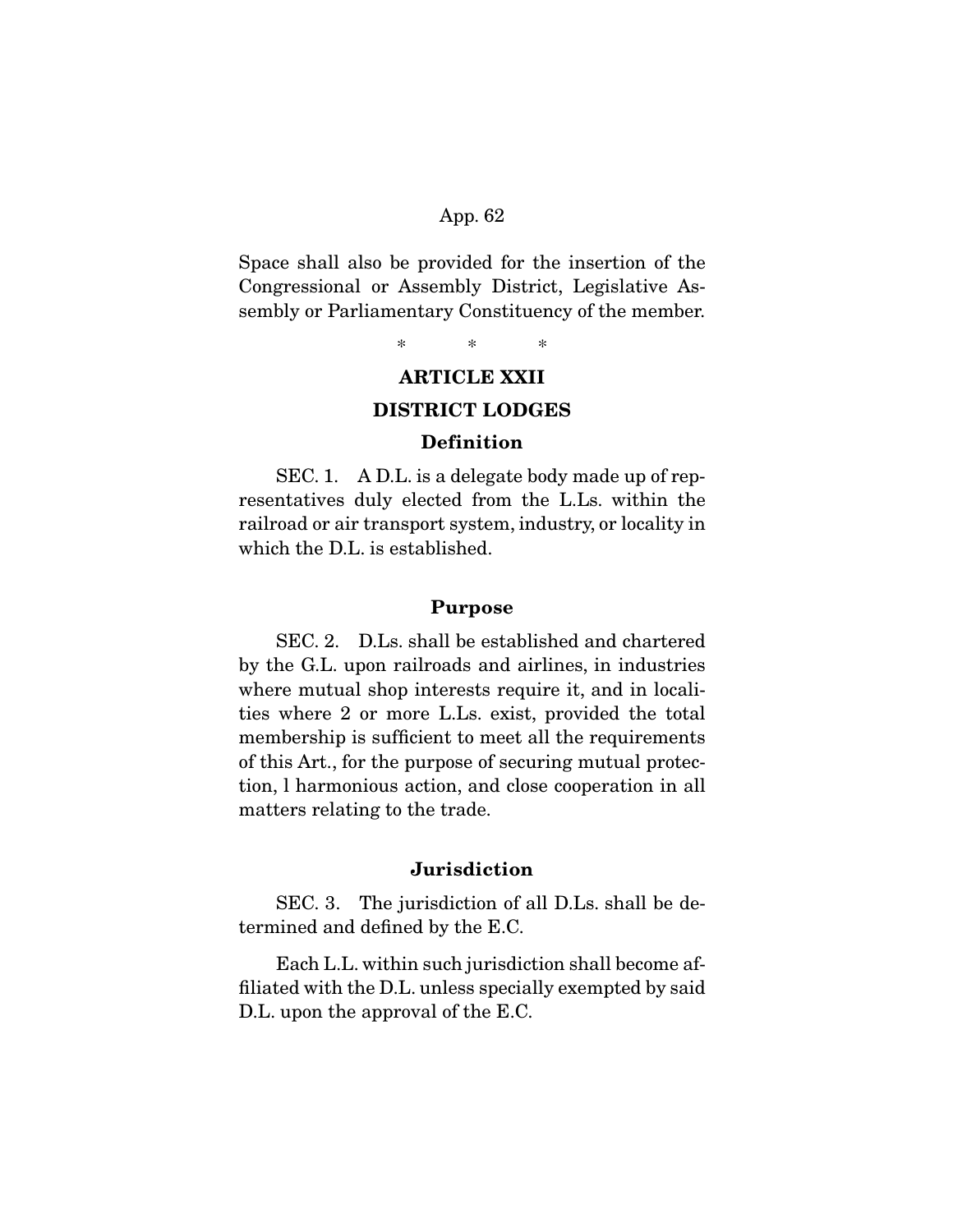#### **Authority**

 SEC. 4. D.Ls. shall have authority over and control of all L.Ls. within their jurisdiction, subject to the approval, however, of the G.L. Effective January 1, 2006, all dues and assessments of the affiliated L.Ls. shall he remitted monthly to the D.L. S.T. in a manner, and on forms, determined by the D.L. S.T. The D.L. shall remit to the G.L. the Monthly Membership and Per Capita Tax Report for each affiliated L.L. The D.L. shall remit to the Li. the balance equal to the L.L. dues minus G.L. and D.L. per capita taxes and required affiliation fees. A detailed explanation shall accompany the remittance. The bylaws of the D.Ls., and the proposed amendments thereto, shall be submitted to the I.P. for his/her examination, correction, and approval before final adoption. The provisions of this Constitution shall, insofar as they are practical and adaptable, apply to and control all D.Ls.

#### **Minimum Wage Scales**

 SEC. 5. D.Ls. shall establish a minimum scale of wages in their respective localities for members employed as machinery erectors, and no member of any L.L. shall accept work as a machinery erector under the minimum wage established for the locality where employed.

 D.Ls. may also establish minimum wage rates in their respective localities wherever they are in a position to enforce such rates, subject to the approval of the E.C.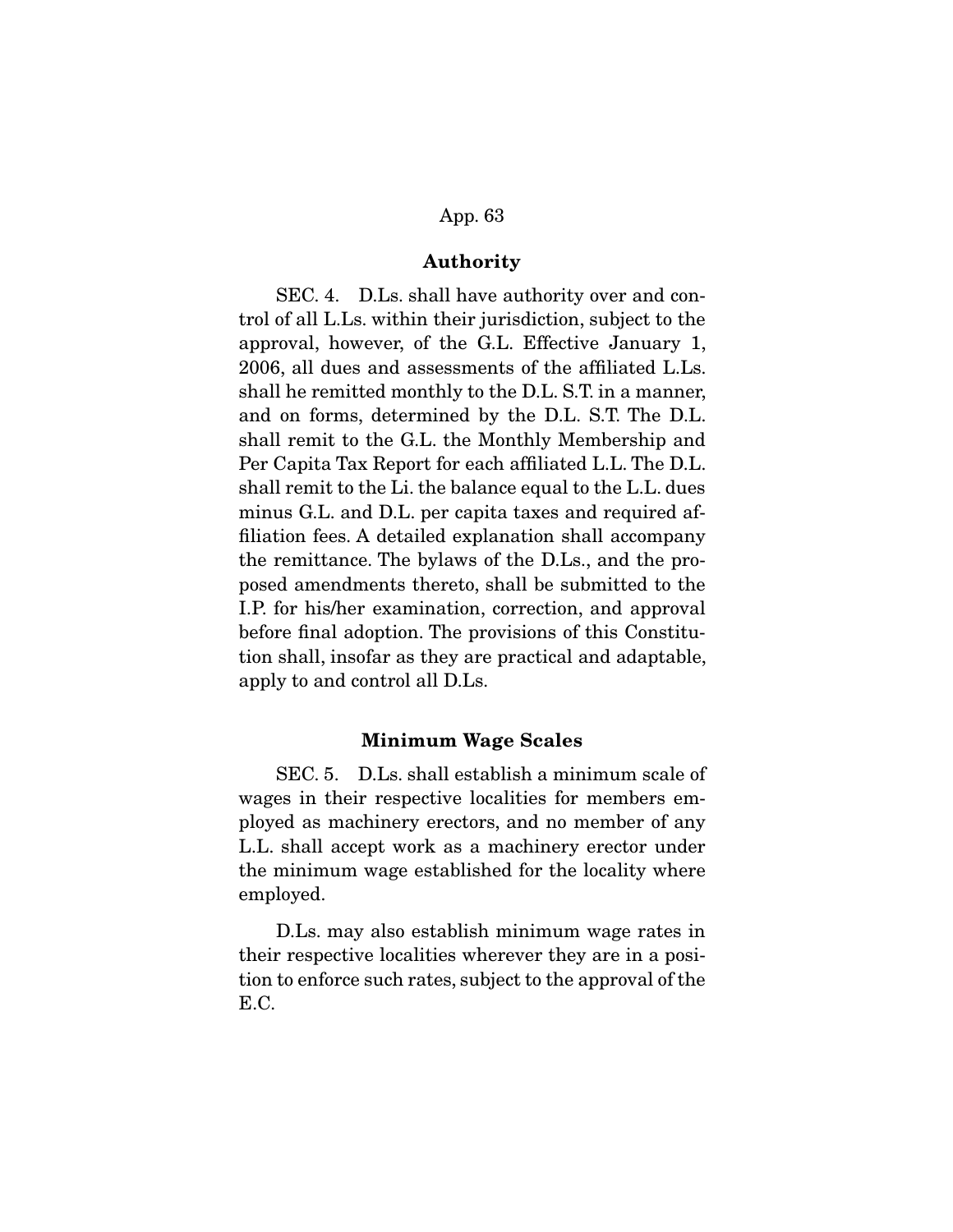#### **Qualifications for Office**

 SEC. 6. Any member in good standing who is not barred from holding union office by applicable civil law, or ineligible therefore under applicable provisions of this Constitution, is qualified for election as a D.L.

\* \* \*

# **EXHIBIT 5**

[SEAL] 9414 7118 9986 4033 6847 43 CERTIFIED MAIL TRACKING NUMBER

Susan D. Marshall [Illegible] u241161 156 Plainfiled Road Metuchen, NJ 08840

Dear Susan D. Marshall,

We want to take this opportunity, once again, to welcome you to employment at United Airlines and to give you some information about the Union that represents you in the workplace. District Lodge 141 of the International Association of Machinists and Aerospace Workers (the IAM or the Machinists Union) is the collective bargaining representative for the workers at this facility, and your membership is with Local Lodge 914. You should already have received information about your rights and obligations under the contract between the IAM and the Company and the many important benefits that come with IAM membership.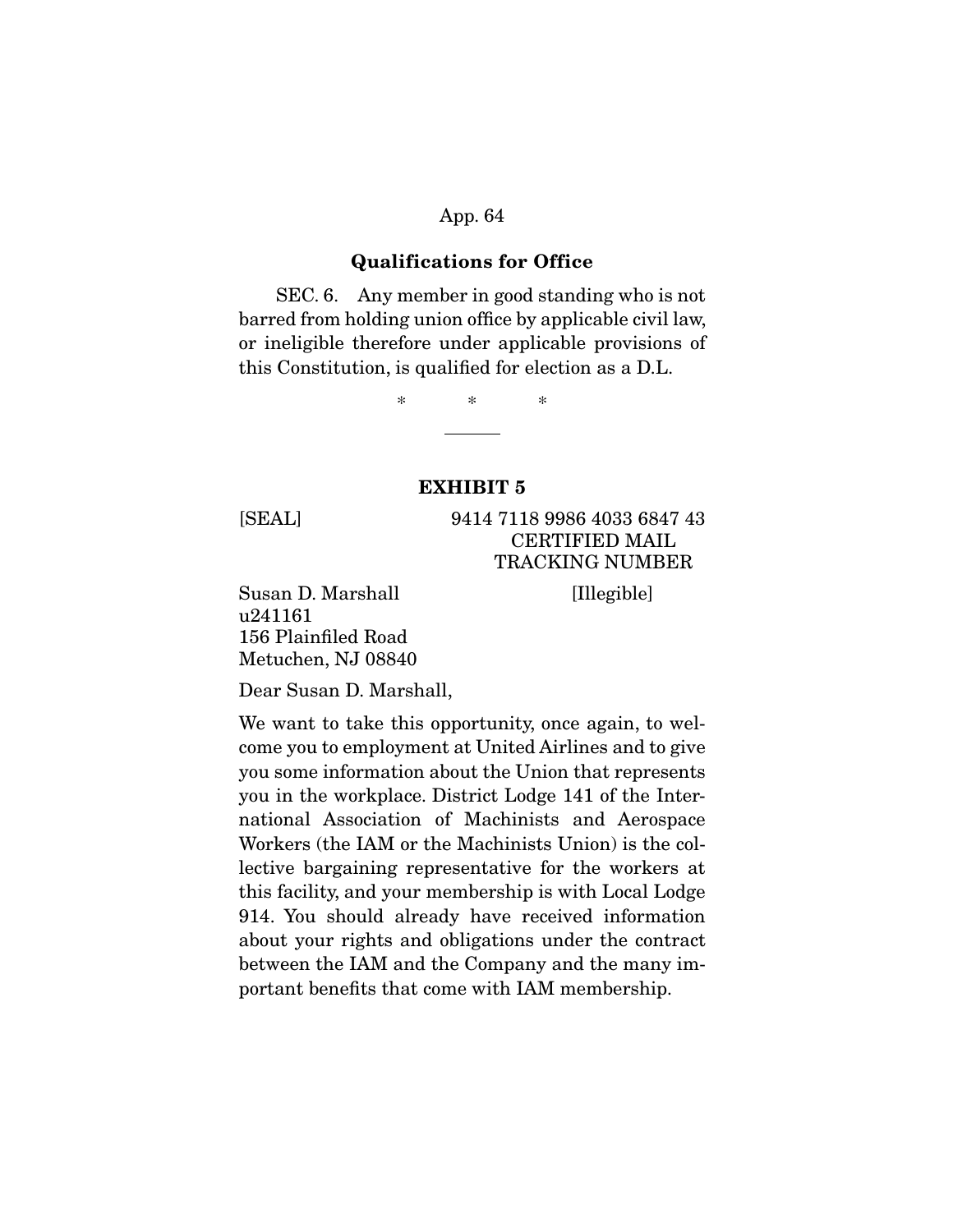We want to reiterate that the wages, health insurance, retirement benefits, and other protections provided by this collective bargaining agreement were not provided by the Company as an act of generosity. Rather, they are the result of the collective bargaining process. Without the legal protection of the collective bargaining agreement, your employer would be free to change or even eliminate health insurance, vacations and holidays, retirement, and many other benefits you will enjoy. And, without a strong union supported by the employees, the Union's ability to protect and improve your wages and benefits in the future may suffer.

We encourage you to join your union. The Union's Membership Application, Check-Off Authorization, Notice of Rights under your collective bargaining agreement, and the contract's union security clause are enclosed. The complete bargaining agreement can be found on our website at www.iam141.org.

Please note that your fellow employees voted to include in the collective bargaining agreement a provision requiring all employees to pay monthly dues or fees to the Union. We think this is only fair because every employee of this Company benefits from the hard won collective bargaining agreement. But more importantly, it was the democratically reached decision of your coworkers.

As explained in the enclosure, while monthly fees or dues payments are required, formal membership in the Union is not required. You should understand, however, that if you decline membership you will be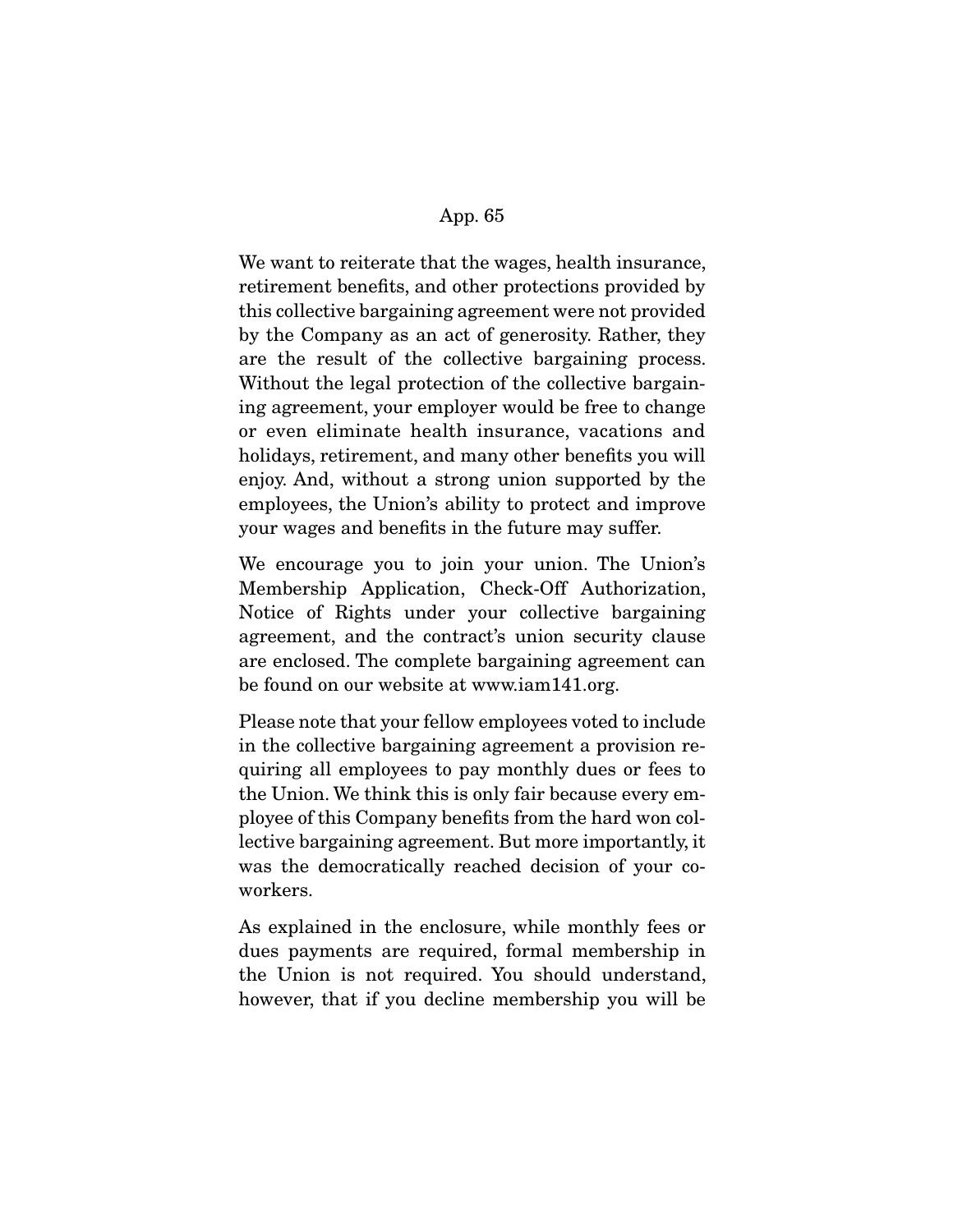giving up the right to vote for Union officers, attend meetings to determine bargaining demands, or participate in the ratification of collective bargaining agreements and strike votes; the right to serve on negotiating committees; the right to serve as delegates to the International Union's Convention; as well as the right to enjoy the benefits provided by the Union Privilege Program, including low-interest credit cards, prescription drug cards, life insurance, legal and travel services.

According to the IAM's records, you are recognized as a fee objector. Therefore, your fee will be reduced per the letter you received. The reduced union initiation fee is \$77.87 and the reduced non-member fee is \$43.26/month. You should have already received notice of the obligation to pay initiation and monthly dues or fees when you joined the bargaining unit, but whether or not you did, you now have thirty (30) days from the date of this letter to make you initial payments of the initiation/reinstatement fee and the first month's dues. If you fall two months in arrears in making the required payments you will be terminated from employment under the terms of the collective bargaining agreement. Also note the legal obligations set out in the material enclosed.

After making these payments, you must continue to be in compliance with your financial obligations by making monthly payments to the union. The easiest way to meet your obligation boing forward is to sign the attached check-off authorization, so that your monthly fees are automatically deducted from your paycheck. If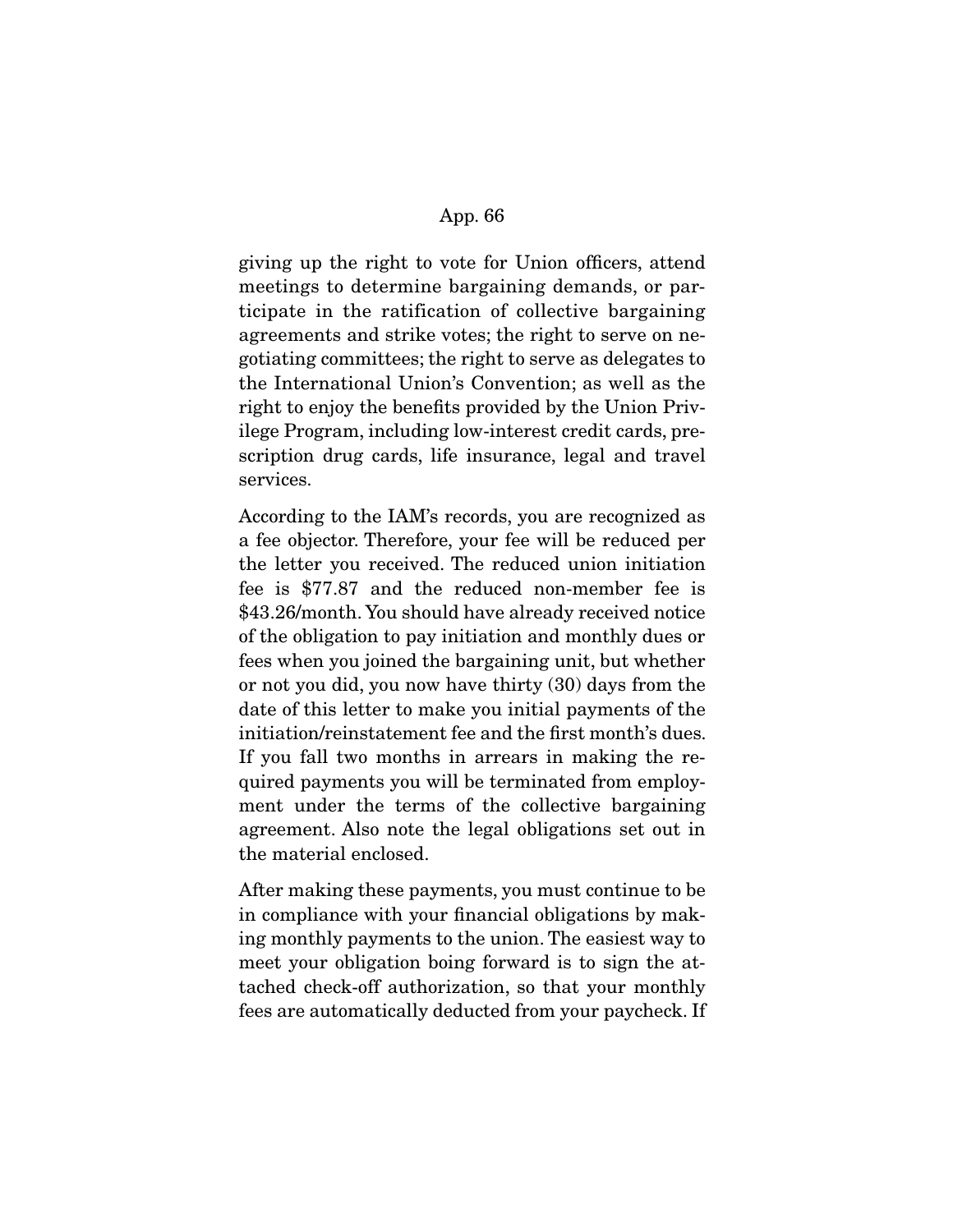you do not authorize check-off, you are responsible to make monthly payments by check to the union. Even if you agree to check-off, you still should send your first payment for initiation/reinstatement fee and one month's dues or fees to this office by check.

Please fill out and return the application with your payment of \$121.13 to I.A.M.A.W District Lodge 141 at the address indicated on the letterhead. If you have any questions about these materials or have some explanation for nonpayment, please do not hesitate to contact us.

The Union belongs to its members, and we want every bargaining unit employee we represent to be an active, involved union member. Anytime you wish to become a member, just seek out a union representative and we will help you accomplish that.

Fee free to call our toll-free number at 888-608-1411 for any questions.

In Solidarity,

/s/ Alexander Gerulis Alexander Gerulis Secretary Treasurer

Enclosure

cc: S. Pantoja – GVP, Transportation J. Tiberi – COS, Transportation O. Cabrera – 1914 ST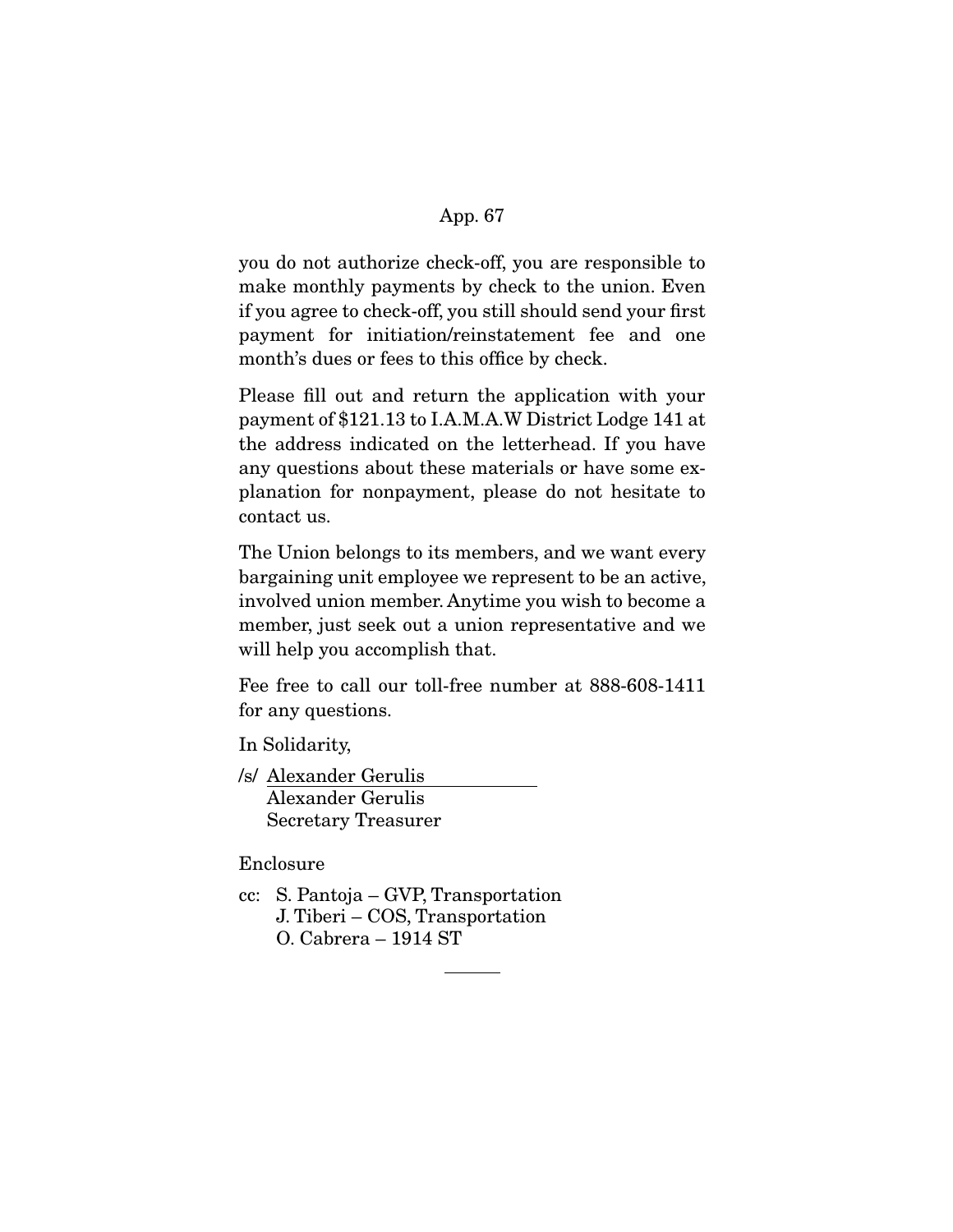[SEAL]

September 8, 2017 Linda Rizzo-Rupon u222104 126 Main St Whitehouse Station, NJ 08889

Dear Linda Rizzo-Rupon,

We want to take this opportunity, once again, to welcome you to employment at United Airlines and to give you some information about the Union that represents you in the workplace. District Lodge 141 of the International Association of Machinists and Aerospace Workers (the IAM or the Machinists Union) is the collective bargaining representative for the workers at this facility, and your membership is with Local Lodge 914. You should already have received information about your rights and obligations under the contract between the IAM and the Company and the many important benefits that come with IAM membership.

We want to reiterate that the wages, health insurance, retirement benefits, and other protections provided by this collective bargaining agreement were not provided by the Company as an act of generosity. Rather, they are the result of the collective bargaining process. Without the legal protection of the collective bargaining agreement, your employer would be free to change or even eliminate health insurance, vacations and holidays, retirement, and many other benefits you will enjoy. And, without a strong union supported by the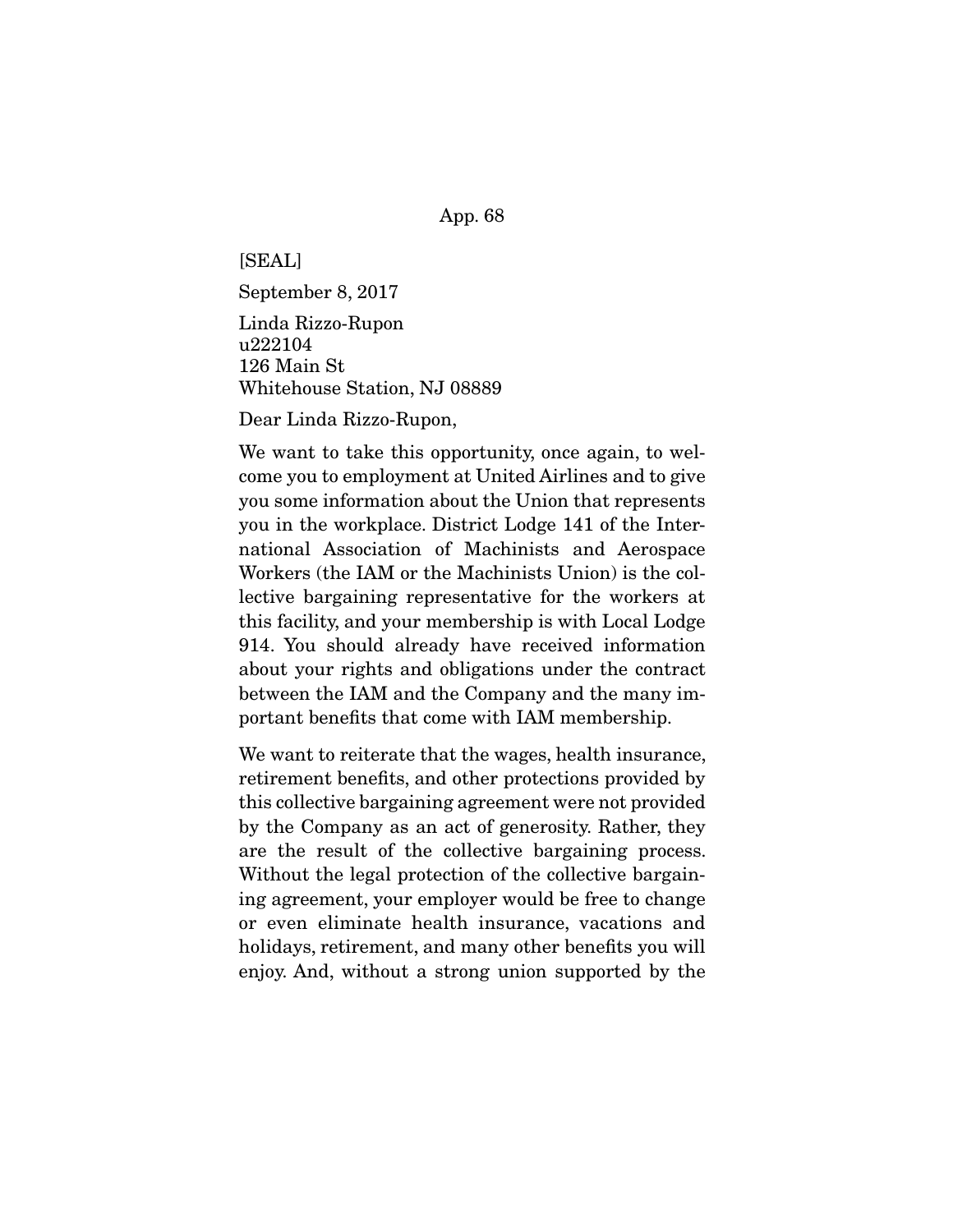employees, the Union's ability to protect and improve your wages and benefits in the future may suffer.

We encourage you to join your union. The Union's Membership Application, Check-Off Authorization, Notice of Rights under your collective bargaining agreement, and the contract's union security clause are enclosed. The complete bargaining agreement can be found on our website at www.iam141.org.

Please note that your fellow employees voted to include in the collective bargaining agreement a provision requiring all employees to pay monthly dues or fees to the Union. We think this is only fair because every employee of this Company benefits from the hard won collective bargaining agreement. But more importantly, it was the democratically reached decision of your coworkers.

As explained in the enclosure, while monthly fees or dues payments are required, formal membership in the Union is not required. You should understand, however, that if you decline membership you will be giving up the right to vote for Union officers, attend meetings to determine bargaining demands, or participate in the ratification of collective bargaining agreements and strike votes; the right to serve on negotiating committees; the right to serve as delegates to the International Union's Convention; as well as the right to enjoy the benefits provided by the Union Privilege Program, including low-interest credit cards, prescription drug cards, life insurance, legal and travel services.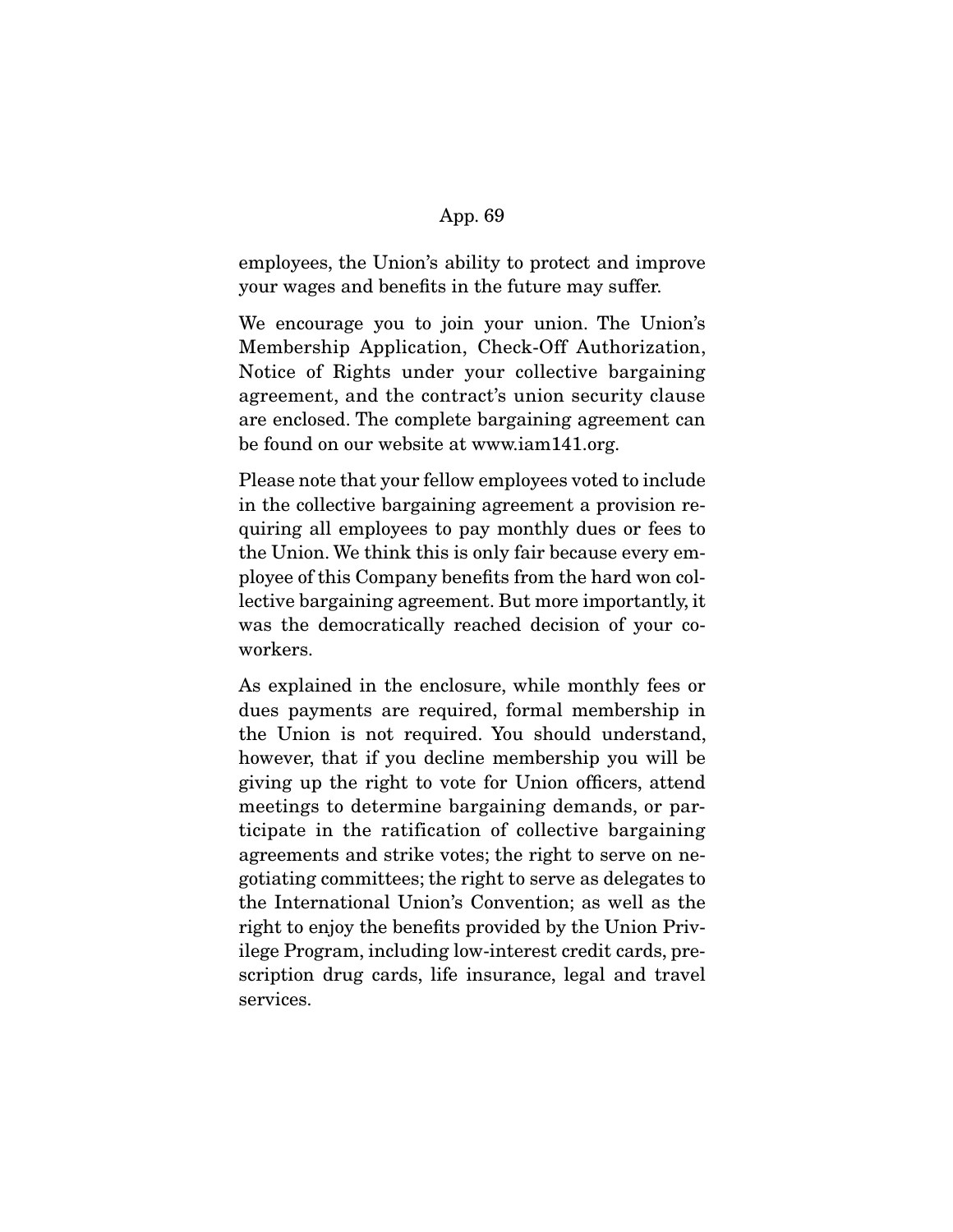According to the IAM's records, you are recognized as a fee objector. Therefore, your fee will be reduced per the letter you received. The reduced union initiation fee is \$77.87 and the reduced non-member fee is \$43.26/month. You should have already received notice of the obligation to pay initiation and monthly dues or fees when you joined the bargaining unit, but whether or not you did, you now have thirty (30) days from the date of this letter to make you initial payments of the initiation/reinstatement fee and the first month's dues. If you fall two months in arrears in making the required payments you will be terminated from employment under the terms of the collective bargaining agreement. Also note the legal obligations set out in the material enclosed.

After making these payments, you must continue to be in compliance with your financial obligations by making monthly payments to the union. The easiest way to meet your obligation boing forward is to sign the attached check-off authorization, so that your monthly fees are automatically deducted from your paycheck. If you do not authorize check-off, you are responsible to make monthly payments by check to the union. Even if you agree to check-off, you still should send your first payment for initiation/reinstatement fee and one month's dues or fees to this office by check.

Please fill out and return the application with your payment of \$121.13 to I.A.M.A.W District Lodge 141 at the address indicated on the letterhead. If you have any questions about these materials or have some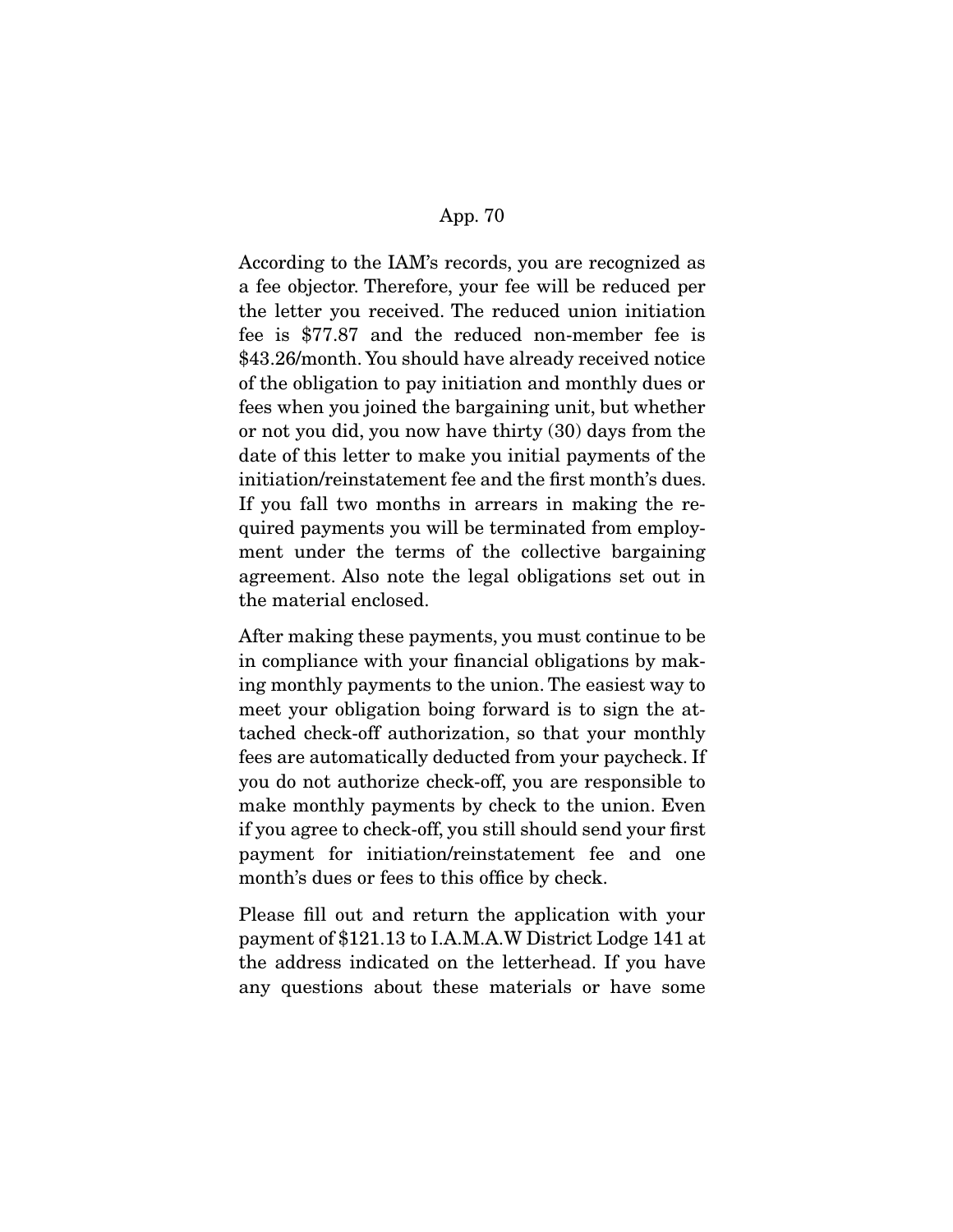explanation for nonpayment, please do not hesitate to contact us.

The Union belongs to its members, and we want every bargaining unit employee we represent to be an active, involved union member. Anytime you wish to become a member, just seek out a union representative and we will help you accomplish that.

Feel free to call our toll-free number at 888-608-1411 for any questions.

In Solidarity,

/s/ Alexander Gerulis Alexander Gerulis Secretary Treasurer

Enclosure

cc: S. Pantoja – GVP, Transportation J. Tiberi – COS, Transportation O. Cabrera – 1914 ST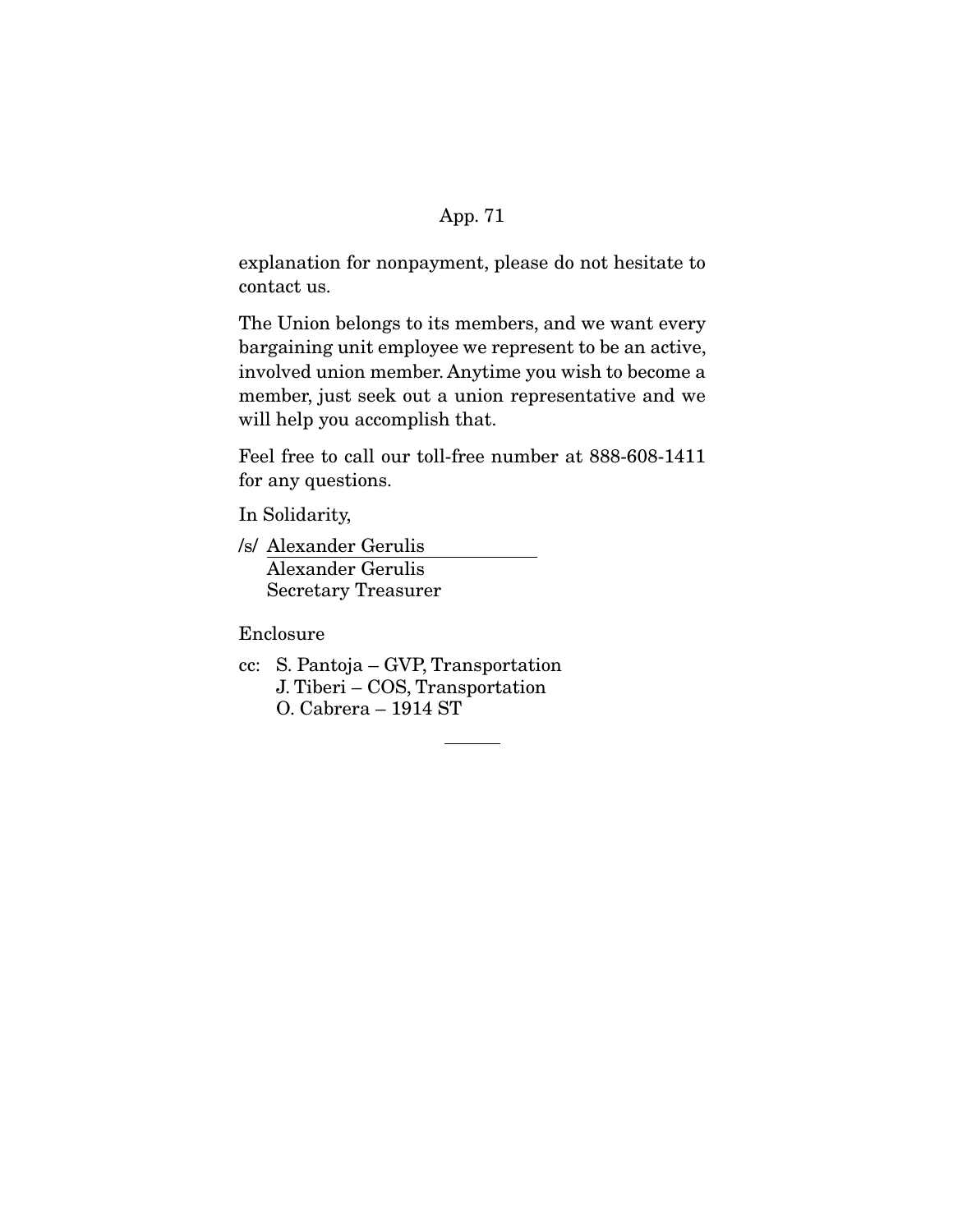[SEAL] 9414 7118 9986 4033 8832 28 CERTIFIED MAIL TRACKING NUMBER

September 8, 2017

Noemio M. Oliveira u242113 2275 Biddle Lane Easton PA 18040

[SEAL] ARTICLE ADDRESSED TO: Noemio M. Oliveira u242113 2275 Biddle Lane Easton PA 18040-8084

Dear Noemio M. Oliveira,

We want to take this opportunity, once again, to welcome you to employment at United Airlines and to give you some information about the Union that represents you in the workplace. District Lodge 141 of the International Association of Machinists and Aerospace Workers (the IAM or the Machinists Union) is the collective bargaining representative for the workers at this facility, and your membership is with Local Lodge 914. You should already have received information about your rights and obligations under the contract between the IAM and the Company and the many important benefits that come with IAM membership.

We want to reiterate that the wages, health insurance, retirement benefits, and other protections provided by this collective bargaining agreement were not provided by the Company as an act of generosity. Rather, they are the result of the collective bargaining process. Without the legal protection of the collective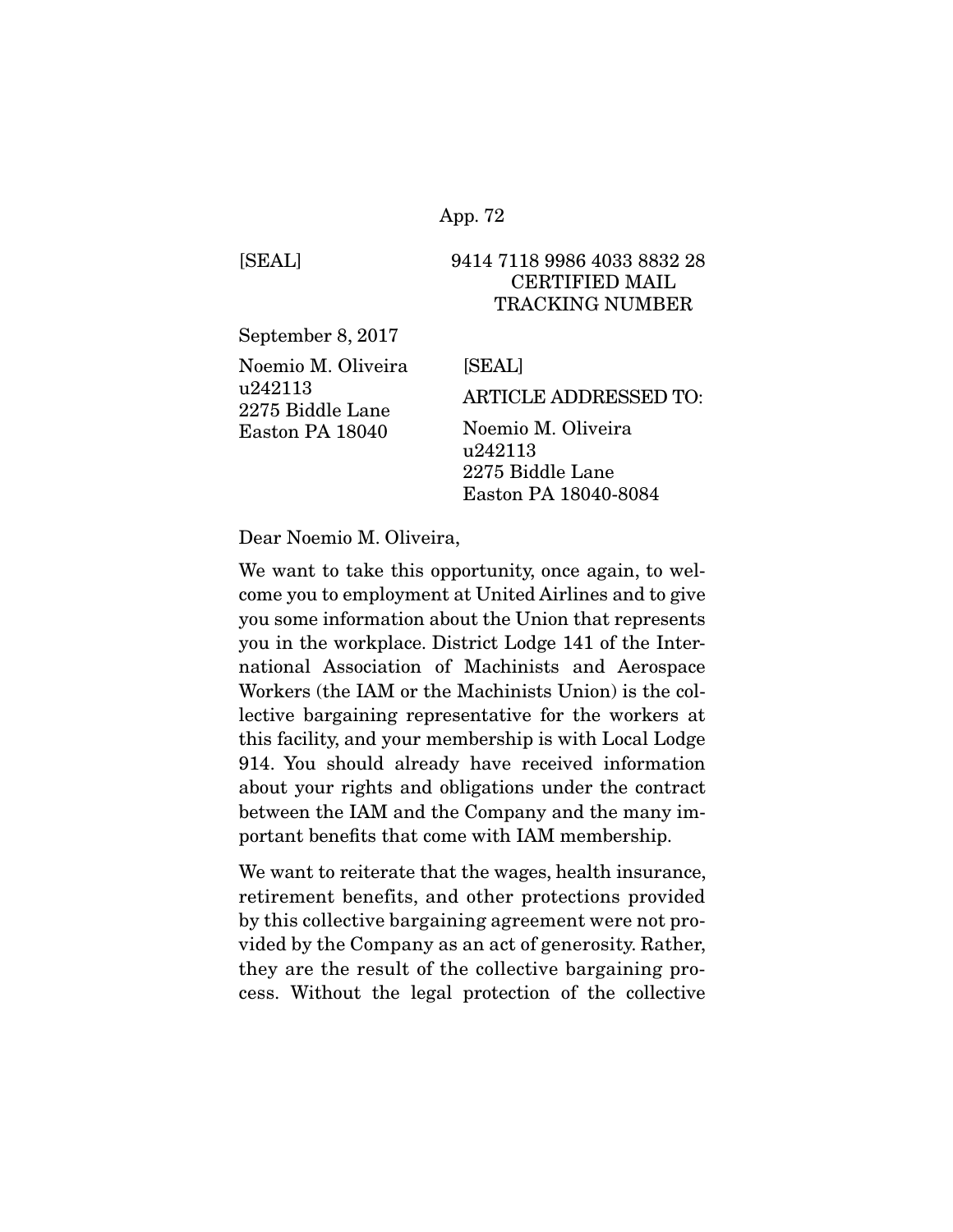bargaining agreement, your employer would be free to change or even eliminate health insurance, vacations and holidays, retirement, and many other benefits you will enjoy. And, without a strong union supported by the employees, the Union's ability to protect and improve your wages and benefits in the future may suffer.

We encourage you to join your union. The Union's Membership Application, Check-Off Authorization, Notice of Rights under your collective bargaining agreement, and the contract's union security clause are enclosed. The complete bargaining agreement can be found on our website at www.iam141.org.

Please note that your fellow employees voted to include in the collective bargaining agreement a provision requiring all employees to pay monthly dues or fees to the Union. We think this is only fair because every employee of this Company benefits from the hard won collective bargaining agreement. But more importantly, it was the democratically reached decision of your coworkers.

As explained in the enclosure, while monthly fees or dues payments are required, formal membership in the Union is not required. You should understand, however, that if you decline membership you will be giving up the right to vote for Union officers, attend meetings to determine bargaining demands, or participate in the ratification of collective bargaining agreements and strike votes; the right to serve on negotiating committees; the right to serve as delegates to the International Union's Convention; as well as the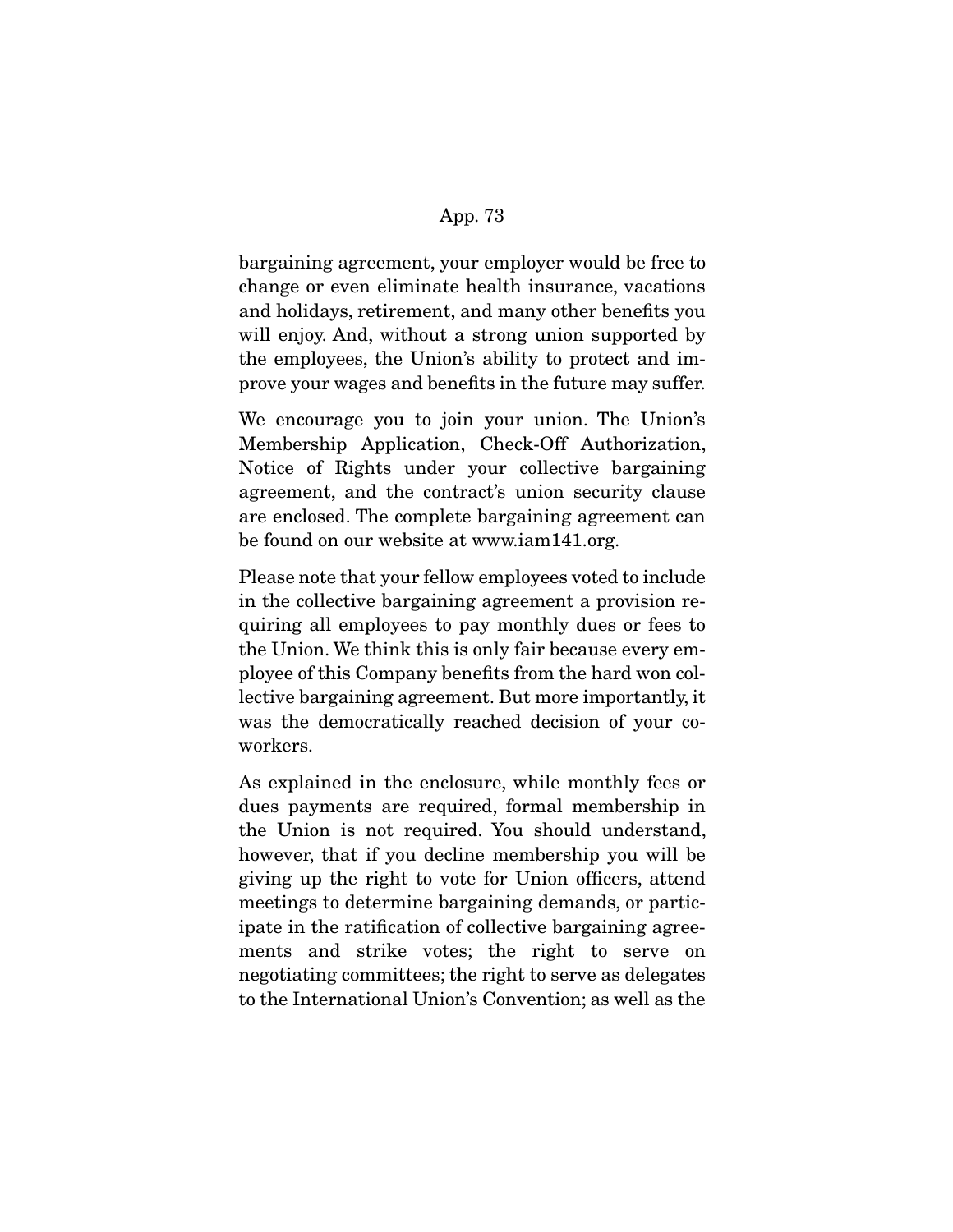right to enjoy the benefits provided by the Union Privilege Program, including low-interest credit cards, prescription drug cards, life insurance, legal and travel services.

The union initiation fee is \$100.00 and the dues rate is \$57.34/month. You should have already received notice of the obligation to pay initiation and monthly dues or fees when you joined the bargaining unit, but whether or not you did, you now have thirty (30) days from the date of this letter to make your initial payments of the initiation/reinstatement fee and the first month's dues. If you fall two months in arrears in making the required payments you will be terminated from employment under the terms of the collective bargaining agreement. Also note the legal obligations set out in the material enclosed.

After making these payments, you must continue to be in compliance with your financial obligations by making monthly payments to the union. The easiest way to meet your obligation boing forward is to sign the attached check-off authorization, so that your monthly fees are automatically deducted from your paycheck. If you do not authorize check-off, you are responsible to make monthly payments by check to the union. Even if you agree to check-off, you still should send your first payment for initiation/reinstatement fee and one month's dues or fees to this office by check.

Please fill out and return the application with your payment of \$157.34 to I.A.M.A.W District Lodge 141 at the address indicated on the letterhead. If you have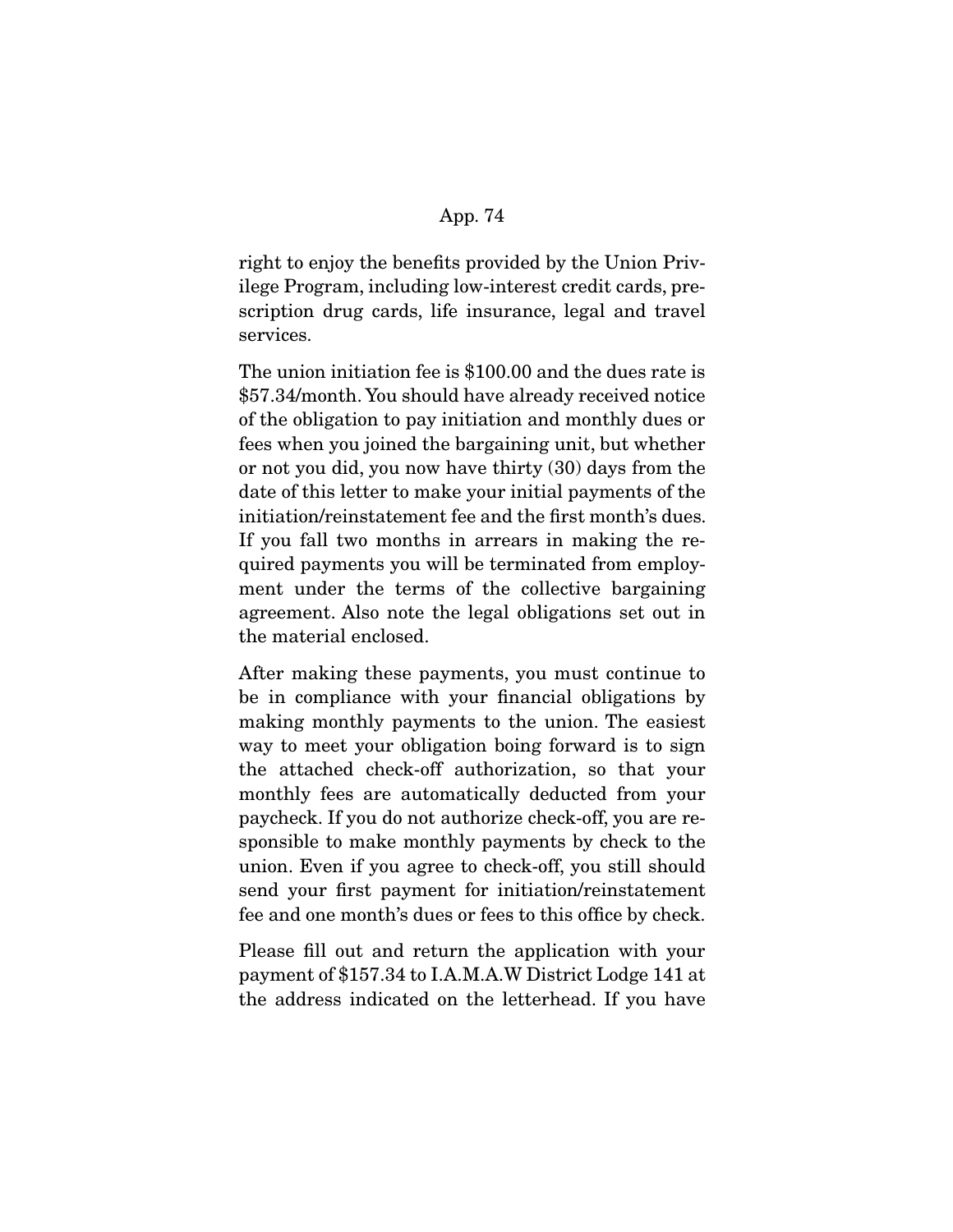any questions about these materials or have some explanation for nonpayment, please do not hesitate to contact us.

The Union belongs to its members, and we want every bargaining unit employee we represent to be an active, involved union member. Welcome to the IAMI

Feel free to call our toll-free number at 888-608-1411 for any questions.

In Solidarity,

/s/ Alexander Gerulis Alexander Gerulis Secretary Treasurer

Enclosure

cc: S. Pantoja – GVP, Transportation J. Tiberi – COS, Transportation O. Cabrera – 1914 ST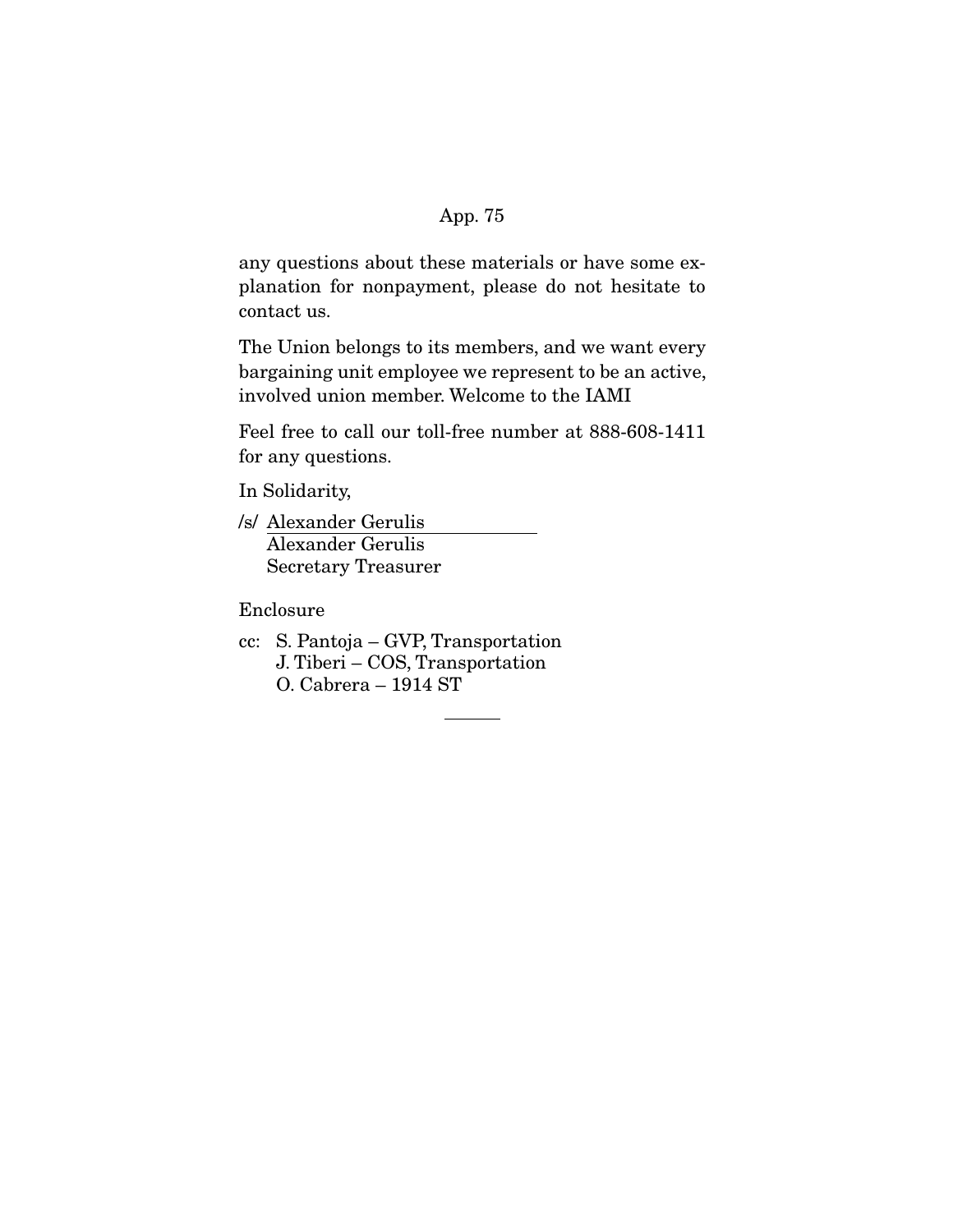#### **EXHIBIT 6**

[SEAL]

7/17/2018

Linda Rizzo-Rupon U222104 126 Main Street Whitehouse Station, NJ 08889-3692

Re: Objector Fee Payments

Dear Ms. Linda Rizzo-Rupon,

Below is the status of your payments for 2018:

Jan-18, #1276, \$43.26 deposited by DL141 Feb-18, #1279, \$43.26, deposited by DL141 Mar-18, #1286, \$43.26, returned to you, requested that it be sent to Local 914 Apr-18, #1300, \$44.01, returned to you, requested that it be sent to Local 914 May-18, #1369, \$44.01 forwarded it to Local 914 for deposit Jun-18, #1316, \$44.01, deposited by DL141 Jul-18, #1323, \$44.01, deposited by DL141

As of today, Local 914 has not yet received your March and April payments. Please forward the payments to them as soon as possible. As you might be aware, when the payment falls two months behind, you could be charged a reinstatement fee which is equivalent to 3 times monthly fees.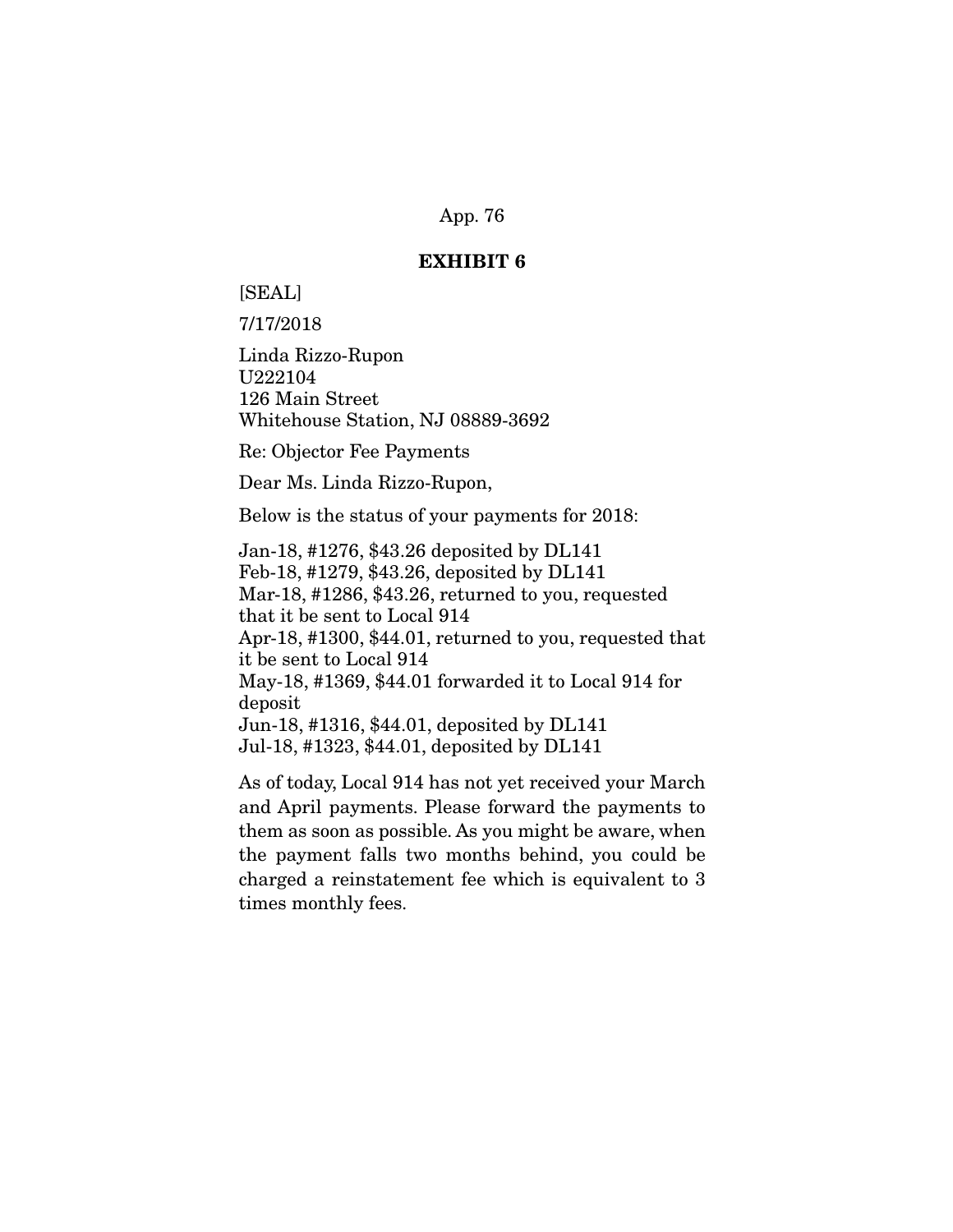Please kindly discard this notice if the payments have been sent recently. Feel free to call if you have any questions.

Payling Massingill Assistant to Secretary Treasurer IAMAW District Lodge 141 1771 Commerce Drive, Suite 103 Elk Grove Village, IL 60007 Office 847-640-2222 ext 152 Cell 650-759-0822

cc: A. Gerulis, ST R. Creighton, AGC T. Galante, ST

#### **EXHIBIT 7**

Lin Rizzo-Rupon U222104

December 27, 2018

I.A.M. District Lodge 141 1765 Commerce Drive Suite 101 Elk Grove Village, IL 60007-2139

Dear Sir or Madam,

Enclosed you will find copies of two checks that you returned to me because you "requested that it be sent to Local 914."

Since I was instructed in your letter dated September 8, 2017, to send all payments to the Illinois address,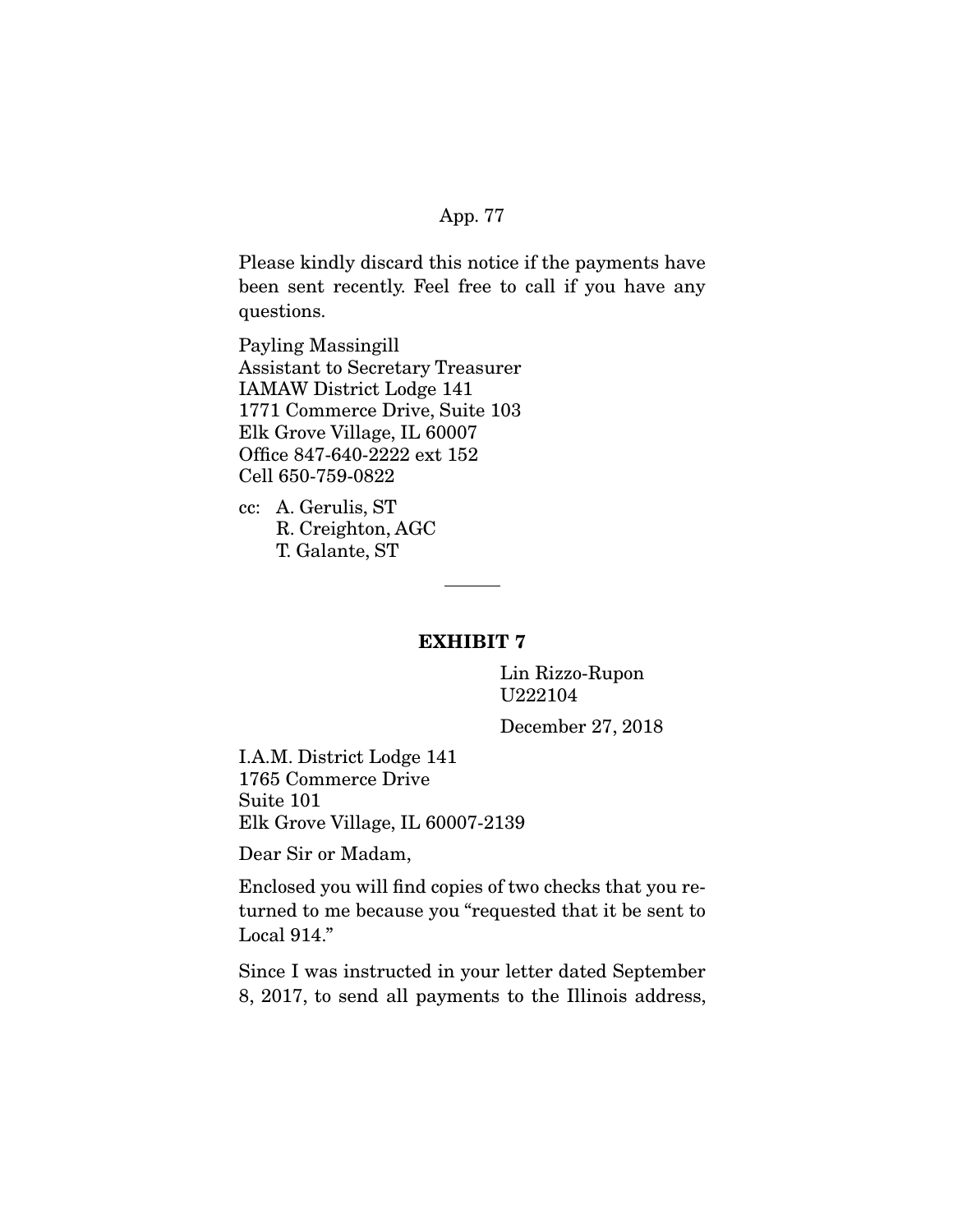and since you have been accepting and cashing all prior and subsequent checks sent to that original address, I will again attempt to remit these payments reflecting my March 1 and April 1 payments.

Regards,

Lin Rizzo-Rupon

Encs. 3 Ck #1372 Ck #1373 Copies of Returned Cks.

| <b>LINDA RIZZO-RUPON 11-06</b><br>126 MAIN STREET                                         | 1372<br>55-135/312        |
|-------------------------------------------------------------------------------------------|---------------------------|
| WHITEHOUSE STATION, NJ 08889-3692                                                         | 872                       |
| 27 Dec '18                                                                                |                           |
|                                                                                           | Date                      |
| Pay to the<br>Order of I-A-M District Lodge 141                                           | $$43^{26}$<br>[Illegible] |
| Forty Three and 26/100 - Dollars                                                          |                           |
| <b>Bank</b><br>America's Most Convenient<br>Bank                                          |                           |
| Replaces ck# 1286<br><u>/s/ Linda Rizzo-Rupon</u><br>for $3/1/18$ payment<br>F'or<br>1372 |                           |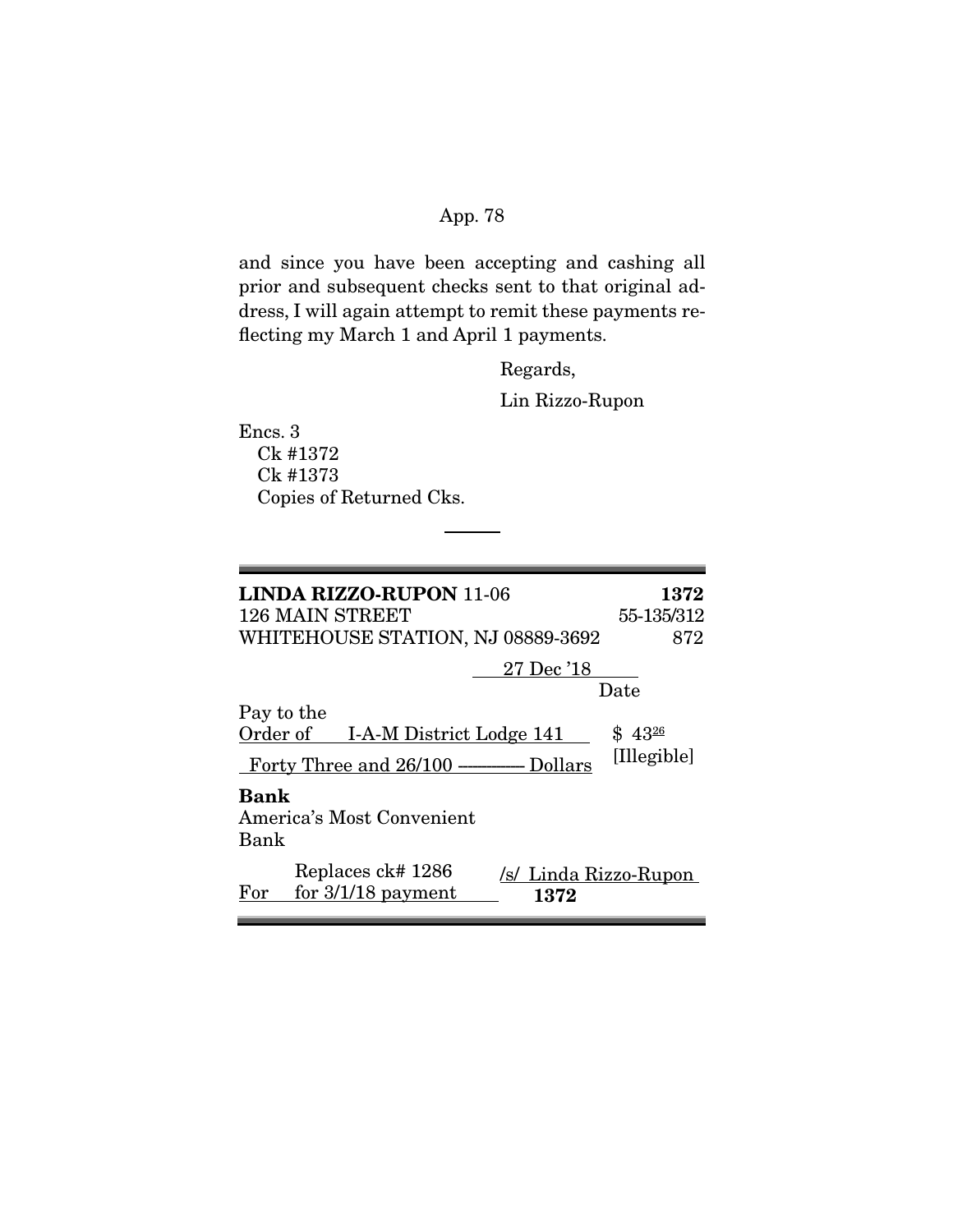| App. |  |
|------|--|
|------|--|

| <b>LINDA RIZZO-RUPON 11-06</b><br><b>126 MAIN STREET</b><br>WHITEHOUSE STATION, NJ 08889-3692 | 1373<br>55-135/312<br>872 |
|-----------------------------------------------------------------------------------------------|---------------------------|
| 27 Dec '18                                                                                    |                           |
|                                                                                               | Date                      |
| Pay to the                                                                                    |                           |
| Order of<br><u>I-A-M District Lodge 141</u>                                                   | $$44^{01}$                |
| Forty Four and 01/100 - Dollars                                                               | [Illegible]               |
| <b>Bank</b>                                                                                   |                           |
| America's Most Convenient                                                                     |                           |
| Bank                                                                                          |                           |
| Replaces ck# 1300<br><u>/s/ Linda Rizzo-Rupon</u><br>for $4/1/18$ payment<br>For<br>1373      |                           |

## JS 44 (Rev. 06/17) **CIVIL COVER SHEET**

The JS 44 civil cover sheet and the information contained herein neither replace nor supplement the filing and service of pleadings or other papers as required by law, except as provided by local rules of churl. This form, approved by the Judicial Conference of the United States in September 1974, is required for the use of the Clerk of Court for the purpose of initiating the civil docket sheet. (SEE INSTRUCTIONS ON NEXT PAGE OF THIS FORM)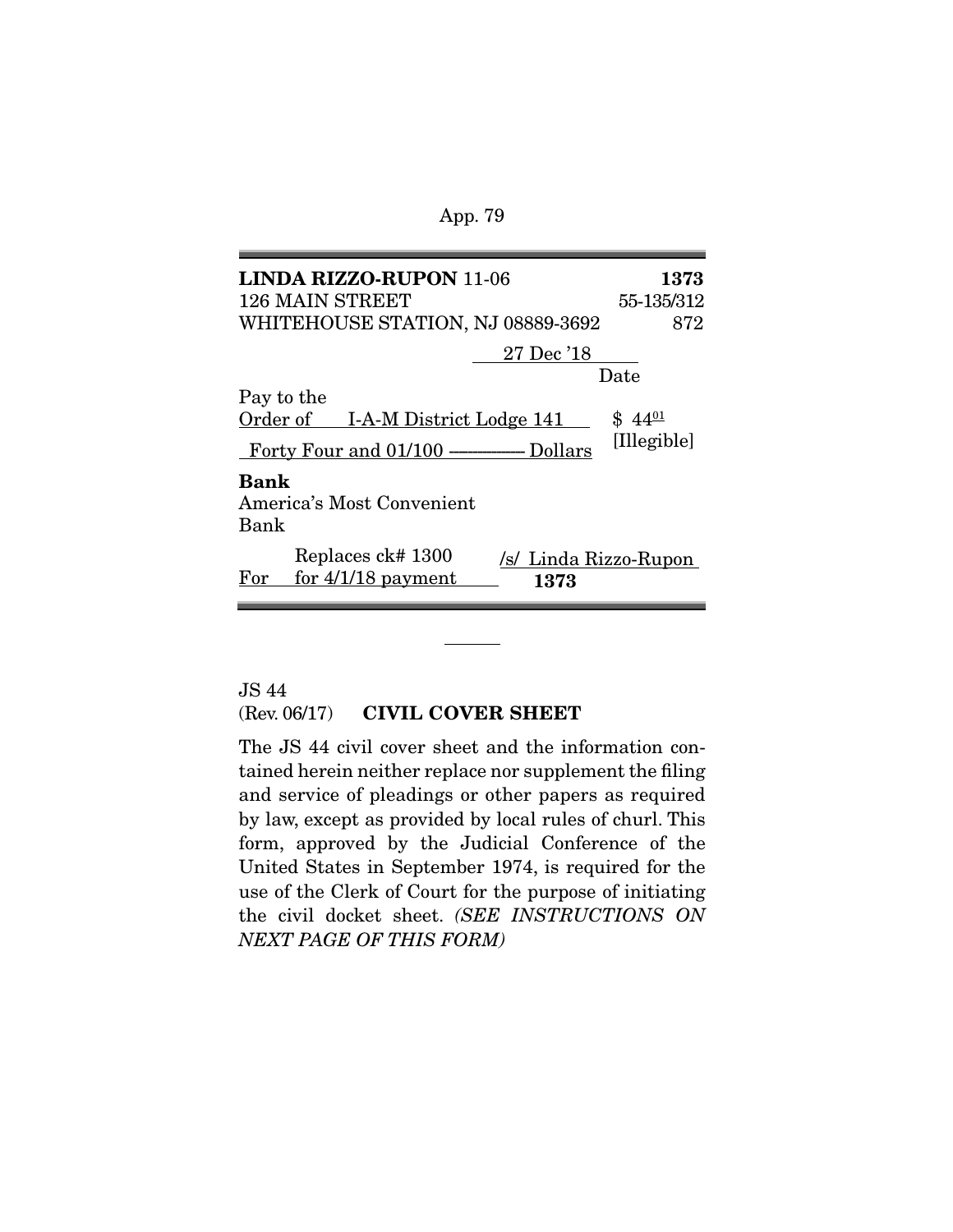## **I. (a) PLAINTIFFS**

Linda Rizzo-Rupon, Susan Marshall, Noemieo Oliveira

 **(b)** County of Residence of First Listed Plaintiff Hunterdon County

(EXCEPT IN U.S. PLAINTIFF CASES)

 **(c)** Attorneys (Firm Name, Address, and Telephone Number)

Moench Law, LLC, 1303 Roger Avenue, Bridgewater, NJ 08807 908-208-1910

**DEFENDANTS** International Association of Machinists and Aerospace Workers, AFL-CIO District 141 Local 914, et al.

County of Residence of First Listed Defendant Union County

(IN U.S. PLAINTIFF CASES ONLY)

NOTE: IN LAND CONDEMNATION CASES, USE THE LOCATION OF THE TRACT OF LAND INVOLVED.

Attorneys (If Known)

**II. BASIS OF JURISDICTION** (Place an "X" in One Box Only)

- □ 1 U.S. Government 図 3 Federal Question Plaintiff (U.S. Government Not a Party)
- $\square$  2 U.S. Government  $\square$  4 Diversity Defendant (Indicate Citizenship of Parties in Item III)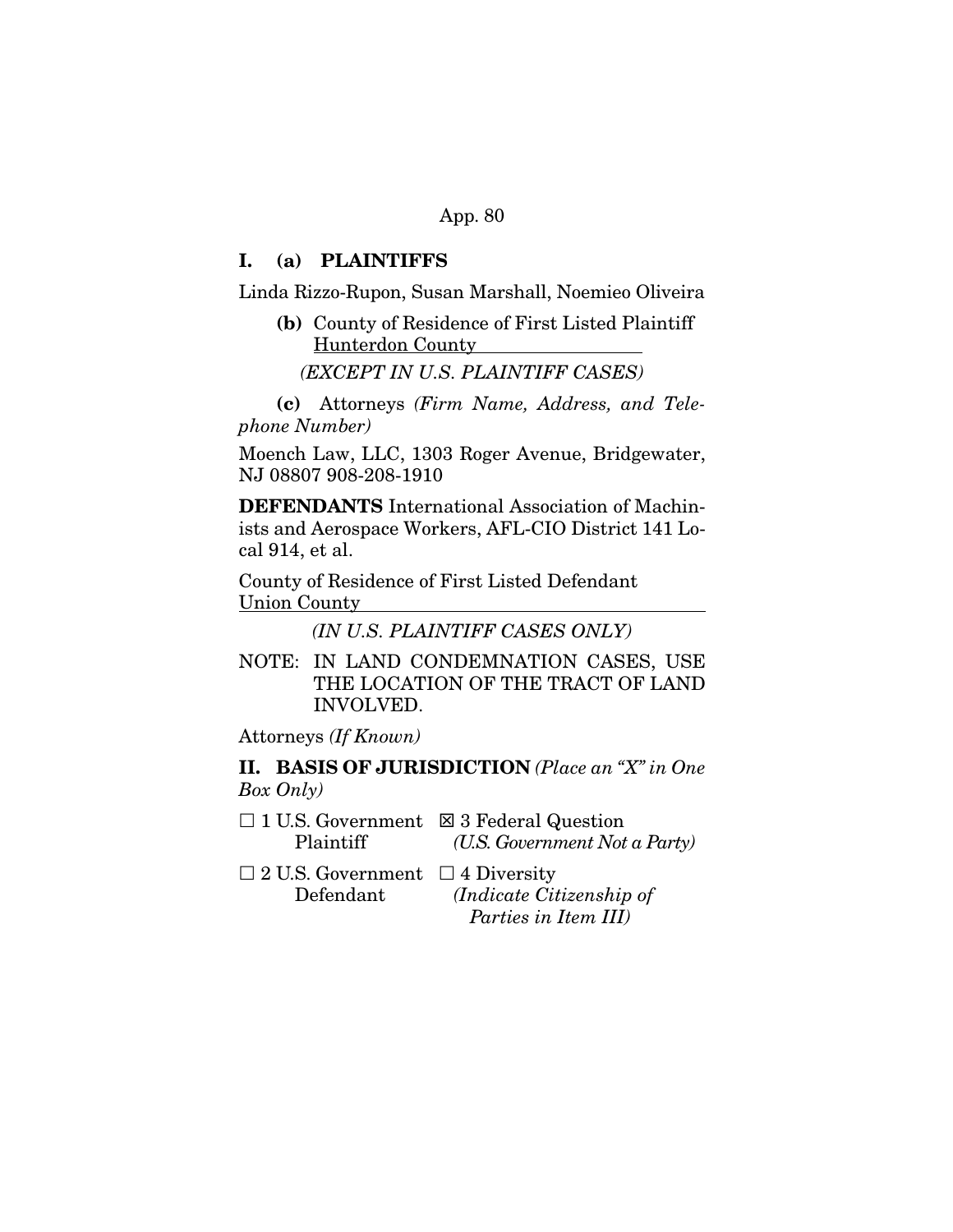## **III. CITIZENSHIP OF PRINCIPAL PARTIES**

(Place an "X" in One Box for Plaintiff and One Box for Defendant) (For Diversity Cases Only)

|                                                                         | PTF            | DRE         |
|-------------------------------------------------------------------------|----------------|-------------|
| Citizen of This State                                                   |                |             |
| Citizen of Another State                                                | $\Box$ 2       | $\Box$ 2    |
| Citizen or Subject of a Foreign Country                                 | $\Box$ 3       | ⊔ 3         |
| Incorporated or Principal Place of<br>Business in This State            | $\overline{4}$ | $\vert$   4 |
| Incorporated and Principal Place of<br><b>Business in Another State</b> | $\Box$ 5       | 115         |
| <b>Foreign Nation</b>                                                   |                |             |

# **IV. NATURE OF SUIT** (Place an "X" in One Box Only)

Click here for: Nature of Suit Code Descriptions.

## **CONTRACT**

- $\Box$  110 Insurance
- $\Box$  120 Marine
- 130 Miller Act
- $\Box$  140 Negotiable Instrument
- $\Box$  150 Recovery of Overpayment & Enforcement of Judgment
- □ 151 Medicare Act
- □ 152 Recovery of Defaulted Students Loans (Excludes Veterans)
- $\Box$  153 Recovery of Overpayment of Veteran's Benefits
- □ 160 Stockholders' Suits
- □ 190 Other Contract
- □ 195 Contract Product Liability
- $\Box$  196 Franchise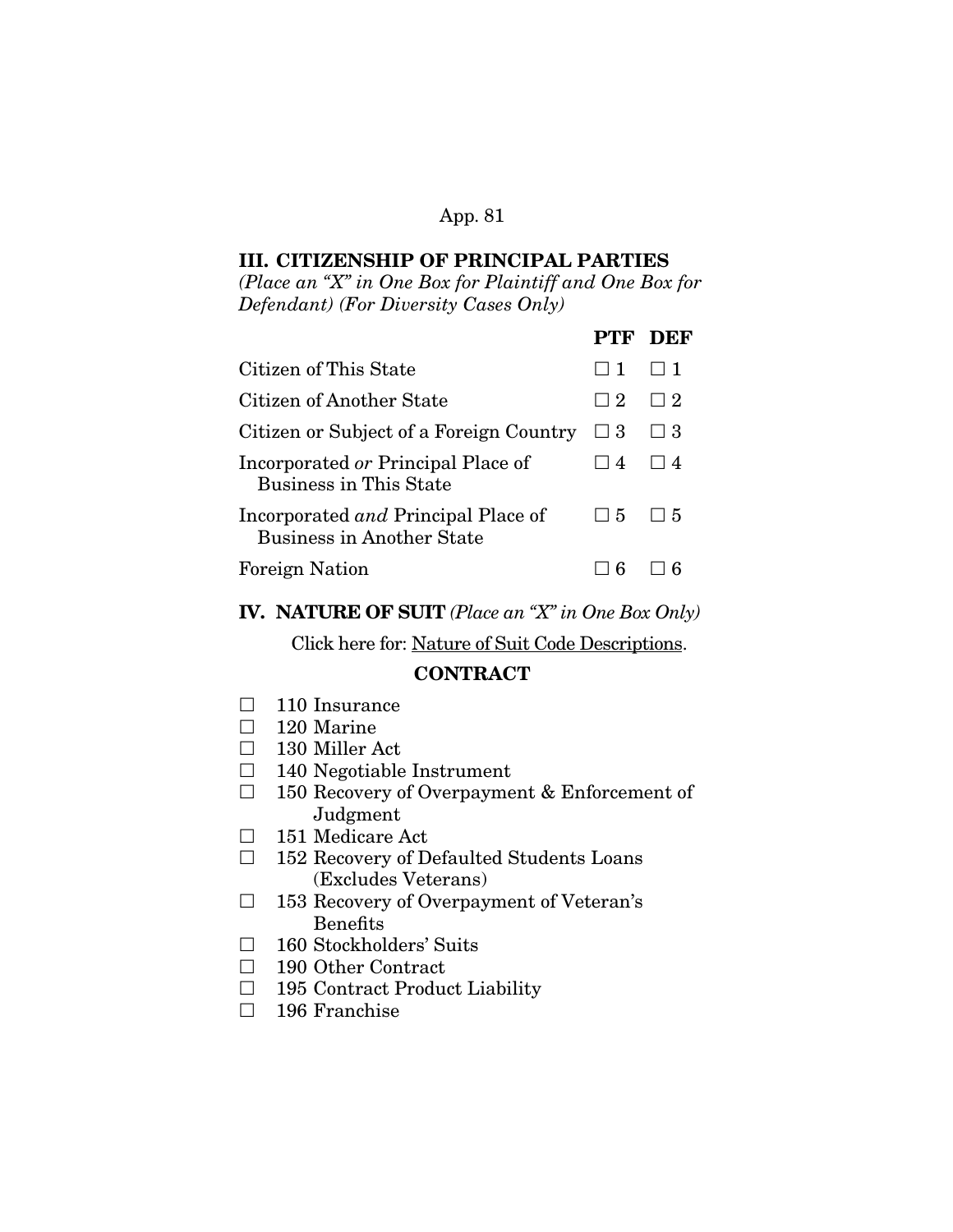## **REAL PROPERTY**

- □ 210 Land Condemnation
- □ 220 Foreclosure B
- □ 230 Rent Lease & Ejectment
- $\Box$  240 Torts to Land
- $\Box$  245 Tort Product Liability
- □ 290 All Other Real Property

## **TORTS**

### **PERSONAL INJURY**

- $\Box$  310 Airplane
- $\Box$  315 Airplane Product Liability
- □ 320 Assault, Libel & Slander
- $\Box$  330 Federal Employers' Liability
- □ 340 Marine
- $\Box$  345 Marine Product Liability
- □ 350 Motor Vehicle
- $\Box$  355 Motor Vehicle Product Liability
- $\Box$  360 Other Personal Injury
- $\Box$  362 Personal Injury Medical Malpractice
- $\Box$  365 Personal Injury Product Liability
- $\Box$  367 Health Care/Pharmaceutical Personal Injury Product Liability
- 368 Asbestos Personal Injury Product Liability

#### **PERSONAL PROPERTY**

- □ 370 Other Fraud
- $\Box$  371 Truth in Lending
- □ 380 Other Personal Property Damage
- $\Box$  385 Property Damage Product Liability

## **CIVIL RIGHTS**

- ☒ 440 Other Civil Rights
- $\Box$  441 Voting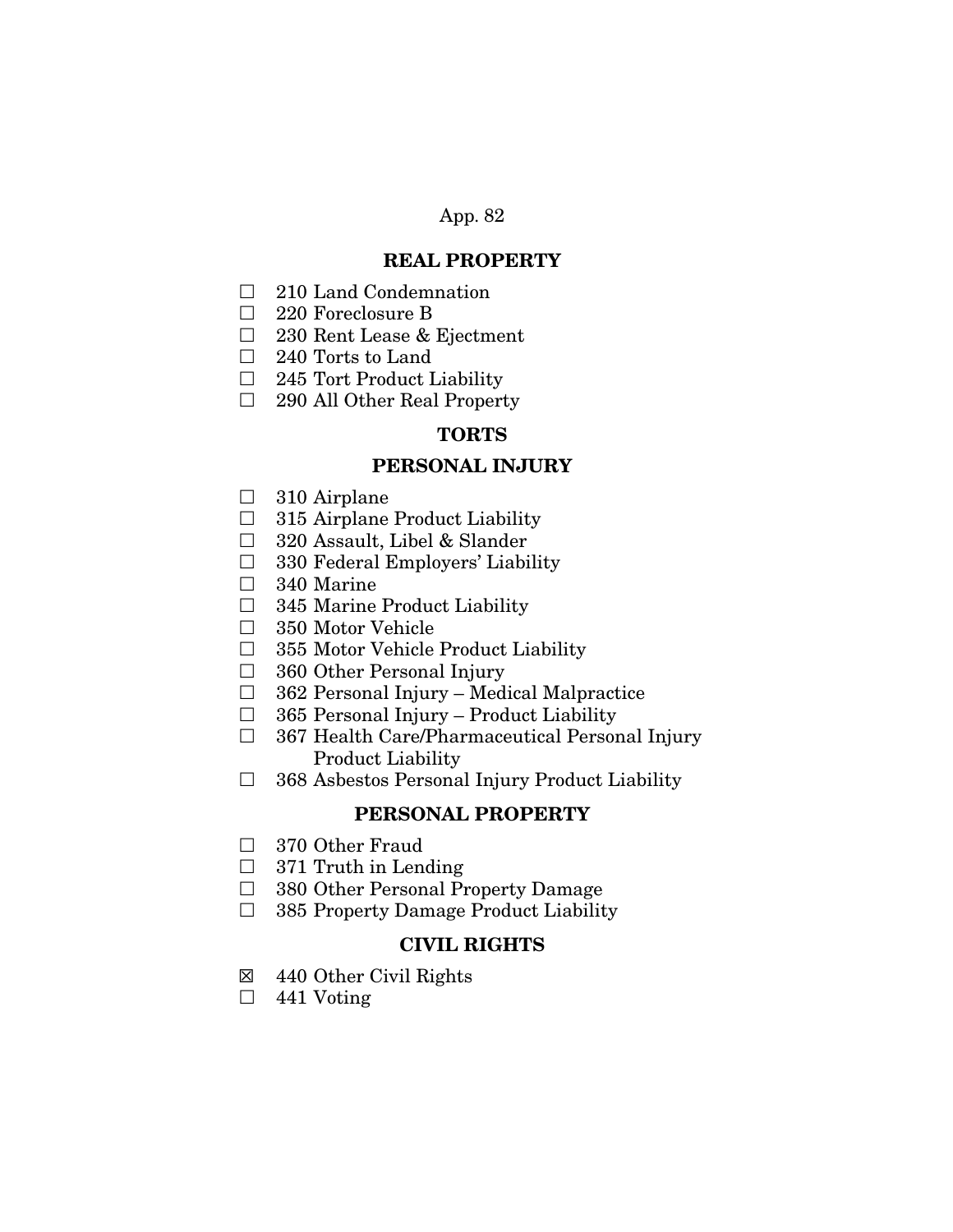- $\Box$  442 Employment
- $\Box$  443 Housing/Accommodations
- $\Box$  445 Amer. w/Disabilities Employment
- $\Box$  446 Amer. w/Disabilities Other
- □ 448 Education

## **PRISONER PETITIONS**

## **Habeas Corpus:**

- 463 Alien Detainee
- □ 510 Motions to Vacate Sentence
- □ 530 General
- $\Box$  535 Death Penalty

#### **Other:**

- 540 Mandamus & Other
- $\Box$  550 Civil Rights
- $\Box$  555 Prison Condition
- $\Box$  560 Civil Detainee Conditions of Confinement

## **FORFEITURE/PENALTY**

- □ 625 Drug Related Seizure of Property 21 USC 881
- $\Box$  690 Other

## **LABOR**

- □ 710 Fair Labor Standards Act
- □ 720 Labor/Management Relations
- 740 Railway Labor Act
- 751 Family and Medical Leave Act
- $\Box$  790 Other Labor Litigation
- 791 Employee Retirement Income Security Act

## **IMMIGRATION**

- 462 Naturalization Application
- $\Box$  465 Other Immigrations Actions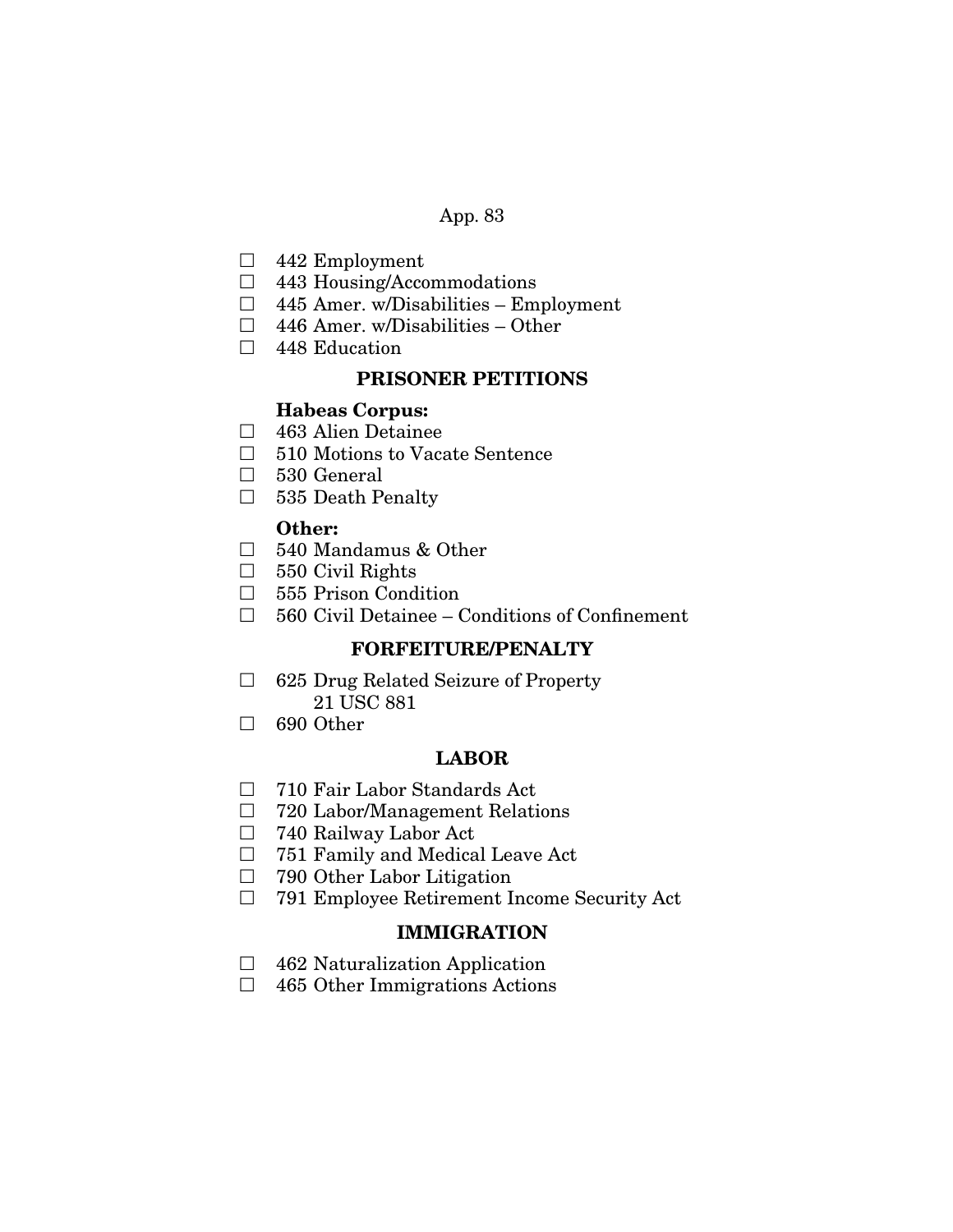## **BANKRUPTCY**

- $\Box$  422 Appeal 28 USC 158
- $\Box$  423 Withdrawal 28 USC 157

#### **PROPERTY RIGHTS**

- $\Box$  820 Copyrights
- 830 Patent
- $\Box$  835 Patent Abbreviated New Drug Application
- □ 840 Trademark

## **SOCIAL SECURITY**

- $\Box$  861 HIA (1395ff)
- $\Box$  862 Black Lung (923)
- $\Box$  863 DIWC/DIWW (405(g))
- □ 864 SSID Title XVI
- $\Box$  865 RSI (405(g))

#### **FEDERAL TAX SUITS**

- $\Box$  870 Taxes (U.S. Plaintiff or Defendant)
- 871 IRS—Third Party 26 USC 7609

#### **OTHER STATUTES**

- □ 375 False Claims Act
- $\Box$  376 Qui Tam (31 USC 3729(a))
- □ 400 State Reapportionment
- $\Box$  410 Antitrust
- $\Box$  430 Banks and Banking
- □ 450 Commerce
- $\Box$  460 Deportation
- □ 470 Racketeer Influenced and Corrupt Organizations
- 480 Consumer Credit
- □ 490 Cable/Sat TV
- □ 890 Other Statutory Actions
- 891 Agricultural Acts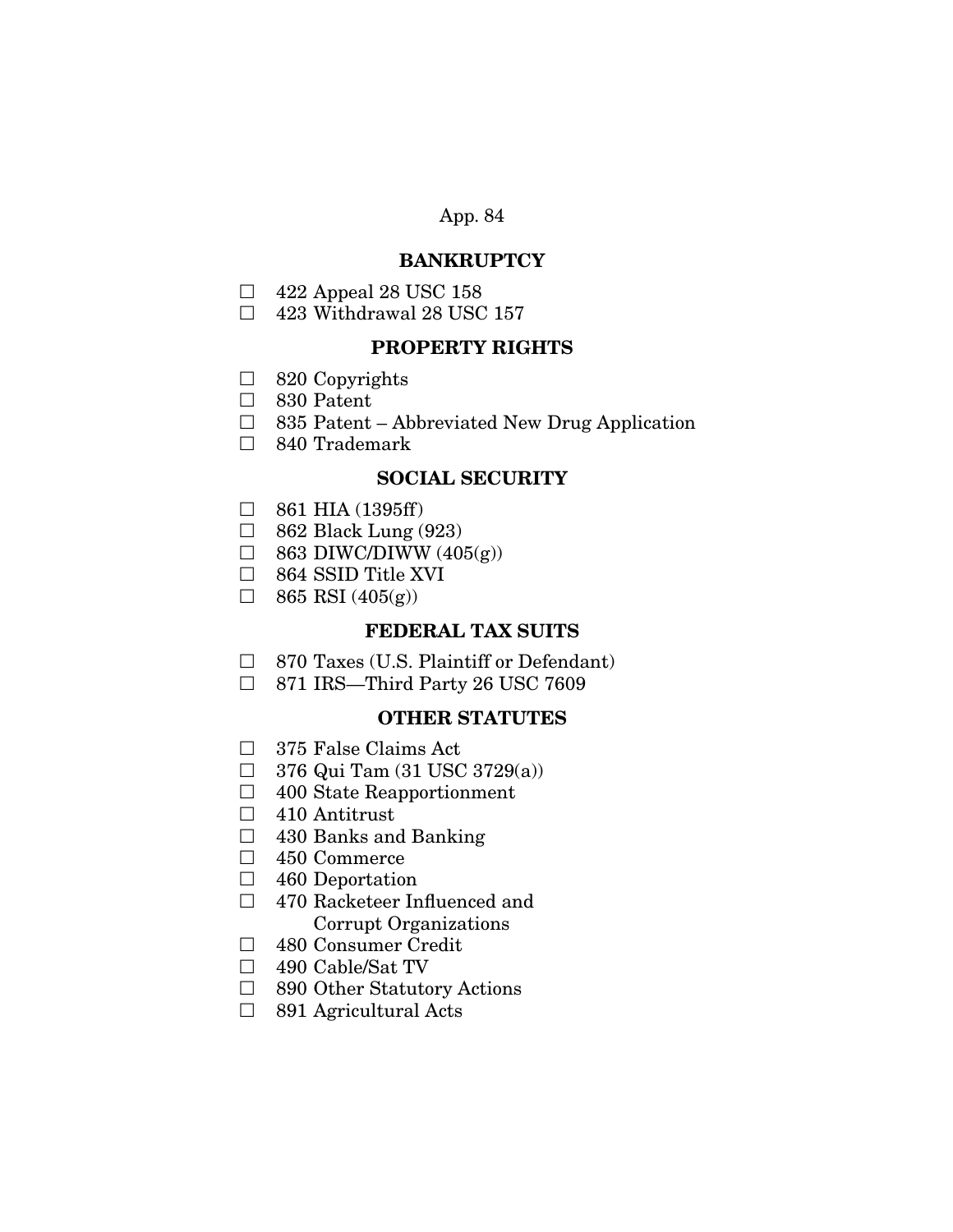- $\Box$  893 Environmental Matters
- □ 895 Freedom of Information Act
- □ 896 Arbitration
- □ 899 Administrative Procedure Act/Review or Appeal of Agency Decision
- $\Box$  950 Constitutionality of State Statutes
- **V. ORIGIN** (Place an "X" in One Box)
- 1 Original Proceeding
- □ 2 Removed from State Court
- $\Box$  3 Remanded from Appellate Court
- □ 4 Reinstated or Reopened
- $\square$  5 Transferred from another district (specify)
- $\Box$  6 Multidistrict Litigation Transfer
- $\Box$  8 Multidistrict Litigation Direct File

## **VI. CAUSE OF ACTION**

Cite the U.S. Civil Statute under which you are filing *(Do not cite jurisdictional statutes unless diversity)*: 28 USC 2201 and First and Fifth Amendments to the United States Constitution

Brief description of cause:

The Railway Labor Act's authorization of compulsory agency fees is unconstitutional

## **VII. REQUESTED IN COMPLAINT:**

 $\Box$  CHECK IF THIS IS A CLASS ACTION UNDER RULE 23, F.R.Cv.P.

## **DEMAND \$**

undetermined

CHECK YES only if demanded in complaint:

**JURY DEMAND:**  $\Box$  Yes  $\boxtimes$  No